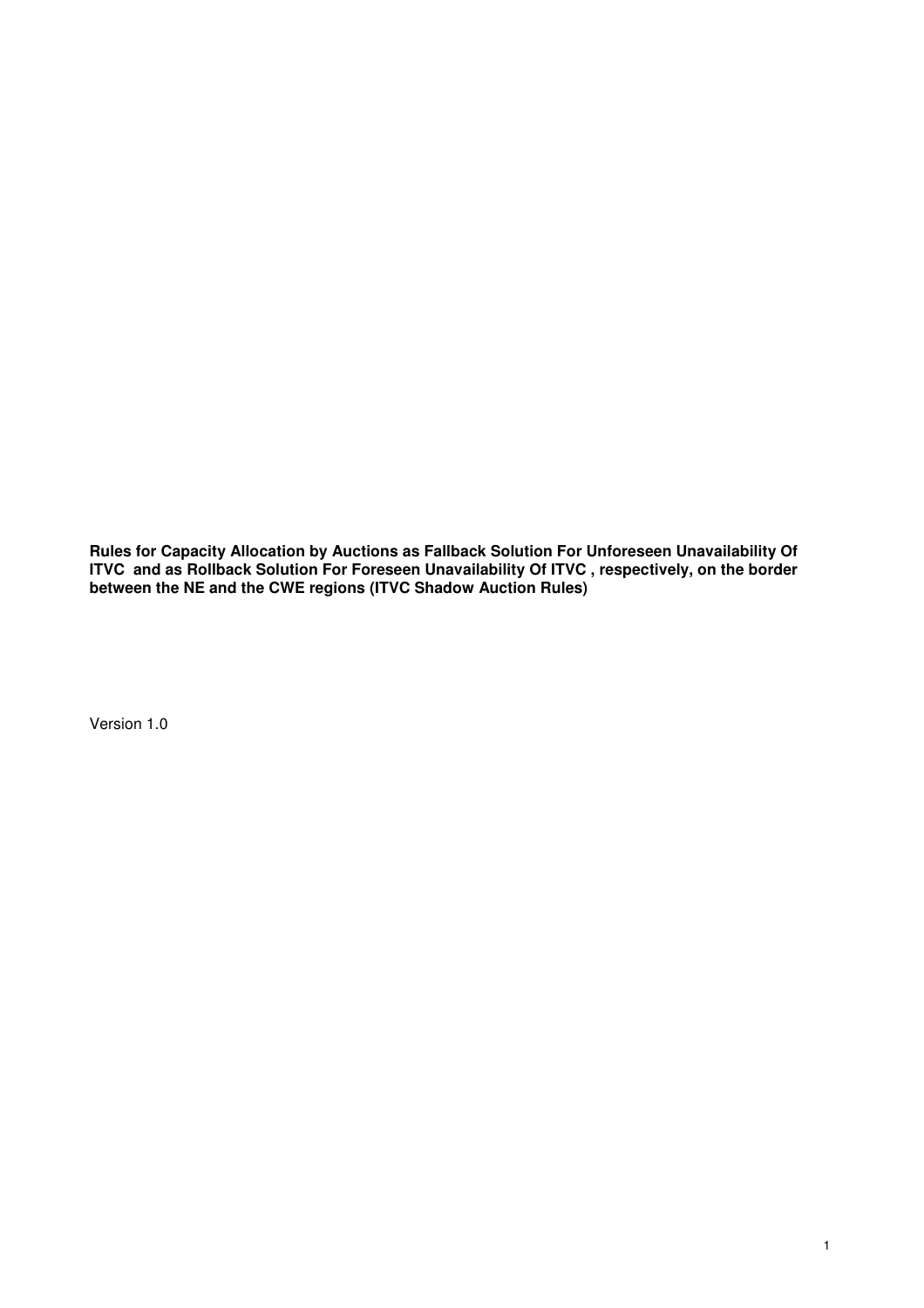# **CONTENTS**

| Section I.                 |                                                                                                                                                                  |  |
|----------------------------|------------------------------------------------------------------------------------------------------------------------------------------------------------------|--|
| Article 1.01               |                                                                                                                                                                  |  |
| Article 1.02               |                                                                                                                                                                  |  |
| Article 1.03               |                                                                                                                                                                  |  |
| Article 1.04               |                                                                                                                                                                  |  |
| Article 1.05               |                                                                                                                                                                  |  |
| Article 1.06               |                                                                                                                                                                  |  |
| Article 1.07               |                                                                                                                                                                  |  |
| Section II.                |                                                                                                                                                                  |  |
| Article 2.01<br>(a)<br>(b) |                                                                                                                                                                  |  |
| Article 2.02               |                                                                                                                                                                  |  |
| Article 2.03               |                                                                                                                                                                  |  |
| Article 2.04               |                                                                                                                                                                  |  |
| Article 2.05               | Basis on which Available Capacities are made available for Shadow Auction 15                                                                                     |  |
| Article 2.06               |                                                                                                                                                                  |  |
| Article 2.07               |                                                                                                                                                                  |  |
| Article 2.08               |                                                                                                                                                                  |  |
| Article 2.09               |                                                                                                                                                                  |  |
| Section III.               |                                                                                                                                                                  |  |
| Article 3.01               |                                                                                                                                                                  |  |
| (a)<br>(b)                 |                                                                                                                                                                  |  |
| Article 3.02               |                                                                                                                                                                  |  |
| (a)<br>(b)                 | Participants to Shadow Auctions already being entitled to participate in explicit<br>Auctions conducted by the Joint Auction Office in the CWE Region and, thus, |  |
| (c)                        | Specific case of Rollback Solution For Foreseen Unavailability Of ITVC  18                                                                                       |  |
| Article 3.03               |                                                                                                                                                                  |  |
| Article 3.04               |                                                                                                                                                                  |  |
| (a)                        |                                                                                                                                                                  |  |
| (b)<br>(c)                 |                                                                                                                                                                  |  |
| Article 3.05               |                                                                                                                                                                  |  |
| Section IV.                |                                                                                                                                                                  |  |
| Article 4.01               |                                                                                                                                                                  |  |
| Article 4.02               |                                                                                                                                                                  |  |
| Article 4.03               |                                                                                                                                                                  |  |
| (a)<br>(b)                 |                                                                                                                                                                  |  |
| (c)                        |                                                                                                                                                                  |  |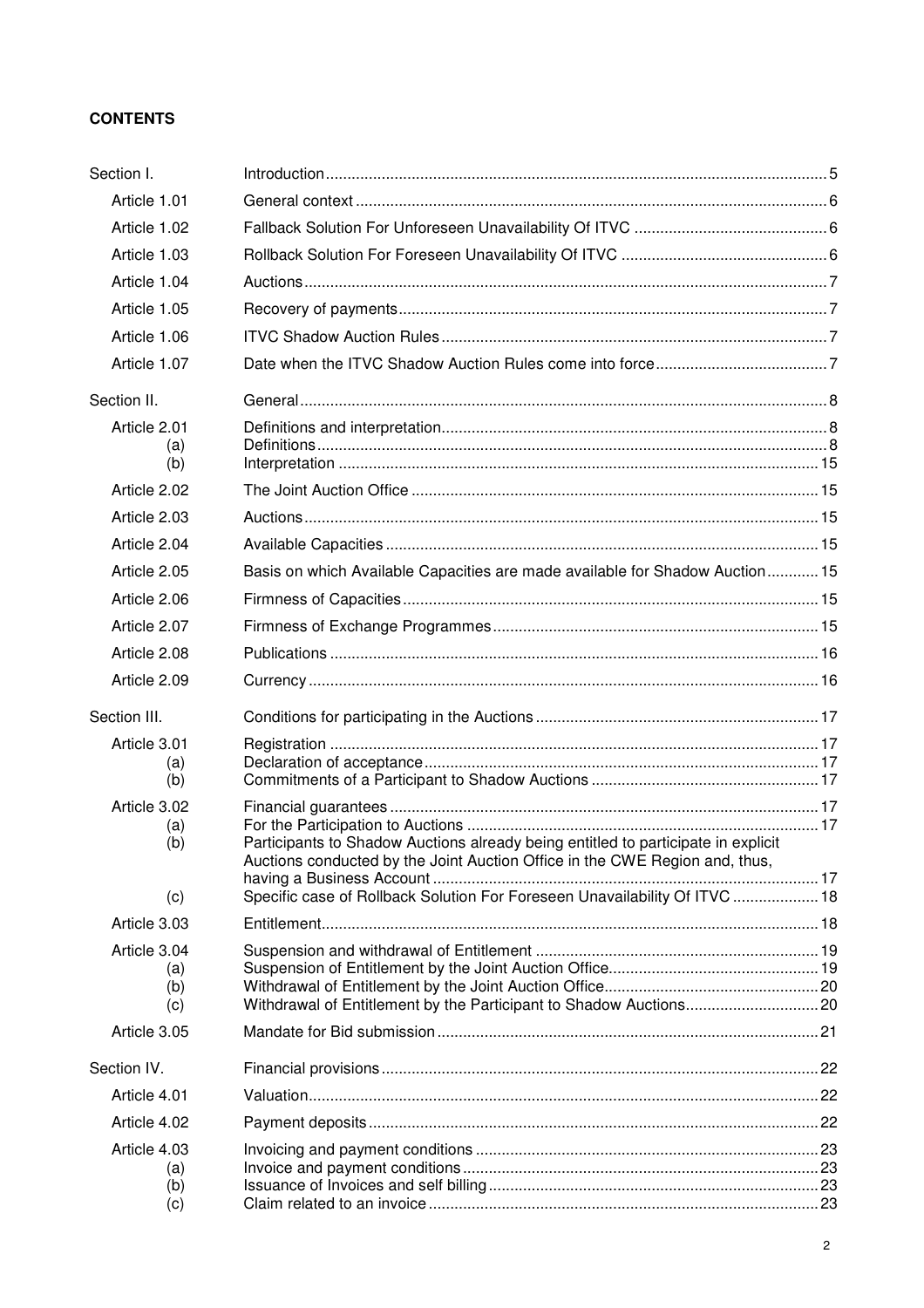| (d)               |                                                                                                                                                     |  |
|-------------------|-----------------------------------------------------------------------------------------------------------------------------------------------------|--|
| Section V.        |                                                                                                                                                     |  |
| Article 5.01      |                                                                                                                                                     |  |
| Article 5.02      |                                                                                                                                                     |  |
| Article 5.03      | Transfer of rights and obligations arising from the Declaration of acceptance 25                                                                    |  |
| Article 5.04      |                                                                                                                                                     |  |
| Article 5.05      |                                                                                                                                                     |  |
| Article 5.06      |                                                                                                                                                     |  |
| Article 5.07      |                                                                                                                                                     |  |
| Article 5.08      |                                                                                                                                                     |  |
| Article 5.09      |                                                                                                                                                     |  |
| Article 5.10      |                                                                                                                                                     |  |
| Section VI.       |                                                                                                                                                     |  |
| Article 6.01      |                                                                                                                                                     |  |
| (a)<br>(b)        | Auctions as Fallback Solution For Unforeseen Unavailability Of ITVC 29<br>Auctions as Rollback Solution For Foreseen Unavailability Of ITVC         |  |
| Article 6.02      |                                                                                                                                                     |  |
| (a)               |                                                                                                                                                     |  |
| (b)<br>(c)        |                                                                                                                                                     |  |
| (d)               |                                                                                                                                                     |  |
| (e)               |                                                                                                                                                     |  |
| Article 6.03      | Allocation of available capacities through intraday trading in case Auctions                                                                        |  |
| Article 6.04      |                                                                                                                                                     |  |
| Section VII.      |                                                                                                                                                     |  |
| Article 7.01      |                                                                                                                                                     |  |
| Section VIII.     |                                                                                                                                                     |  |
| Article 8.01      |                                                                                                                                                     |  |
| Article 8.02      |                                                                                                                                                     |  |
| Article 8.03      |                                                                                                                                                     |  |
| Article 8.04      |                                                                                                                                                     |  |
| Article 8.05      |                                                                                                                                                     |  |
| Article 8.06      |                                                                                                                                                     |  |
| Article 8.07      |                                                                                                                                                     |  |
| <b>APPENDIX 1</b> | Declaration of acceptance of the Rules for Capacity Allocation by Auctions on<br>the border between the NE and the CWE Regions (ITVC Shadow Auction |  |
| ARTICLE 1.        |                                                                                                                                                     |  |
| <b>ARTICLE 2.</b> |                                                                                                                                                     |  |
| <b>ARTICLE 3.</b> |                                                                                                                                                     |  |
| <b>ARTICLE 4.</b> |                                                                                                                                                     |  |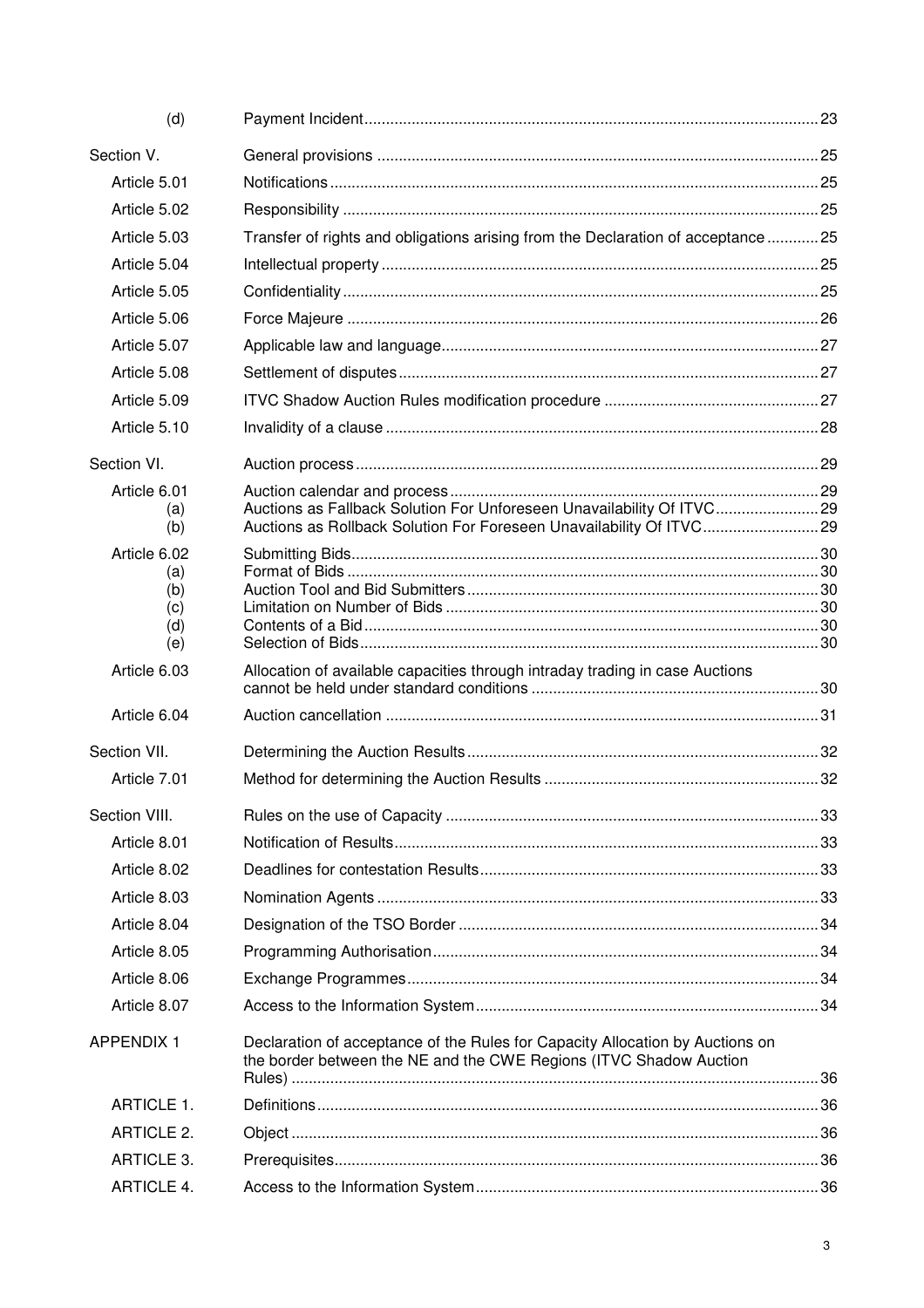| ARTICLE 5.         | Designation of the Border(s) on which the Participant to Shadow Auctions shall<br>be registered for Auctions as Fallback Solution For Unforeseen Unavailability                                                                            |  |
|--------------------|--------------------------------------------------------------------------------------------------------------------------------------------------------------------------------------------------------------------------------------------|--|
| ARTICLE 6.         | Designation of the Border(s) on which the Participant to Shadow Auctions shall<br>be registered for Auctions as Rollback Solution For Foreseen Unavailability Of                                                                           |  |
| ARTICLE 7.         |                                                                                                                                                                                                                                            |  |
| ARTICLE 8.         |                                                                                                                                                                                                                                            |  |
| ARTICLE 9.         |                                                                                                                                                                                                                                            |  |
| ARTICLE 10.        |                                                                                                                                                                                                                                            |  |
| <b>ARTICLE 11.</b> |                                                                                                                                                                                                                                            |  |
| APPENDIX 2         | Conditions pertaining to the mandate given by one Participant to Shadow                                                                                                                                                                    |  |
| APPENDIX 3         | Modification of the Borders on which the Participant to Shadow Auctions shall<br>be registered for Auctions as Fallback Solution For Unforeseen Unavailability                                                                             |  |
| <b>APPENDIX 4</b>  | Modification of the Borders on which the Participant to Shadow Auctions shall<br>be registered for Auctions as Fallback Solution For Unforeseen Unavailability<br>Of ITVC and/or Rollback Solution For Foreseen Unavailability Of ITVC  41 |  |
| APPENDIX 5         |                                                                                                                                                                                                                                            |  |
| APPENDIX 6         |                                                                                                                                                                                                                                            |  |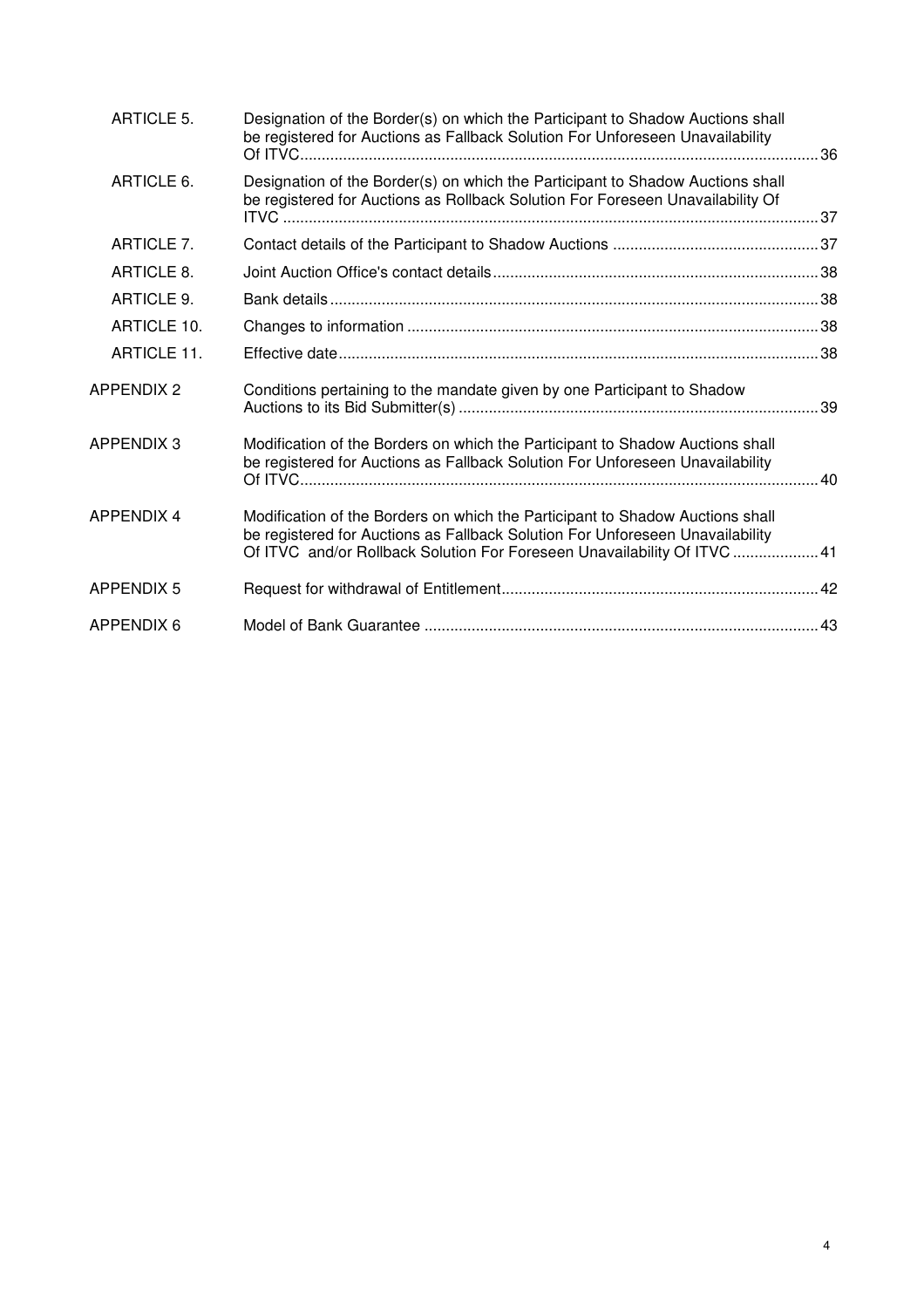### **Section I. Introduction**

The Transmission System Operators and the Power Exchanges in the CWE and the Nordic regions, namely 50Hertz Transmission GmbH (50Hertz Transmission), Amprion GmbH, EnBW Transportnetze AG, Elia System Operator SA/NV, Energinet.dk SOV (Energinet.dk), Fingrid Oyj, RTE EDF Transport SA, Statnett SF (Statnett), Affärsverket svenska kraftnät (Svenska Kraftnät), TenneT TSO B.V. (TenneT), transpower stromübertragungs gmbh (transpower), APX B.V., Belpex SA, EPEX Spot SE and Nord Pool Spot AS, the European Market Coupling Company GmbH (EMCC) and the European Energy Exchange AG agreed upon an joint co-operation. The aim of this co-operation is to optimise capacity allocation and minimise price discrepancies between the CWE and the Nordic Regions, consistent with the requirements of the relevant Transmission System Operators and Power Exchanges, by the means of an Interim Tight Volume Coupling between the spot market of Nord Pool Spot and the CWE Price Coupling (ITVC).

With regard to the ITVC, EMCC acts as a market coupling auction office for the allocation of available transmission capacity on the interconnectors between Germany and Eastern Denmark (DK2), between Germany and Western Denmark (DK1), between the Netherlands and Norway and between Germany and Sweden, respectively.

50Hertz Transmission, Energinet.dk, Statnett, Svenska Kraftnät, TenneT and transpower deem it necessary that available transmission capacity can and will be allocated on a day-ahead basis also in the event that ITVC becomes unavailable.

In line with this, it was decided to implement a Fallback Solution For Unforeseen Unavailability Of ITVC on the interconnectors between Germany and Eastern Denmark (DK2), between Germany and Western Denmark (DK1) and between the Netherlands and Norway, respectively. This Fallback Solution For Unforeseen Unavailability Of ITVC shall be organised in case unforeseen technical reasons lead to the impossibility to conduct ITVC and, thus, to the necessity to decide an unforeseen ITVC decoupling.

Furthermore, it was decided to foresee additionally a Rollback Solution For Foreseen Unavailability Of ITVC. It can and will be triggered when ITVC becomes unavailable for a longer time period and, therefore, a suspension of ITVC has to be decided.

In case of the Fallback Solution For Unforeseen Unavailability Of ITVC as well as in case of the Rollback Solution For Foreseen Unavailability Of ITVC, available transmission capacity on the interconnectors between Germany and Eastern Denmark (DK2), between Germany and Western Denmark (DK1) and between the Netherlands and Norway, respectively, will be allocated through explicit Auctions.

For running the explicit Auctions both as Fallback Solution For Unforeseen Unavailability Of ITVC and as Rollback Solution For Foreseen Unavailability Of ITVC, CASC CWE S.A. (CASC) was chosen as a service provider. CASC will prepare and conduct the explicit Auctions on behalf of the concerned TSOs, but in its own name.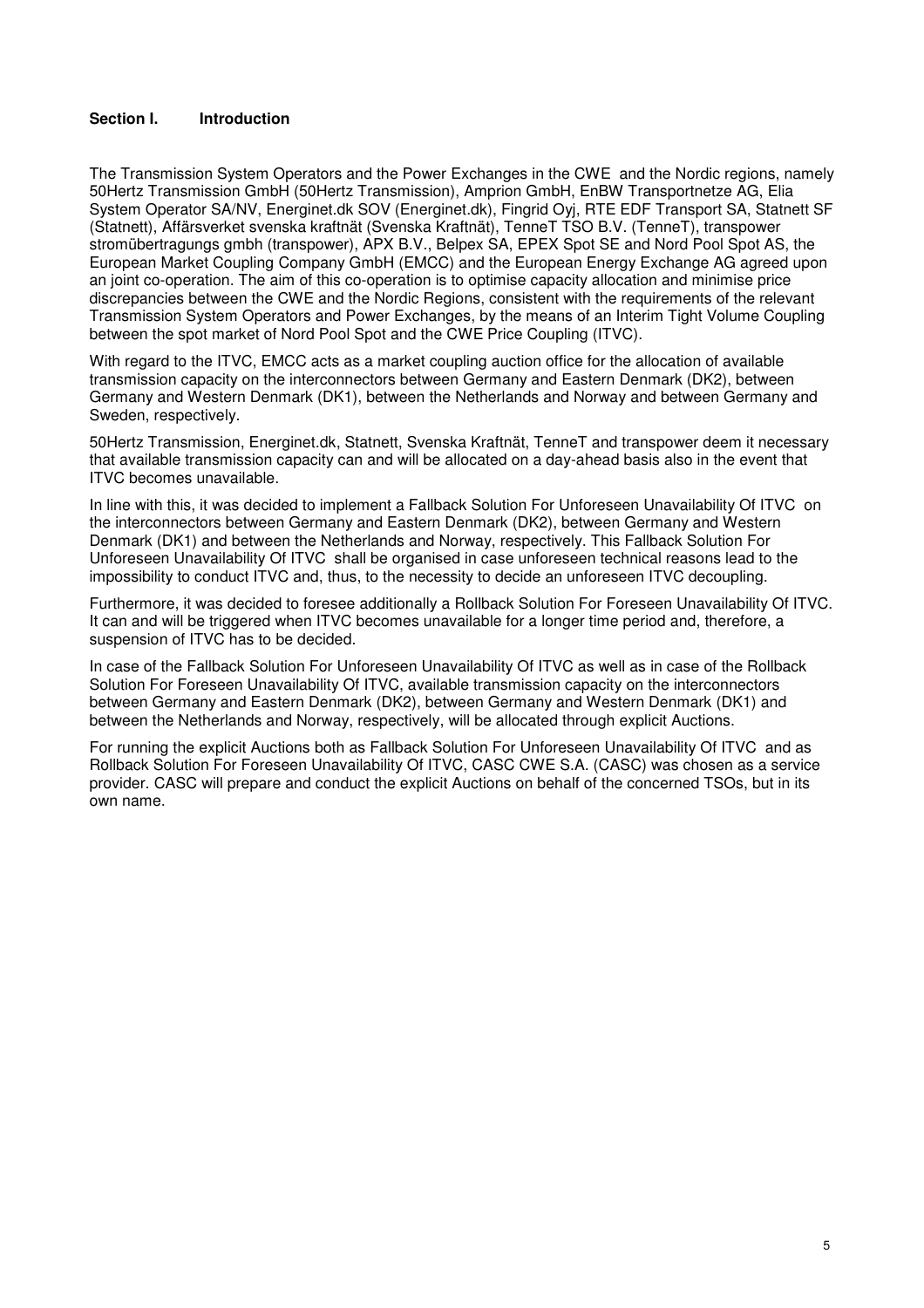### **Article 1.01 General context**

In accordance with Regulation (EC) n° 1228/2003 of the European Parliament and of the Council, which is dated 26 June 2003 and which concerns the conditions for access to the network for cross-border exchanges in electricity, as well as Commission Decision n° 2006/770/CE of 9 November 2006 amending the appendix to the Regulation and establishing guidelines for the management and allocation of available transfer capacity of the interconnections between national systems, and with the statutory and regulatory provisions respectively applicable in Denmark, Germany, Luxembourg, Norway and the Netherlands, the ITVC Shadow Auction Rules set out the terms and conditions which govern the Allocation via Shadow Auctions of Available Capacity in both directions on the Country Borders between Germany and Eastern Denmark, between Germany and Western Denmark and between the Netherlands and Norway, respectively, in case that the available capacity on these borders for technical reasons cannot be allocated via the ITVC conducted by EMCC. This Auction mechanism is not motivated by commercial interests, but is intended to provide a means of managing congestion based on market mechanisms.

Capacity is Auctioned in the form of physical transmission rights of electrical energy on a daily basis.

The Auction is in respect of Capacity only.

### **Article 1.02 Fallback Solution For Unforeseen Unavailability Of ITVC**

In case, ITVC cannot take place due to unforeseen circumstances, explicit Daily Auctions, in the form of Shadow Auctions, are organised as Fallback Solution For Unforeseen Unavailability Of ITVC , in accordance with the present ITVC Shadow Auction Rules. Shadow Auctions can be organised at any time from the ITVC launch date onwards.

# **Article 1.03 Rollback Solution For Foreseen Unavailability Of ITVC**

In order to mitigate the risk of continuous unavailability of the ITVC after its launch and to maximize the capacity allocation mechanism without any regression, the TSOs could trigger under exceptional circumstances a Rollback Solution For Foreseen Unavailability Of ITVC.

The Participants to Shadow Auctions acknowledge that the TSOs have the right to trigger such a Rollback Solution For Foreseen Unavailability Of ITVC in case a major problem (meaning mainly an essential problem with the IT system used for ITVC, correction of which will take an indefinite time) affects the ITVC and/or prevents a proper and sustainable functioning of ITVC on the interconnectors between the NE and the CWE regions.

As Rollback Solution For Foreseen Unavailability Of ITVC, explicit Daily Auctions are organised by the Joint Auction Office in accordance with the present ITVC Shadow Auction Rules,

The Joint Auction Office shall inform the Participants to Shadow Auctions in due time of the date the Rollback Solution For Foreseen Unavailability Of ITVC is triggered and keep them regularly informed of the likely duration of this Rollback Solution For Foreseen Unavailability Of ITVC.

All the necessary information to switch to the Rollback Solution For Foreseen Unavailability Of ITVC is given to the Participant to Shadow Auctions so that the Participant to Shadow Auctions has the time to get ready for the launch date of the Rollback Solution For Foreseen Unavailability Of ITVC. In case of Rollback Solution For Foreseen Unavailability Of ITVC, the allocation of daily Capacities is done at each of the borders between Germany and Eastern Denmark, Germany and Western Denmark and the Netherlands and Norway, respectively, via explicit Auctions, operated by the Joint auction Office.

The Participants to Shadow Auctions acknowledge that, once triggered, the Rollback Solution For Foreseen Unavailability Of ITVC may last for an indefinite duration. The TSOs conducting the Shadow Auctions will put all reasonable efforts in their sphere of influence in re-installing the necessary technical and operational arrangements in order to re-initiate ITVC as soon as possible. However, the re-initiation of ITVC may also depend on the cooperation of Power Exchanges which are not in the sphere of influence of the TSOs.

All information related to the Rollback Solution For Foreseen Unavailability Of ITVC is published on the Joint Auction Office's Website.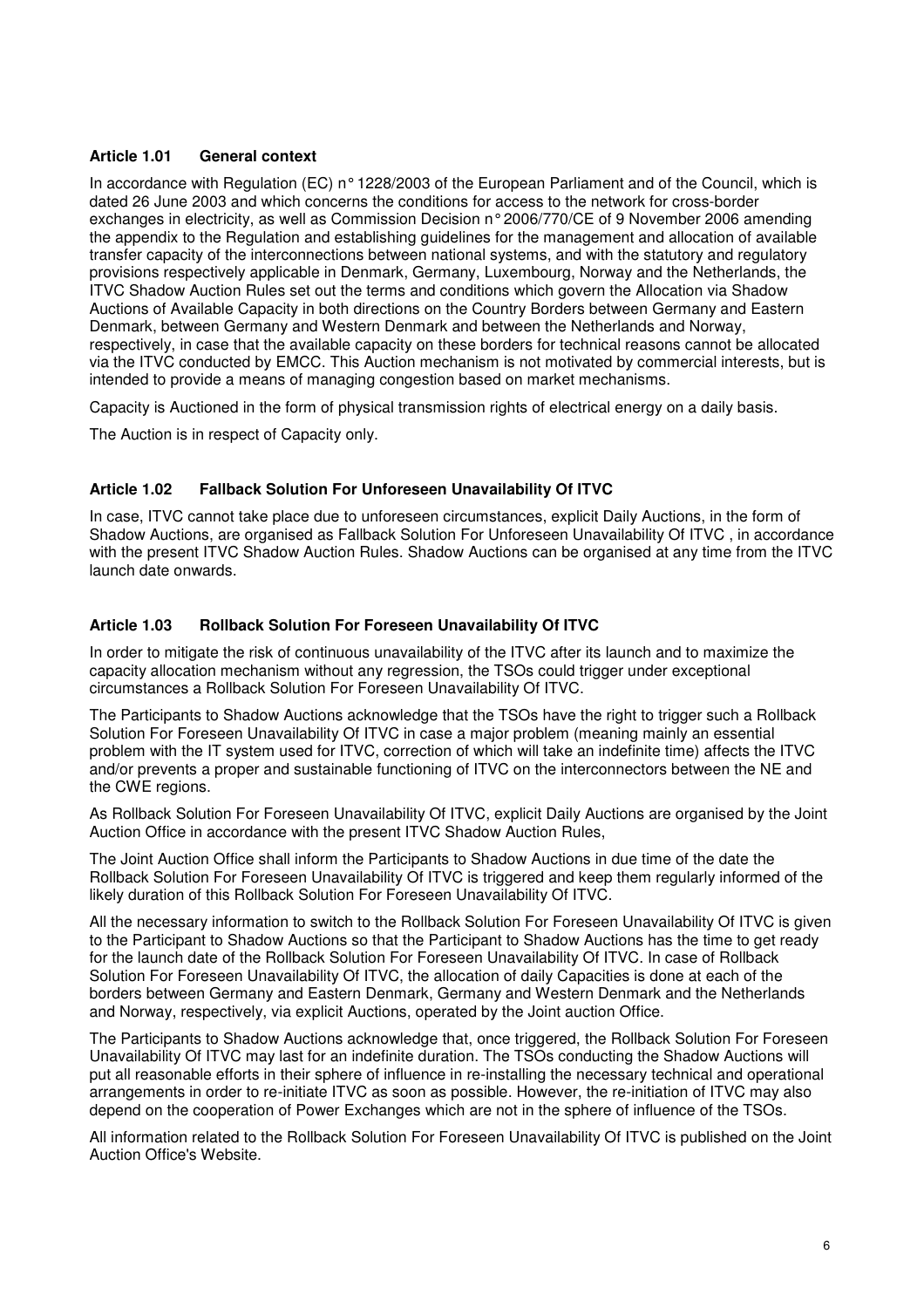#### **Article 1.04 Auctions**

Auctions concern only Available Capacity on a daily basis. They are explicit closed Auctions, comprising a single round. Auction payment is made according to a Marginal Price.

A Bid that is selected following an Auction is binding upon the respective TSOs and the Participant to Shadow Auctions: the TSOs are required to provide the Participant to Shadow Auctions with the Capacity corresponding to the Allocated Capacity in accordance with Article 2.06 and Article 2.07 and the Participant to Shadow Auctions is required to pay the amount resulting from the Auction.

The Participant to Shadow Auctions thus acquires physical transmission rights to electricity under the conditions set out in the present ITVC Shadow Auction Rules, which it may exercise with the concerned TSOs according to the conditions of the present ITVC Shadow Auction Rules and the procedures set down in the respective Nomination Contracts.

### **Article 1.05 Recovery of payments**

Payments in respect of the Allocated Capacities will be collected in accordance with Article 4.03.

The Joint Auction Office has a mandate from the concerned TSOs to recover Auctions payments.

When such payment is due, the Participant to Shadow Auctions is only officially released from its obligations once it has credited the Business Account with the appropriate amount and the Joint Auction Office has collected it from the Business Account or, in case the Participant to Shadow Auctions did not open this Business Account, once the the Joint Auction Office's Bank Account has been credited with the appropriate amount.

A claim made by a Participant to Shadow Auctions against a TSO and/or the Joint Auction Office does not relieve such a Participant to Shadow Auctions from the obligation to settle Auction payments owed to the Joint Auction Office. No set-off may be made between the amounts owed by/to the Participant to Shadow Auctions and the amounts owed by/to the Joint Auction Office.

No set-off may be made between the amounts owed by/to the Participant to Shadow Auctions by/to the TSOs on the one hand and the amounts owed by/to the Participant to Shadow Auctions by/to the Joint Auction Office on the other hand.

### **Article 1.06 ITVC Shadow Auction Rules**

The ITVC Shadow Auction Rules describe the Auctions both as Fallback Solution For Unforeseen Unavailability Of ITVC and as Rollback Solution For Foreseen Unavailability Of ITVC, the conditions for participating in them, the Auction procedures, the attribution of Allocated Capacities and their conditions of use.

The ITVC Shadow Auction Rules apply to daily Capacity Allocations.

In the event of an inconsistency between the ITVC Shadow Auction Rules and the Nomination Contracts, for matters relating to the implementation of Auctions in accordance with the present ITVC Shadow Auction Rules on the Country Borders between Germany and Eastern Denmark, between Germany and Western Denmark and between the Netherlands and Norway, the ITVC Shadow Auction Rules shall prevail.

### **Article 1.07 Date when the ITVC Shadow Auction Rules come into force**

Version 1.0 of the ITVC Shadow Auction Rules applies to Capacity Allocations for the delivery periods as from the ITVC launch date for the respective interconnectors.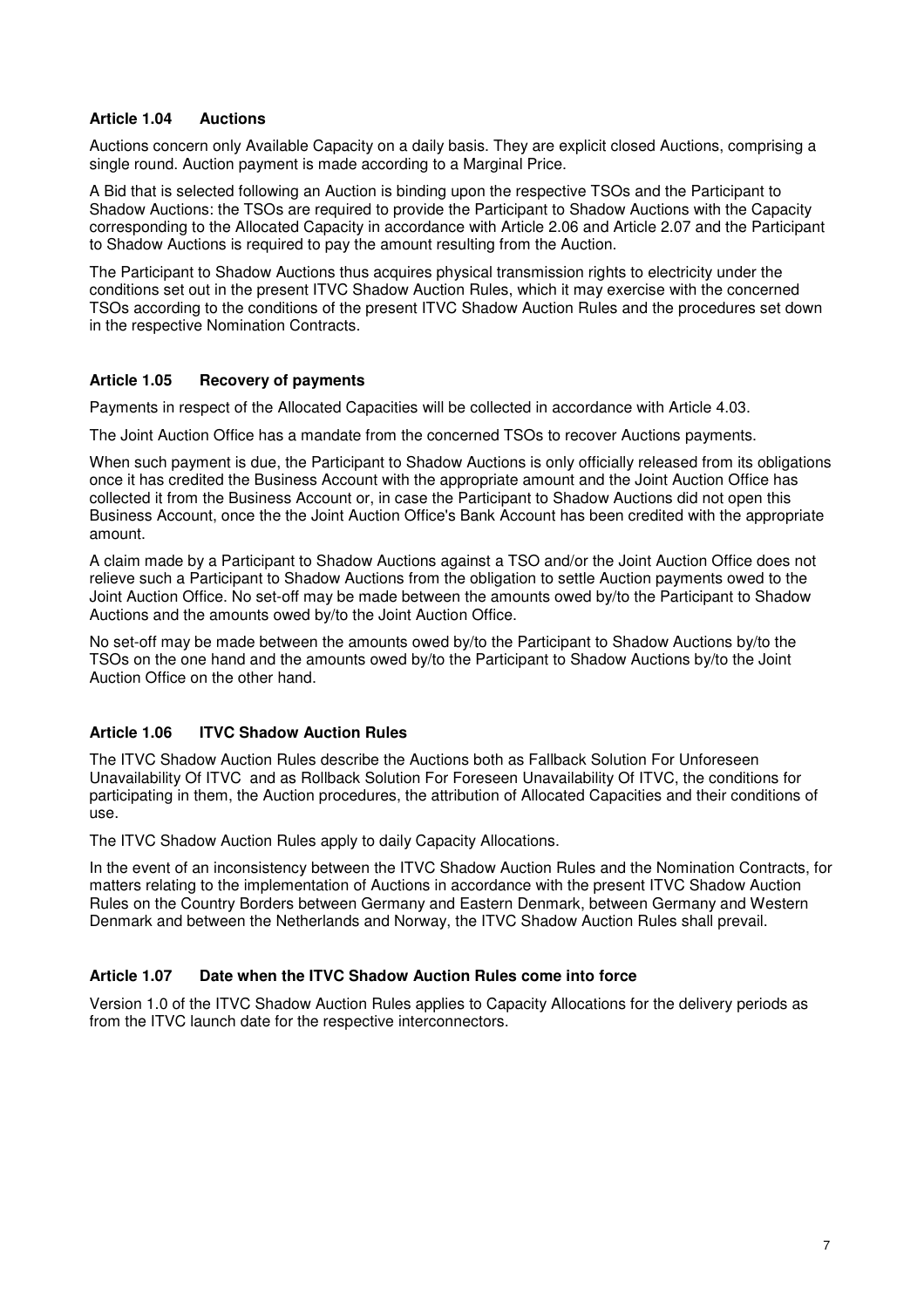# **Section II. General**

# **Article 2.01 Definitions and interpretation**

# **(a) Definitions**

The terms used in the ITVC Shadow Auction Rules and its Appendices, and which begin with a capital letter, have the meanings attributed to them below:

| <b>50Hertz Transmission:</b>   | 50 Hertz Transmission GmbH, with its registered office<br>at Eichenstraße 3a in 12435 Berlin, Germany, being<br>one of the German TSOs.                                                                                                                        |
|--------------------------------|----------------------------------------------------------------------------------------------------------------------------------------------------------------------------------------------------------------------------------------------------------------|
| <b>Allocation or Allocate:</b> | The process by which the Joint Auction Office<br>attributes Capacity to the Participant to Shadow<br>Auctions in response to a Bid Notified by the<br>Participant to Shadow Auctions.                                                                          |
| <b>Allocated Capacity:</b>     | The Capacity acquired following an Auction.                                                                                                                                                                                                                    |
| <b>Auction:</b>                | The Allocation of Capacity via explicit Capacity<br>Auctions either as Fallback Solution For Unforeseen<br>Unavailability Of ITVC or as Rollback Solution For<br>Foreseen Unavailability Of ITVC, as described in<br>Section VI, Section VII and Section VIII. |
| <b>Auction Tool:</b>           | The IT system, managed by the Joint Auction Office,<br>used to receive Bids from Participants to Shadow<br>Auctions, process them and return the Results.                                                                                                      |
|                                | A description of the Auction Tool is provided in the<br>documentation available on the Joint Auction Office's<br>Website.                                                                                                                                      |
| <b>Available Capacity:</b>     | The Capacity made available by the respective TSOs<br>for an Auction and which they guarantee under the<br>terms of the ITVC Shadow Auction Rules.                                                                                                             |
| Bid:                           | A pair (Capacity, Bid Price) offered by a Participant to<br>Shadow Auctions for a Block.                                                                                                                                                                       |
| <b>Bid Price:</b>              | The financial part of the Bid made by the Participant<br>to Shadow Auctions, expressed in Euros/MW per<br>hour.                                                                                                                                                |
| <b>Bid Submitter:</b>          | A legal entity designated to submit Bids on behalf of a<br>Participant to Shadow Auctions.                                                                                                                                                                     |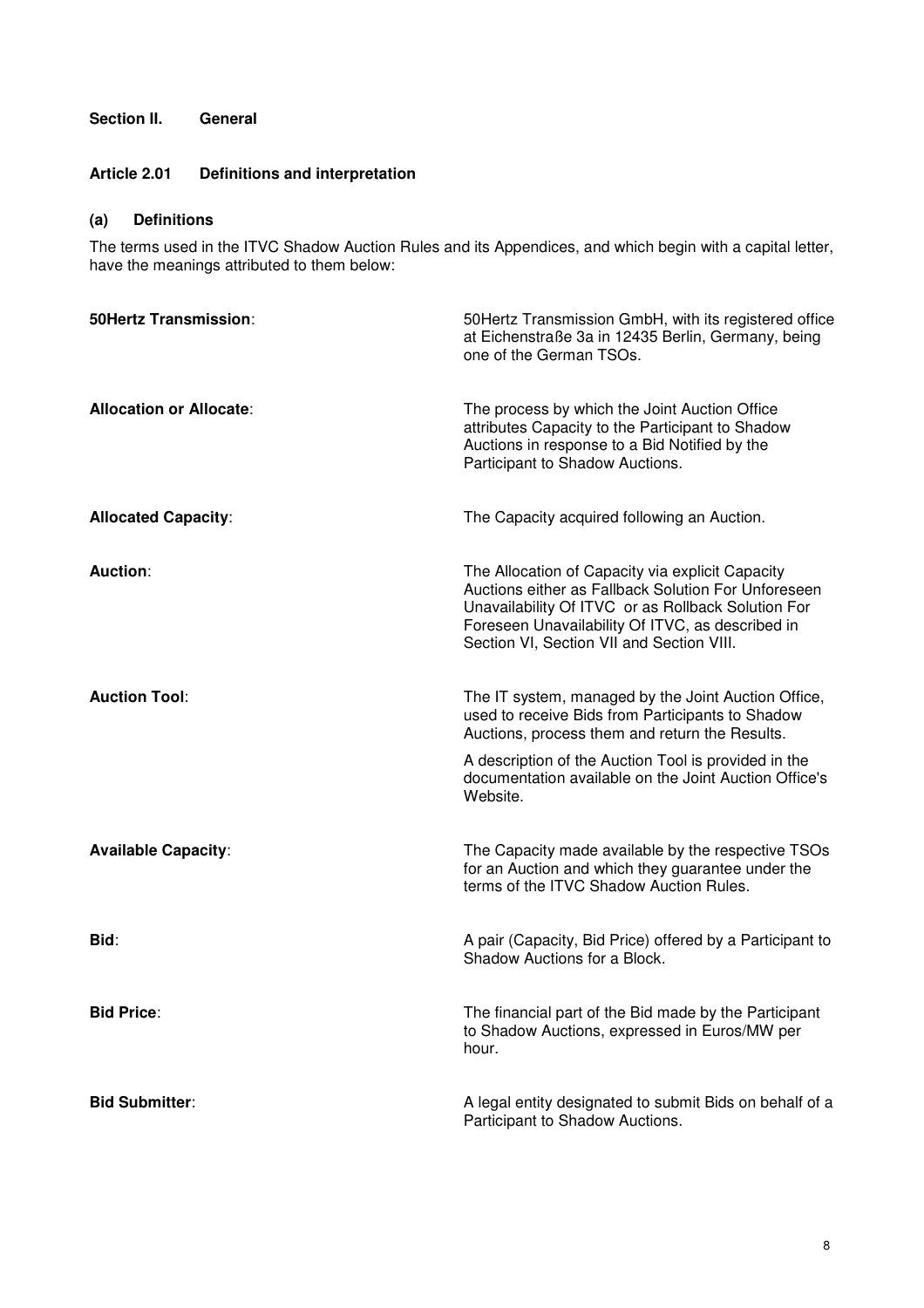| <b>Bid Value:</b>                             | The value of the Bid in Euros, equal to the product of<br>the Bid Price, the duration in Hours of the<br>corresponding Block and the Bid Volume.                                                                                                                               |
|-----------------------------------------------|--------------------------------------------------------------------------------------------------------------------------------------------------------------------------------------------------------------------------------------------------------------------------------|
| <b>Bid Volume:</b>                            | The volume part of the Bid made by the Participant to<br>Shadow Auctions, expressed in Megawatts (MW).                                                                                                                                                                         |
| Bilanzkreisvertrag:                           | The agreement between a market party on the one<br>hand and 50Hertz Transmission or transpower on the<br>other hand, containing, inter alia, a mechanism for<br>settling imbalances between energy injection into and<br>energy extraction out of the German electricity grid. |
| <b>Block:</b>                                 | A quantity of Megawatts (MW) made available at an<br>Auction over a range of Hourly Periods and/or a<br>range of Days.                                                                                                                                                         |
| <b>BNetzA:</b>                                | The Federal Network Agency for Electricity, Gas,<br>Telecommunications, Post and Railway, the German<br>regulatory authority who is a separate higher federal<br>authority within the scope of business of the German<br>Federal Ministry of Economics and Technology.         |
| Border:                                       | A Country Border or a TSO Border.                                                                                                                                                                                                                                              |
|                                               | Border Between Germany And Eastern Denmark: A set of power lines interconnecting the transmission<br>networks in Germany and the Eastern part of<br>Denmark.                                                                                                                   |
|                                               | Border Between Germany And Western Denmark: A set of power lines interconnecting the transmission<br>networks in Germany and the Western part of<br>Denmark.                                                                                                                   |
| Border Between the Netherlands and Norway:    | A set of power lines interconnecting the Dutch and<br>Norwegian transmission networks.                                                                                                                                                                                         |
| Capacity:                                     | A physical transmission right of electricity, defined by<br>a value, expressed in whole Megawatts (MW), over a<br>Border in one or the other direction.                                                                                                                        |
| <b>CASC CWE S.A.:</b>                         | Capacity Allocation Service Company S.A. acting as<br>the Joint Auction Office.                                                                                                                                                                                                |
| Central West Europe Region (or "CWE Region"): | Central Western Europe, the region composed of<br>Belgium, France, Germany, Luxembourg and the<br>Netherlands.                                                                                                                                                                 |
| <b>Country Border:</b>                        | Each of the following sets of power lines<br>interconnecting the transmission networks of two<br>countries on the border between the NE and the CWE<br>regions:                                                                                                                |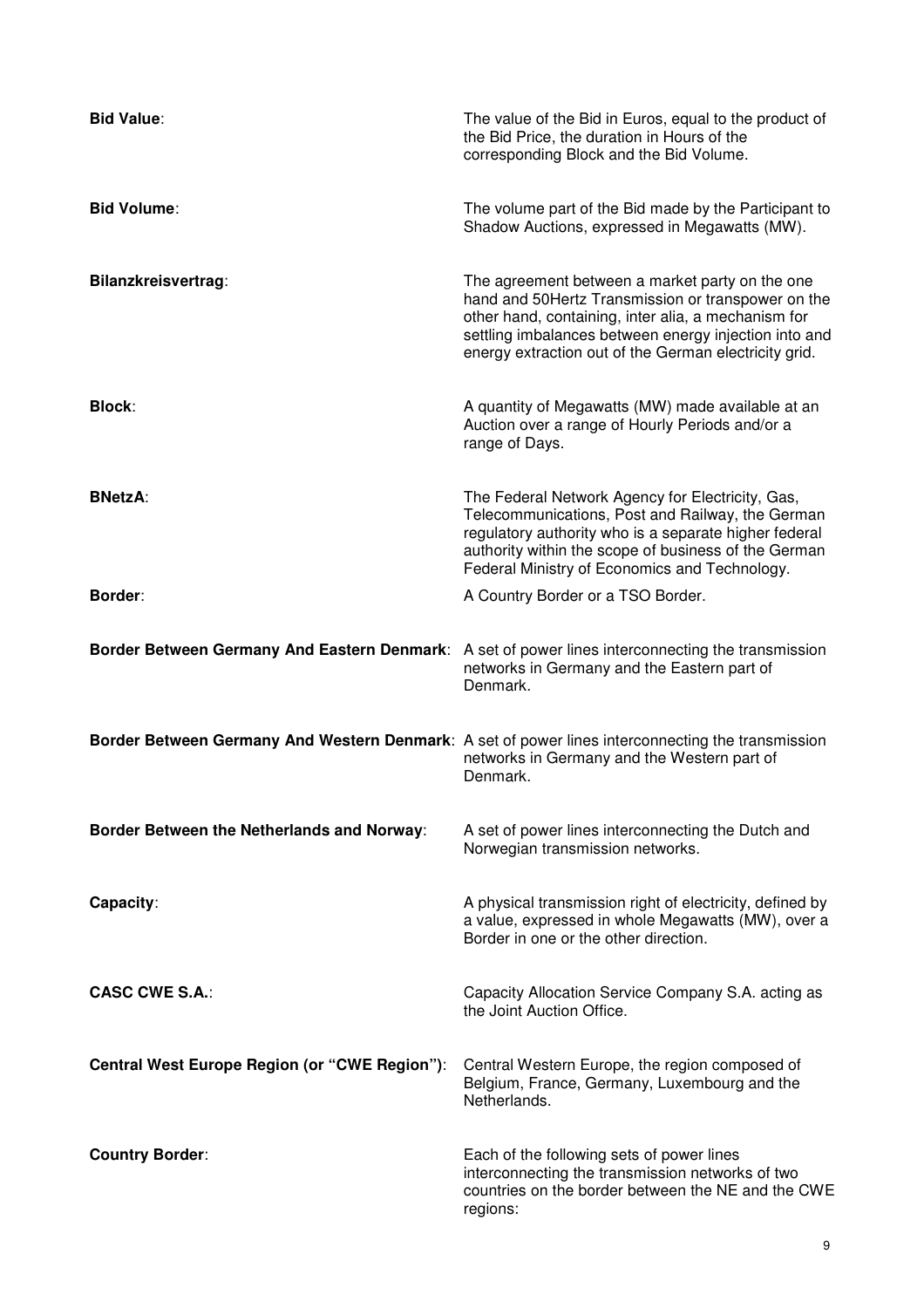|                                 | the Border Between Germany and Eastern<br>Denmark (DK2),                                                                                                                                                                                                                                                                                                  |
|---------------------------------|-----------------------------------------------------------------------------------------------------------------------------------------------------------------------------------------------------------------------------------------------------------------------------------------------------------------------------------------------------------|
|                                 | the Border Between Germany and Western<br>٠<br>Denmark (DK1),                                                                                                                                                                                                                                                                                             |
|                                 | • the Border Between the Netherlands and Norway.                                                                                                                                                                                                                                                                                                          |
| <b>CWE Market Coupling:</b>     | The coupling of daily electricity markets in Belgium,<br>The Netherlands, Germany and France, which<br>simultaneously effects an implicit allocation of<br>physical daily transmission rights and a clearing of<br>energy offers-demands.                                                                                                                 |
| Daily Product:                  | A set of Hourly Blocks sold during the Shadow<br>Auctions.                                                                                                                                                                                                                                                                                                |
| Day or D:                       | A calendar day of a Period of twenty-four (24) Hours,<br>beginning at 0:00:00 and ending at 23:59:59. The<br>Days upon which the legal time changes (daylight<br>saving time) will be composed of either twenty-three<br>(23) Hours or twenty-five (25) Hours.                                                                                            |
| Declaration of acceptance:      | The declaration by which a legal entity undertakes to<br>comply with the terms and conditions contained in the<br><b>ITVC Shadow Auction Rules. The standard</b><br>declaration form can be found in APPENDIX 1.                                                                                                                                          |
| <b>DERA:</b>                    | Danish Energy Regulatory Authority (Energitilsynet /<br>Konkurrencestyrelsen.                                                                                                                                                                                                                                                                             |
| <b>EIC Code:</b>                | ETSO Energy identification code, known by the Joint<br>Auction Office and the TSOs.                                                                                                                                                                                                                                                                       |
| Energiekamer:                   | The Office of Energy Regulation (Energiekamer), the<br>Dutch regulatory authority, who is charged with<br>Regulating the Electricity Act 1998 and Gas Act. This<br>regulatory body comes under the Ministry of<br>Economic Affairs and operates as a chamber within<br>the Netherlands Competition Authority (Nederlands<br>Mededingingsautoriteit (NMA)) |
| Energinet.dk:                   | Energinet.dk SOV, the Danish TSO, with its<br>registered office at Tonne Kjærsvej 65 in 7000<br>Fredericia, Denmark.                                                                                                                                                                                                                                      |
| <b>Entitlement or Entitled:</b> | The right to participate in Auctions under the terms of<br>Article 3.03.                                                                                                                                                                                                                                                                                  |
| <b>Exchange Programme:</b>      | An exchange declaration established by a Nomination<br>Agent in accordance with the Programming<br>Authorisation and that specifies the power, expressed                                                                                                                                                                                                  |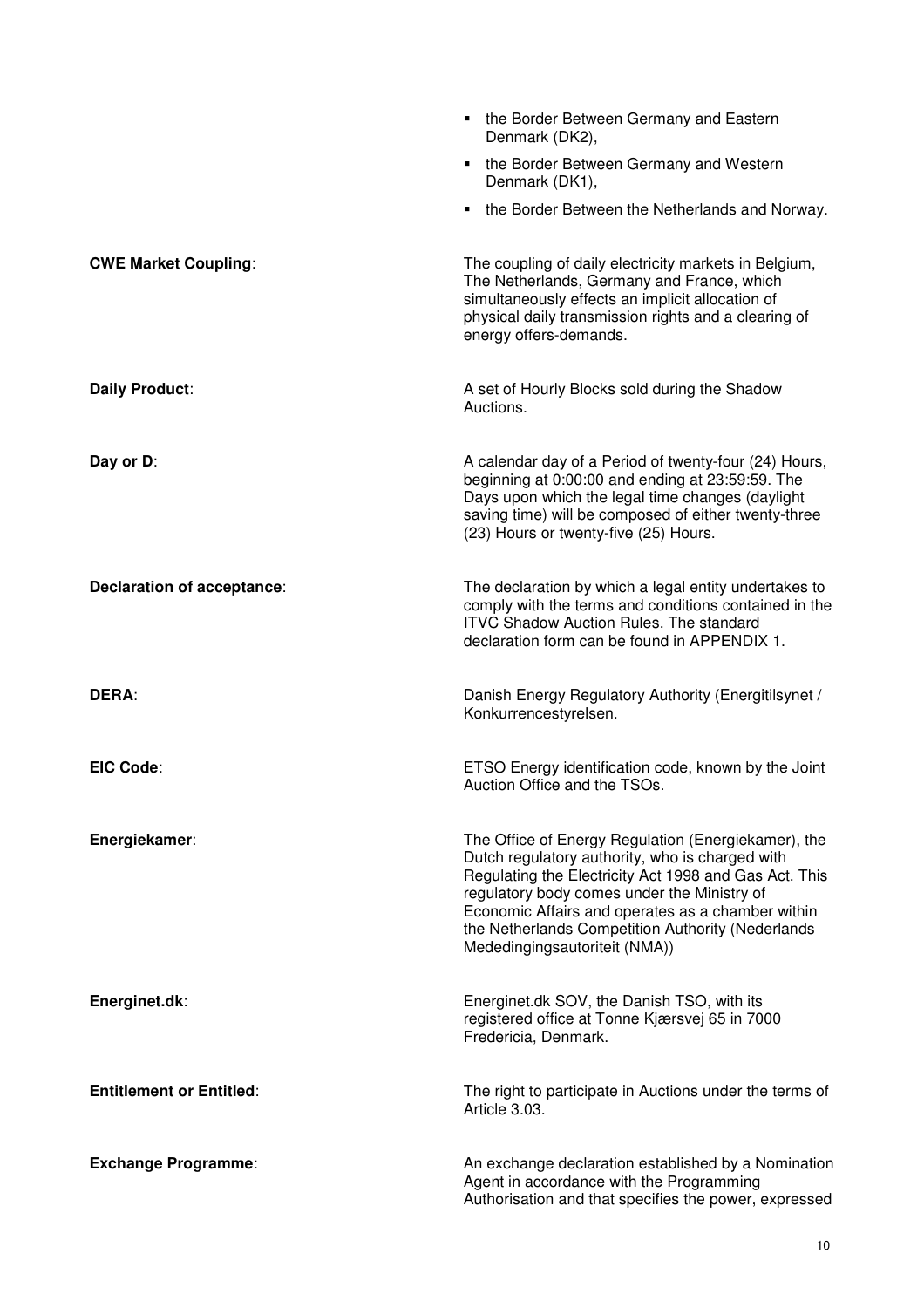in Megawatts (MW) per Hourly Period, exchanged over a TSO Border in one direction or the other.

# **Fallback Solution For Unforeseen Unavailability Of ITVC**:

|                                               | Capacity Allocation mechanism which is triggered by<br>the Joint Auction Office in case unforeseen reasons<br>lead to the impossibility to conduct ITVC and, thus, to<br>the necessity to decide to have instead explicit<br>Shadow Auctions on the interconnectors between<br>Germany and Eastern Denmark (DK2), between<br>Germany and Western Denmark (DK1) and between<br>the Netherlands and Norway, respectively, conducted<br>by the Joint Auction Office. |
|-----------------------------------------------|-------------------------------------------------------------------------------------------------------------------------------------------------------------------------------------------------------------------------------------------------------------------------------------------------------------------------------------------------------------------------------------------------------------------------------------------------------------------|
| <b>Force Majeure:</b>                         | Has the meaning set forth in Article 5.06.                                                                                                                                                                                                                                                                                                                                                                                                                        |
| <b>Functional Acknowledgement of Receipt:</b> | An electronic message sent by the Auction Tool to<br>indicate that the information has been correctly<br>received by the Joint Auction Office.                                                                                                                                                                                                                                                                                                                    |
| <b>Gross Negligence:</b>                      | An act or omission in disregard of due care to a<br>severe degree.                                                                                                                                                                                                                                                                                                                                                                                                |
| Hour or H:                                    | CET official time or a Period of 60 minutes.                                                                                                                                                                                                                                                                                                                                                                                                                      |
| <b>Hourly Block:</b>                          | A quantity of Megawatts (MW) over a given Hourly<br>Period.                                                                                                                                                                                                                                                                                                                                                                                                       |
| <b>Hourly Period:</b>                         | A Period of one (1) Hour, the first (1st) of each Day<br>beginning at 0:00:00.                                                                                                                                                                                                                                                                                                                                                                                    |
| Information System or IS:                     | The Joint Auction Office's computer environment,<br>which can be accessed by the Participant to Shadow<br>Auctions.                                                                                                                                                                                                                                                                                                                                               |
| <b>IS Rules:</b>                              | The rules for access to the Information System and<br>use of the applications of the Joint Auction Office,<br>including their appendices and definitions as<br>published on the Joint Auction Office's Website.                                                                                                                                                                                                                                                   |
| <b>ITVC:</b>                                  | Interim Tight Volume Coupling conducted by EMCC<br>on the interconnectors between the NE and the CWE<br>regions, namely, on the interconnectors between<br>Germany and Eastern Denmark (DK2), between<br>Germany and Western Denmark (DK1), between the<br>Netherlands and Norway and between Germany and<br>Sweden, respectively.                                                                                                                                |
| <b>ITVC Decoupling:</b>                       | The inability of ITVC to Tight Volume Coupling during<br>a daily session.                                                                                                                                                                                                                                                                                                                                                                                         |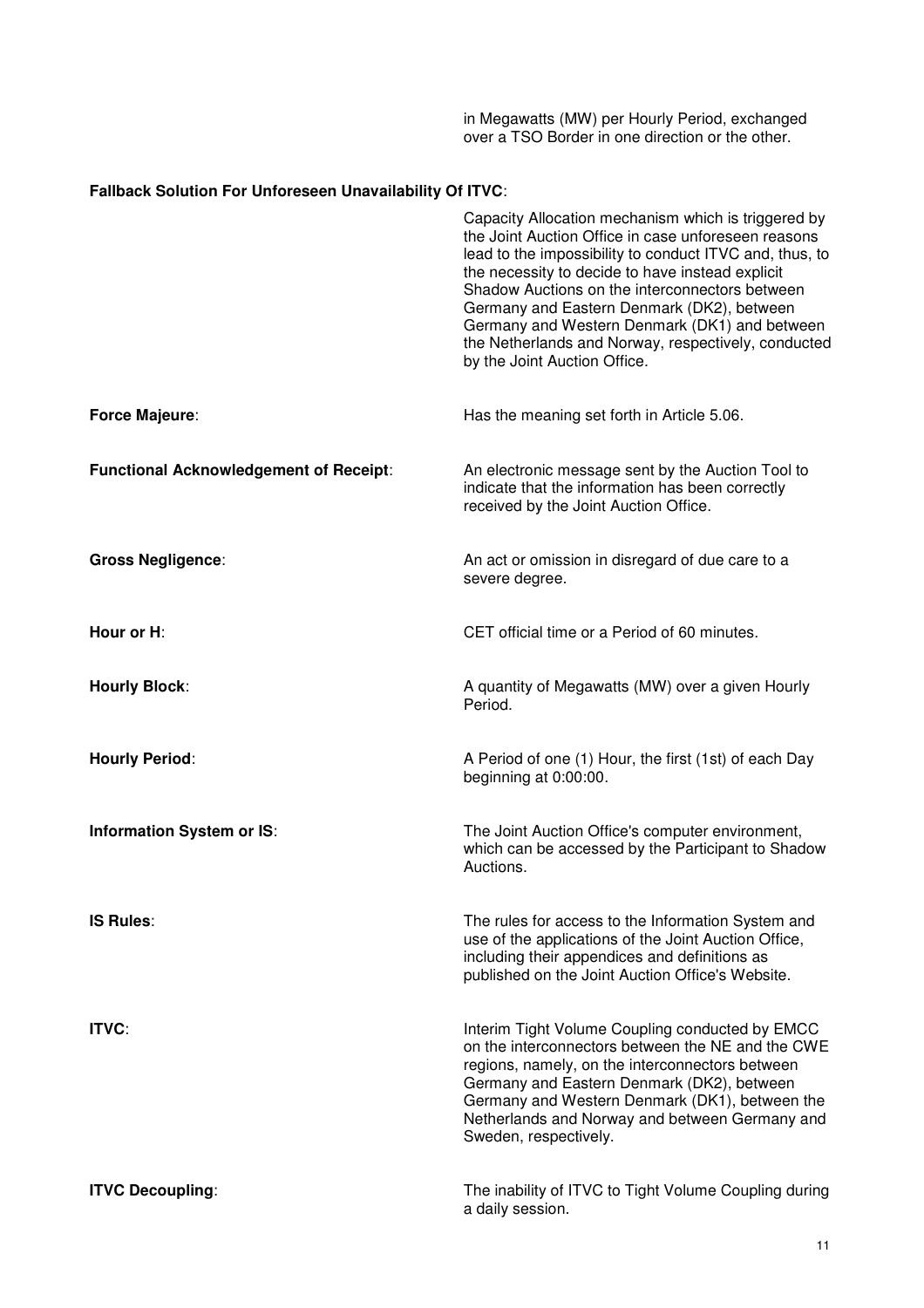| <b>ITVC Performing Party:</b>               | The party or the parties responsible for running the<br>ITVC market coupling for a particular day.                                                                                                                                           |
|---------------------------------------------|----------------------------------------------------------------------------------------------------------------------------------------------------------------------------------------------------------------------------------------------|
| <b>ITVC Shadow Auction Rules:</b>           | The present Rules for Capacity Allocation by Explicit<br>Auctions on the border between the NE and the CWE<br>Regions.                                                                                                                       |
| <b>Joint Auction Office:</b>                | The entity in charge, among others, of Allocating the<br>Available Capacity, as described in Article 2.02.                                                                                                                                   |
| <b>Joint Auction Office's Bank Account:</b> | Bank account on which the Joint Auction Office<br>receives the payment for the Shadow Auction. The<br>bank account's details are indicated in the invoice.                                                                                   |
| Joint Auction Office's Website or Website:  | The Internet site of the Joint Auction Office, namely<br>www.casc-cwe.eu.                                                                                                                                                                    |
| <b>Marginal Price:</b>                      | The lowest Bid Price for a selected Block at an<br>Auction.                                                                                                                                                                                  |
| <b>Megawatt or MW:</b>                      | The unit of electrical power expressed in megawatts.                                                                                                                                                                                         |
| Nomination:                                 | The Exchange Programme sent by a Nomination<br>Agent, to one of the two concerned TSOs, relating to<br>the power, expressed in MW, that it wishes to use<br>under a Programming Authorisation.                                               |
| Nominate:                                   | The sending of Nomination.                                                                                                                                                                                                                   |
| <b>Nomination Agent:</b>                    | A legal entity designated by the Participant to Shadow<br>Auctions to Nominate an Exchange Programme to<br>one of the two concerned TSOs, under Programming<br>Authorisation.                                                                |
| <b>Nomination Contract(s):</b>              | The Bilanzkreisvertrag signed with 50Hertz<br>Transmission or transpower, a Balance Responsible<br>Agreement signed with Energinet.dk, a Balance<br>Responsible Agreement signed with Statnett and/or<br>the PV Contract signed with TenneT. |
| North Europe Region (or "NE Region"):       | Northern Europe, the region composed of Denmark,<br>Finland, Norway and Sweden.                                                                                                                                                              |
| <b>Notification or Notify:</b>              | The transmission of information between the<br>Participant to Shadow Auctions and the Joint Auction<br>Office under the conditions set out in Article 5.01.                                                                                  |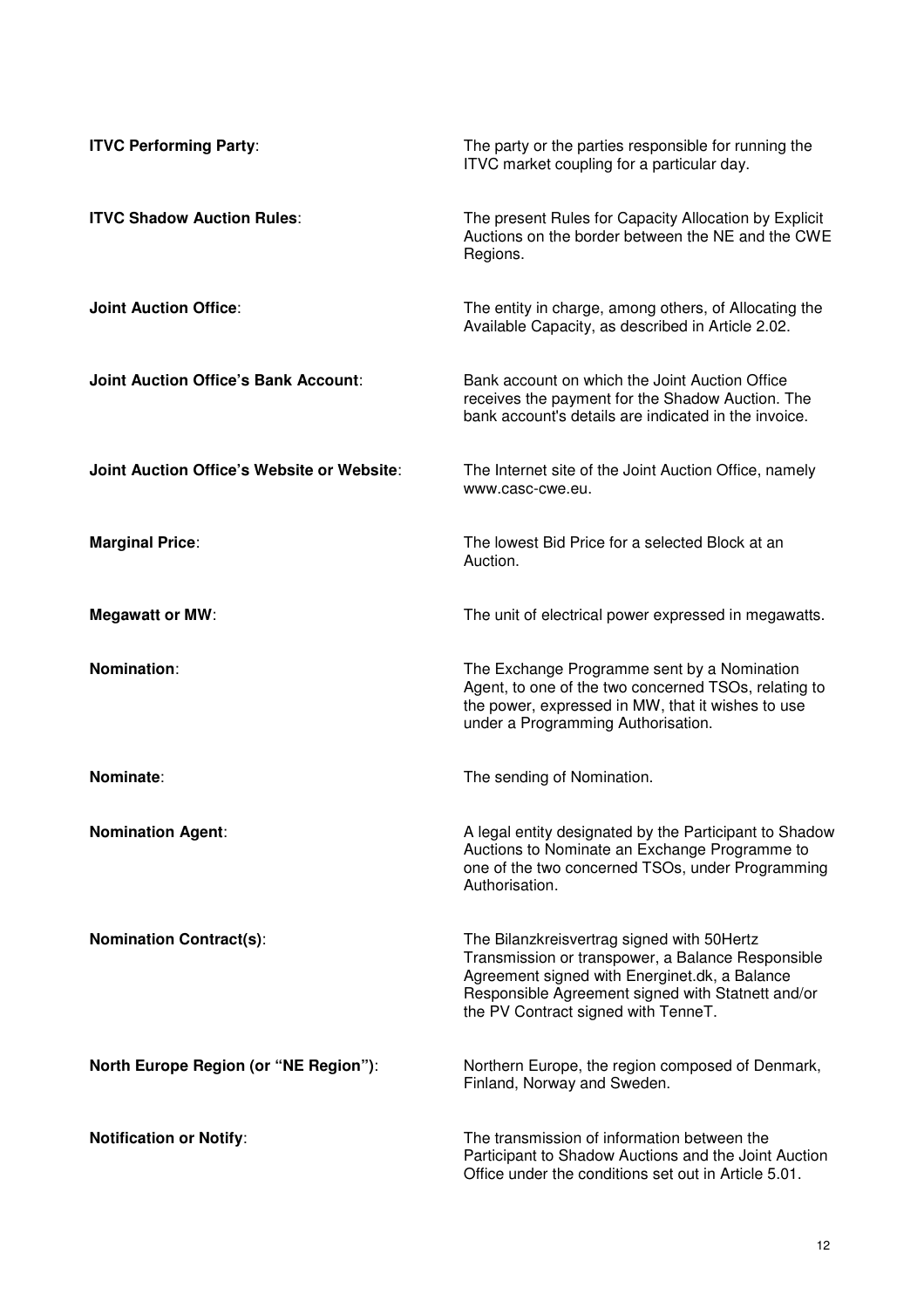| NVE:                                                          | The Norwegian regulator for electricity - The<br>Norwegian Water Resources and Energy Directorate<br>(NVE) is a directorate under the Ministry of Petroleum<br>and Energy.                                                                                                                                                                        |  |
|---------------------------------------------------------------|---------------------------------------------------------------------------------------------------------------------------------------------------------------------------------------------------------------------------------------------------------------------------------------------------------------------------------------------------|--|
| <b>Participant to Shadow Auctions:</b>                        | A legal entity which has signed the Declaration of<br>acceptance.                                                                                                                                                                                                                                                                                 |  |
|                                                               | Participants to Shadow Auctions are bound by the<br><b>ITVC Shadow Auction Rules.</b>                                                                                                                                                                                                                                                             |  |
| Party or Parties:                                             | The Joint Auction Office and/or a Participant to<br><b>Shadow Auctions.</b>                                                                                                                                                                                                                                                                       |  |
| <b>Payment Incident:</b>                                      | The events described in Article 4.03(d).                                                                                                                                                                                                                                                                                                          |  |
| Period:                                                       | A given length of time.                                                                                                                                                                                                                                                                                                                           |  |
| <b>Power System:</b>                                          | The system made up of electrical networks,<br>generating facilities connected to the said networks<br>and which inject electrical energy, and consumption<br>sites connected to the networks and which withdraw<br>electrical energy.                                                                                                             |  |
| Product:                                                      | A Block or set of Blocks sold at an Auction.                                                                                                                                                                                                                                                                                                      |  |
| <b>Programming Authorisation:</b>                             | The amount, for each TSO Border, for each Hourly<br>Period of a given Day, of the Capacities acquired at a<br>Shadow Auction. The Programming Authorisation<br>identifies clearly for each Capacity the Participant to<br>Shadow Auctions and the Nomination Agents.                                                                              |  |
| <b>PV Contract:</b>                                           | Contract between TenneT and the<br>"Programmaverantwoordelijke" (PV), which sets out<br>the program responsibility of the PV to draw up, on<br>behalf of TenneT, programs with regard to production,<br>transport and use of electricity, in which demand and<br>offer are balanced and that the PV shall act in<br>accordance to these programs. |  |
| <b>Result:</b>                                                | The Capacity selected per Auctioned Block and the<br>Marginal Price of each Block.                                                                                                                                                                                                                                                                |  |
| <b>Rollback Solution For Foreseen Unavailability Of ITVC:</b> |                                                                                                                                                                                                                                                                                                                                                   |  |
|                                                               | The capacity allocation mechanism which is triggered<br>of an forosoon unovailability of $ITUC$ for                                                                                                                                                                                                                                               |  |

in case of an foressen unavailability of ITVC for an unknown duration due to exceptional circumstances as defined in Article 1.03.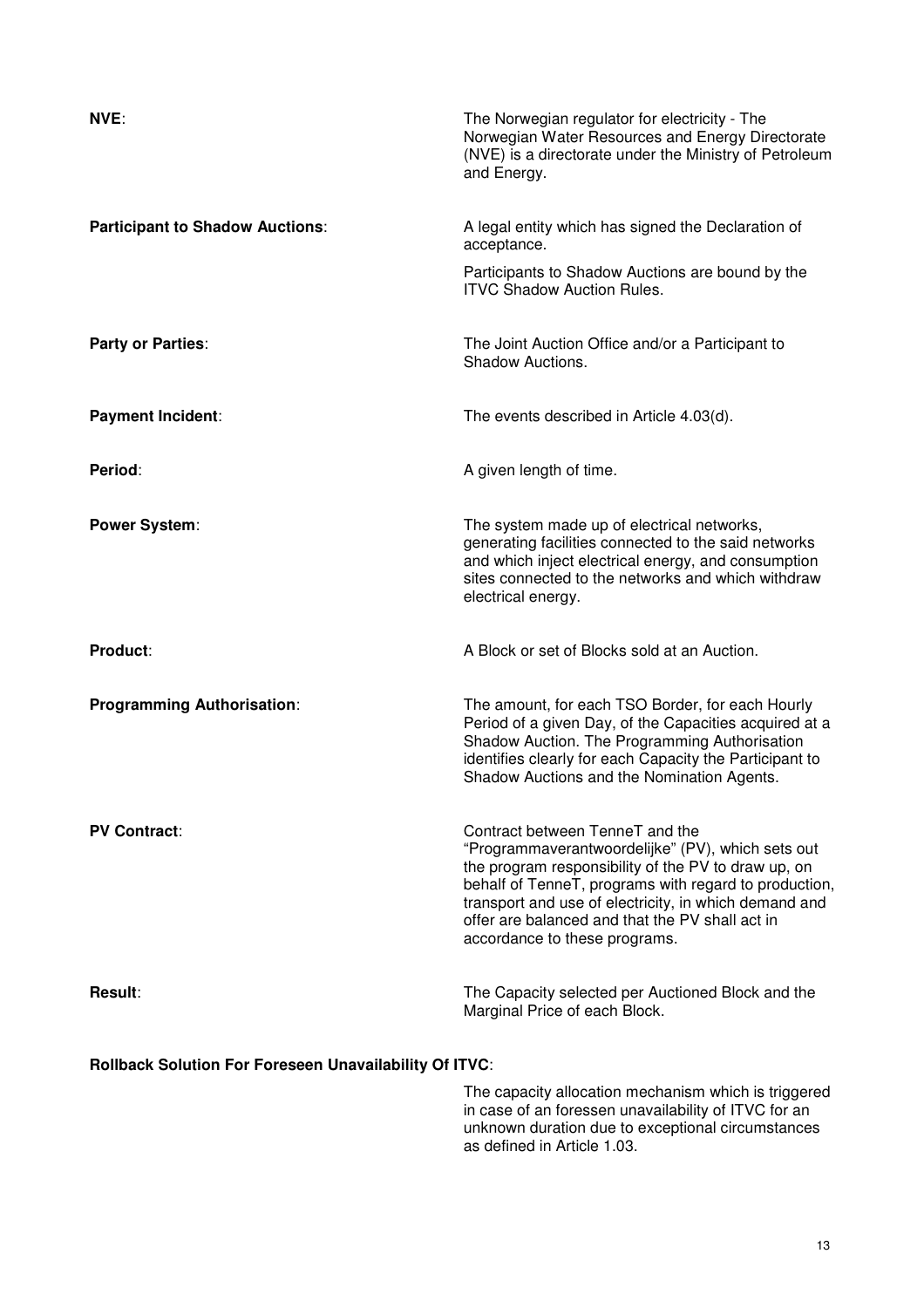| Safety of the Power System or Safety:     | The extent to which the network can be operated<br>normally, limiting the number of incidents, avoiding<br>major incidents and limiting their consequences<br>where they do occur.     |
|-------------------------------------------|----------------------------------------------------------------------------------------------------------------------------------------------------------------------------------------|
| Section:                                  | A section in the ITVC Shadow Auction Rules.                                                                                                                                            |
| Statnett:                                 | Statnett SF, the Norwegian TSO, with its registered<br>office at Husebybakken 28B, Postboks 5192<br>Majorstuen, 0786 Oslo, Norway.                                                     |
| TenneT:                                   | TenneT TSO B.V, the Dutch TSO, with its registered<br>office at Utrechtseweg 310, NL-6812 AR Arnhem.                                                                                   |
| 50Hertz Transmission-Energinet.dk Border: | A power line called "KONTEK-Cable" and<br>interconnecting the transmission networks operated<br>by 50Hertz Transmission and Energinet.dk,<br>respectively.                             |
| transpower-Energinet.dk Border:           | A set of power lines interconnecting the transmission<br>networks operated by transpower and Energinet.dk,<br>respectively.                                                            |
| <b>TenneT-Statnett Border:</b>            | A power line called "NorNed-Cable" and<br>interconnecting the transmission networks operated<br>by TenneT and Statnett, respectively.                                                  |
| transpower:                               | transpower stromübertragungs gmbh, with its<br>registered office at Bernecker Straße 70 in 95448<br>Bayreuth, Germany, being one of the German TSOs.                                   |
| TSO:                                      | Transmission system operator.                                                                                                                                                          |
| <b>TSO Border:</b>                        | Each of the following set of power lines<br>interconnecting the transmission networks of two<br>TSOs on the border between the NE and the CWE<br>regions:                              |
|                                           | the 50Hertz Transmission-Energinet.dk Border,                                                                                                                                          |
|                                           | the transpower-Energinet.dk Border,                                                                                                                                                    |
|                                           | the TenneT-Statnett Border.                                                                                                                                                            |
| <b>Working Day:</b>                       | Every day which is not a Saturday, Sunday or an<br>official public holiday in Germany, Luxembourg,<br>Norway or The Netherlands as published on the Joint<br>Auction Office.s Website. |
| <b>Working Hour:</b>                      | Every hour on a Working Day from 08:30 to 17:00.                                                                                                                                       |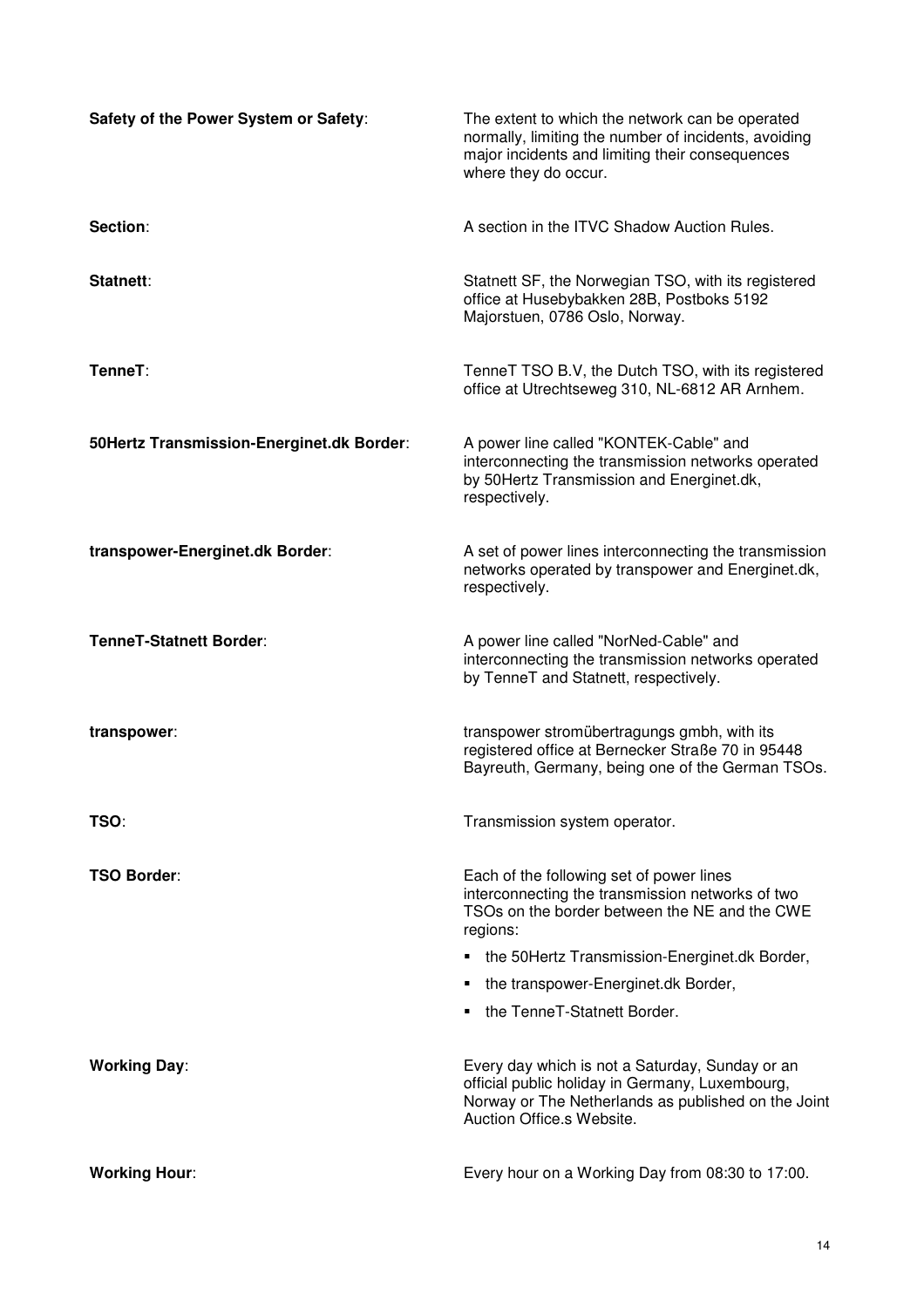### **(b) Interpretation**

The titles and headings of the present ITVC Shadow Auction Rules are given for reference only, and in no way express the intentions of the Parties. They shall not be taken into account when interpreting the stipulations contained in the present ITVC Shadow Auction Rules.

# **Article 2.02 The Joint Auction Office**

The TSOs have decided to outsource parts of their tasks of capacity allocation to a Joint Auction Office in charge of carrying out, on behalf of the TSOs but in its own name, the joint Allocation, by Auctions, in accordance with Section VI, Section VII and Section VIII, of the Available Capacity on a daily basis.

The Joint Auction Office shall therefore, on behalf of the TSOs but in its own name, prepare and conduct the Auctions, provide all necessary information to the Participants to Shadow Auctions as defined in Article 2.08, the Nomination Agents and TSOs and collect payments and/or pay according to Section IV.

CASC CWE S.A. is jointly appointed by the TSOs as the Joint Auction Office. However, a change in the Joint Auction Office does not affect the rights and obligations resulting from an Auction.

CASC CWE S.A. address : 2, rue de Bitbourg, 1273 Luxembourg Hamm, LUXEMBOURG

# **Article 2.03 Auctions**

Auctions for the Allocation of Capacities over each Hourly Period of a Day for the Borders concerned are implemented in both directions of the Country Borders in accordance with Section VI, Section VII Section VIII of the ITVC Shadow Auction Rules.

# **Article 2.04 Available Capacities**

The Available Capacities for each border are determined jointly by the two respective TSOs, by firstly each TSO evaluating its internal grid situation and secondly the TSOs determining subsequently a common capacity in a coordinative manner. Furthermore, the agreed capacity splitting rules between different timeframes of capacity allocation are also applied.

The daily Available Capacities for Shadow Auctions take into account the net value of the Nominations in the framework of the Programming Authorisations related to yearly and monthly Capacities.

For each day, for which the Joint Auction Office is running Auctions as Fallback Solution For Unforeseen Unavailability Of ITVC and/or as Rollback Solution For Foreseen Unavailability Of ITVC, the Available Capacities will be published on the Joint Auction Office's Website.

Furthermore, for information purposes, the TSOs also publish on their respective websites longer-term forecasts of Available Capacities and aggregated Nominations. The Joint Auction Office's Website will refer to those websites for this information.

### **Article 2.05 Basis on which Available Capacities are made available for Shadow Auction**

Available Capacities are made available for Auctions in units of one (1) MW with a minimum of one (1) unit.

Daily Available Capacities are put up for Auction per Hourly Period.

### **Article 2.06 Firmness of Capacities**

Capacities Allocated through Auctions in accordance with the present ITVC Shadow Auction Rules are firm.

Capacity reductions if necessary will be neutralised by the respective TSOs using counter trading and/or redispatch arrangements.

### **Article 2.07 Firmness of Exchange Programmes**

The Exchange Programmes Nominated to and accepted by the TSOs, in accordance with the modalities of Article 8.06 are firm if the Exchange Programmes don't exceed the boundaries of both the capacity Allocated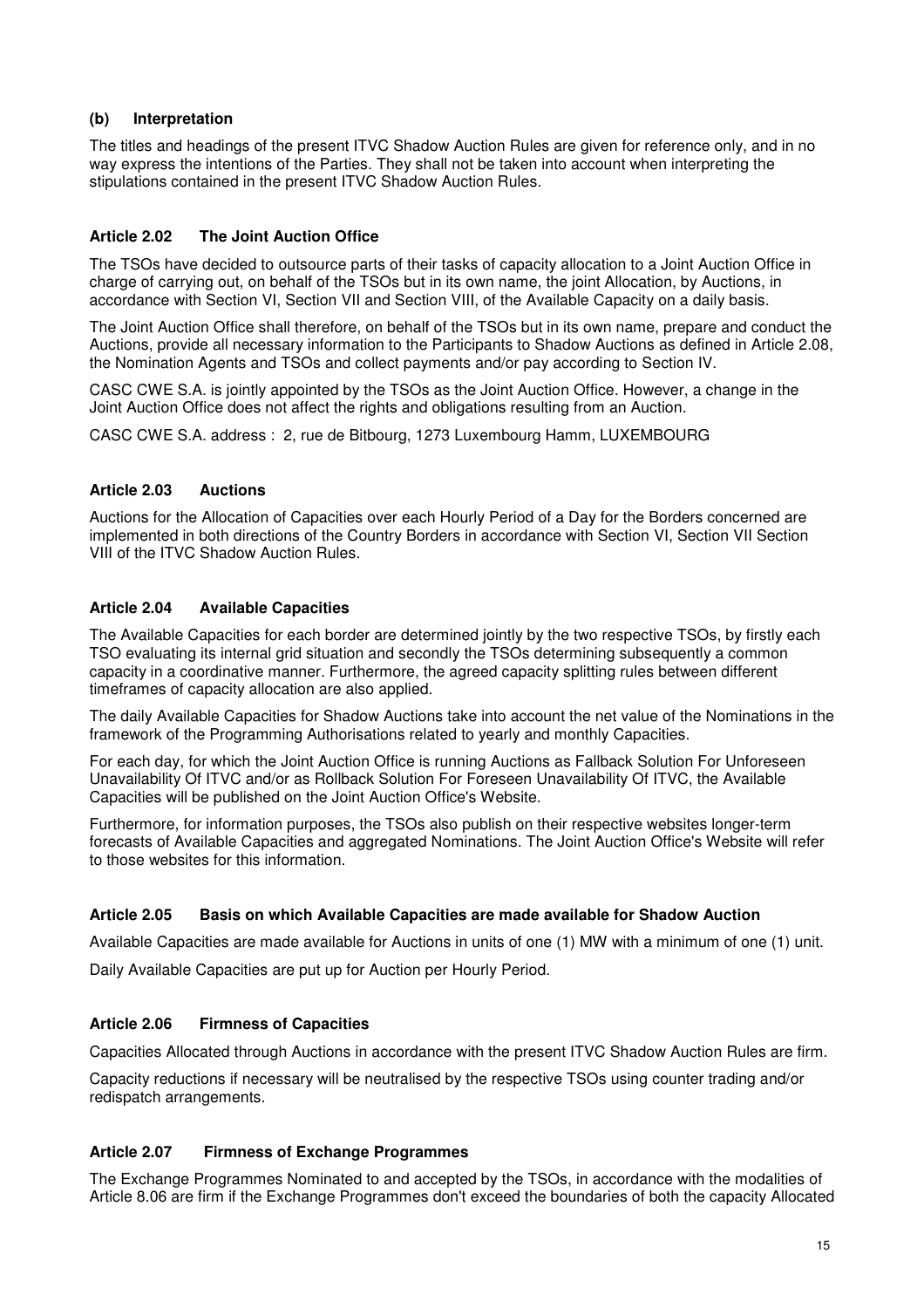through the Auctions in accordance with the present ITVC Shadow Auction Rules and the programme authorization by the Joint Auction Office.

TSOs will guarantee firm capacity using counter trading arrangements if capacity is reduced due to reasons linked to the safety of the Power system.

### **Article 2.08 Publications**

The Joint Auction Office shall publish and update when necessary the following information on its Website:

- The present ITVC Shadow Auction Rules and their Appendices, along with any amendments as necessary;
- Details of the implementation of the Auctions as Fallback Solution For Unforeseen Unavailability Of ITVC and Rollback Solution For Foreseen Unavailability Of ITVC, respectively;
- The description of all the IT documents to be used by the Participants to Shadow Auctions and the forms to be sent by them;
- The Available Capacity for the Auctions as Fallback Solution For Unforeseen Unavailability Of ITVC and as Rollback Solution For Foreseen Unavailability Of ITVC, respectively (if such an Auction is organised);
- All information related to the Auctions (in particular the time schedule of the Auctions when they are decided in advance);
- All information related to the Rollback Solution For Foreseen Unavailability Of ITVC (in particular the date of the Rollback launch, the possible duration when known, the time schedule of the Shadow Auctions);
- The data resulting from Auctions, including the anonymous complete Bid curves;
- The number of Participants having obtained Capacity and the total number of Participants having taken part in the Auction(s);
- Names, phone and fax numbers and e-mail addresses of persons to be contacted at the Joint Auction Office;
- Official public holidays in Denmark, Germany, Luxembourg, Norway or The Netherlands;
- Any other useful information.

### **Article 2.09 Currency**

Bids, Prices, payment conditions, payments related to Auctions, as well as financial information, are expressed in Euros (€).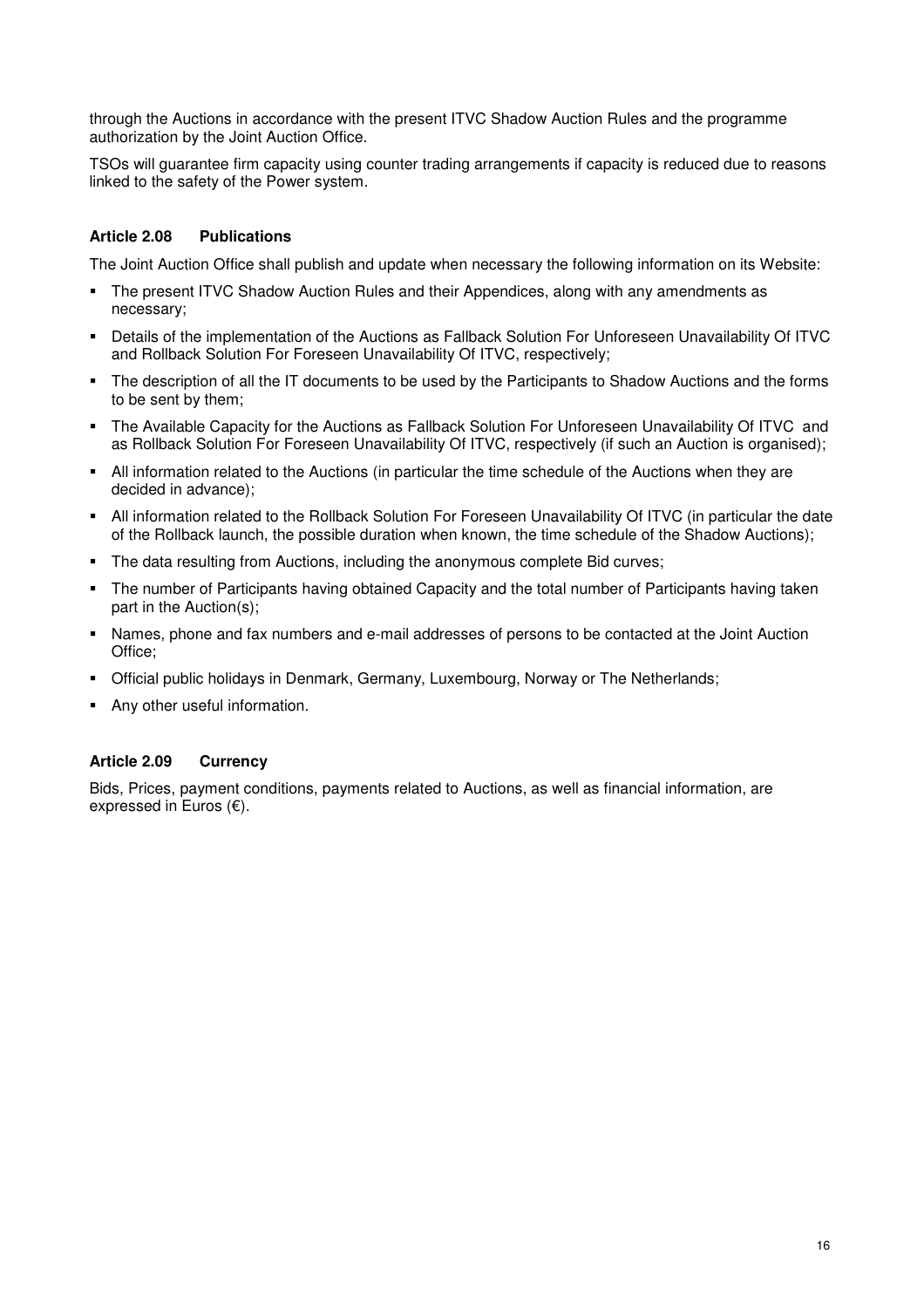# **Section III. Conditions for participating in the Auctions**

### **Article 3.01 Registration**

### **(a) Declaration of acceptance**

Prior to an Auction, the legal entity wishing to participate in an Auction shall register with the Joint Auction Office, by submitting two (2) duly completed and signed copies of the Declaration of acceptance (cf. APPENDIX 1). The Declaration of acceptance will then be returned to applying legal entity, countersigned by the Joint Auction Office, thereby certifying that the legal entity is registered as a Participant to Shadow **Auctions** 

Legal entities wishing to adhere to the ITVC Shadow Auction Rules may not hold more than one (1) Declaration of acceptance.

# **(b) Commitments of a Participant to Shadow Auctions**

By signing a Declaration of acceptance, the Participant to Shadow Auctions shall comply with all the provisions contained in the ITVC Shadow Auction Rules.

The Participant to Shadow Auctions shall keep the information contained in its Declaration of acceptance up to date, and Notify the Joint Auction Office of any changes in this information no later than five (5) Working Days before they take effect.

# **Article 3.02 Financial guarantees**

### **(a) For the Participation to Auctions**

The opening of the Business Account and the signature of the Participant to Shadow Auctions' Financial Agreement are not mandatory. The financial modalities described in Article 4.02 and Article 4.03 apply.

#### **(b) Participants to Shadow Auctions already being entitled to participate in explicit Auctions conducted by the Joint Auction Office in the CWE Region and, thus, having a Business Account**

In case a Participant to Shadow Auctions is already entitled to participate in the explicit auctions conducted by the Joint Auction Office in the CWE Region and, thus, already has a Business Account at the bank selected by the Joint Auction Office and allowing the Joint Auction Office to withdraw money in respect of the Allocated Capacities directly from that Business Account, then this Participant to Shadow Auctions is allowed to use this Business Account also for settling Auction payments owed to the Joint Auction Office in respect of the Capacities Allocated in the Shadow Auctions in accordance with the present ITVC Shadow Auction Rules

The Business Account remains the property of the Joint Auction Office. At any times, the Business Account shall contain a positive disposable balance.

The disposable balance is the funds in the Business Account minus debts payable to the Joint Auction Office for Capacity Allocated through explicit Auctions in the CWE Region and minus debts payable to the Joint Auction Office for Capacity Allocated through Auctions in accordance with the present ITVC Shadow Auction Rules, regardless whether or not these debts have been invoiced yet.

The Participant must credit the appropriate amount on the Business Account in accordance with Article 4.02. Any bank charges or interests relative to the Business Account are to be borne by or credited to the Participant to Shadow Auctions on the Business Account.

As indicated more in details in the Participant to Shadow Auctions' Financial Agreement, the funds on the Business Account are blocked, this means that the Participant to Shadow Auctions shall make a request to the Joint Auction Office if the Participant to Shadow Auctions wishes to withdraw money from the Business Account. The agreement of the Joint Auction Office following such request depends in particular on the disposable balance of the Participant to Shadow Auctions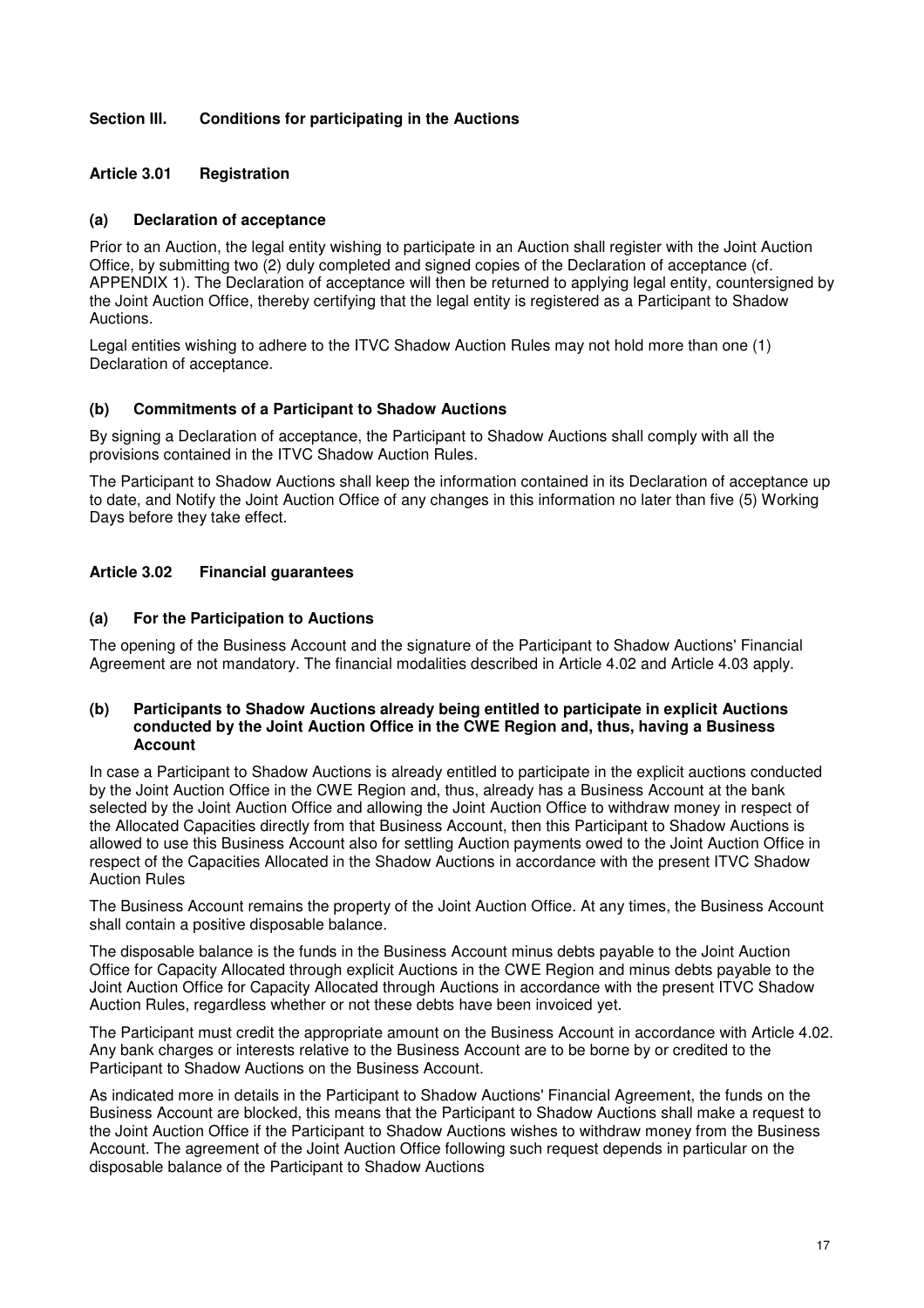The Participant to Shadow Auctions' Financial Agreement, which sets forth all of the rights and obligations of the Parties with respect to the Business Account, is available on the Joint Auction Office's Website.

# **(c) Specific case of Rollback Solution For Foreseen Unavailability Of ITVC**

After the declaration of the Rollback Solution For Foreseen Unavailability Of ITVC and within the period specified (which shall not be less than ten (10) Working Days), the Participants to Shadow Auctions willing to participate in Auctions conducted as Rollback Solution For Foreseen Unavailability Of ITVC on the Border(s) Between Germany and Eastern Denmark, Between Germany and Western Denmark and/or Between the Netherlands and Norway as indicated in ARTICLE 5 of APPENDIX 1, shall provide a Bank Guarantee compliant with APPENDIX 6.

The amount of this Bank Guarantee is fixed at one hundred thousand euros (100.000  $\epsilon$ ) per Border.

If such Bank Guarantee is not provided by the Participant to Shadow Auctions within the period specified, the Joint Auction Office is entitled to launch the general suspension procedure according to Article 3.04(a).

The Bank Guarantee shall be provided by a credit institution complying with the following requirements:

- To be settled in a member State of the European Union or in Switzerland or in Norway.
- Not to be the Participant to Shadow Auctions itself, nor to control this Participant to Shadow Auctions nor be controlled by it under the terms of corporation law.
- To be acknowledged as solvent with a long term financial rate granted from the subsequently referred international rating agencies at least A+ (Standard & Poor's) or A1 (Moody's).

Once the Rollback Solution For Foreseen Unavailability Of ITVC is over and ITVC re-launched and provided that (i) all debts related to Auctions conducted as Rollback Solution For Foreseen Unavailability Of ITVC are paid or (ii) the Participant to Shadow Auctions is not under Payment Incident as set forth in Article 4.03(d), the Bank Guarantee is restituted by the Joint Auction Office to the Participant to Shadow Auctions.

# **Article 3.03 Entitlement**

In order to be Entitled to participate in the Auctions, the Participant to the Shadow Auctions shall:

- meet the conditions set out in Article 3.01 and Article 3.02; and
- have signed a Bilanzkreisvertrag with 50Hertz Transmission and a Balance responsible agreement with Energinet.dk in case the Participant to Shadow Auctions wants to participate in Auctions at the Border Between Germany And Eastern Denmark (DK2) and/or

a Bilanzkreisvertrag with transpower and a Balance responsible agreement with Energinet.dk in case the Participant to Shadow Auctions wants to participate in Auctions at the Border Between Germany And Western Denmark (DK1) and/or

a Balance Responsible agreement with Statnett and a PV contract with TenneT in case the Participant to Shadow Auctions wants to participate in Auctions at the Border Between the Netherlands and Norway; and

- have signed and abide by the terms of one (1) Nomination Contract; and
- have provided a Bank Guarantee within the period specified (which shall not be less than ten (10) Working Days) following the declaration of the Rollback Solution For Foreseen Unavailability Of ITVC for Participants to Shadow Auctions willing to take part in Auctions as Rollback Solution For Foreseen Unavailability Of ITVC according to Article 3.02(c); and
- have an EIC Code: and
- undertake to behave as a professional, preventing from any action which may lead to the damaging or reduction in effectiveness of the Auction Tool and/or Information System (it being understood that such an action is deemed to happen in case of any behaviour that can be assimilated to an attack on the Information System such as, but not limited to, deny of service, spam, virus, brute forcing, trojan horse attack, DoS attack, ping of death attack, sniffing and spoofing, dictionary attack, …); and
- not be under a Payment Incident as set out in Article 4.03(d).

Entitlement is effective on the date indicated in the Declaration of acceptance countersigned by the Joint Auction Office.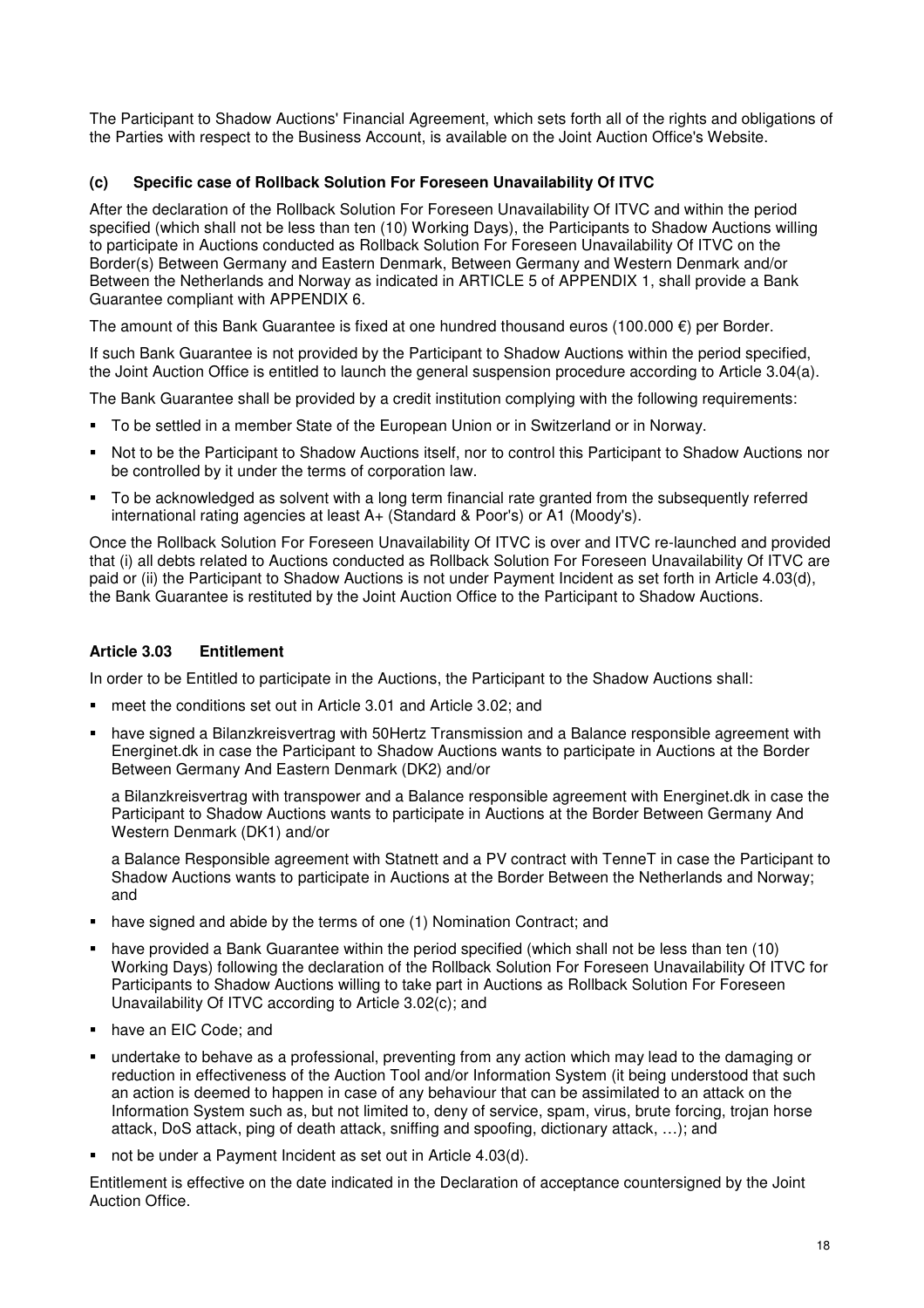Entitlement is granted for an undefined Period and may be suspended or withdrawn in accordance with the provisions of Article 3.04.

# **Article 3.04 Suspension and withdrawal of Entitlement**

### **(a) Suspension of Entitlement by the Joint Auction Office**

(i) General procedure of suspension:

The Entitlement of a Participant to the Shadow Auctions may be suspended by the Joint Auction Office, at the end of a suspension procedure as described in this paragraph, without prejudice to immediate suspension in case of violation of essential contractual obligations, as stated in paragraph (ii) of the present Article.

When a Participant to Shadow Auctions fails to comply with one or more of its contractual obligations, the Joint Auction Office Notifies in writing by registered letter or registered e-mail with acknowledgment of receipt, to the Participant to Shadow Auctions the obligation to remedy to any breach or non-compliance of its contractual obligations.

This Notification indicates:

- the reasons for the launch of the general procedure of suspension; and
- the necessary action(s) that should be taken by the Participant to the Shadow Auctions to remedy to the breach and/or non-compliance of its contractual obligations which is (are) the reason(s) for launching the general procedure of suspension; and
- a deadline of minimum ten (10) Working Days, starting on the date of receipt of the Notification, within which these action(s) should be taken; and
- the possibility for the Participant to the Shadow Auctions, upon its request in writing to answer to this Notification and/or to discuss orally the reason(s) of the Notification with the Joint Auction Office.

The Participant to the Shadow Auctions has the right to discuss the reason(s) for the launch of the general procedure of suspension with the Joint Auction Office in order to address any contradictory information and to defend its position. If the Participant to the Shadow Auctions intends to request for such meeting and contradictory discussion, the Participant to the Shadow Auctions shall request for it to the Joint Auction Office and the meeting shall be held within the abovementioned deadline within which the Participant to the Shadow Auctions should take any action to remedy to the situation.

Without prejudice of the outcome of the meeting, if the Participant to the Shadow Auctions does not take the requested action(s) to remedy the situation, within the abovementioned deadline, the Entitlement of the Participant to the Shadow Auctions may be suspended by the Joint Auction Office. This decision of suspension shall be taken within minimum five (5), and maximum ten (10), Working Days starting at the end of the abovementioned deadline. The Joint Auction Office Notifies in writing and confirmed by registered letter or registered e-mail with acknowledgment of receipt, to the Participant to the Shadow Auctions, the suspension of its Entitlement.

This Notification of suspension indicates:

- the reasons for the suspension of the Entitlement of a Participant to the Shadow Auctions; and
- the date and time of the suspension of Entitlement; and
- the consequences of the suspension.

Suspension of Entitlement takes effect on the date and time indicated in the Notification of the suspension of Entitlement (which, for the avoidance of any doubt, will correspond to an immediate entry into force of the suspension upon its Notification), unless the Participant to the Shadow Auctions has remedied the situation that causes the suspension.

Any suspension of the Entitlement of a Participant to the Shadow Auctions will be communicated to BNetzA, DERA, Energiekamer and NVE at the latest within the two (2) Working Days as from the Joint Auction Office Notification thereof. This communication will enclose a copy of the Notification to the Participant to the Shadow Auctions.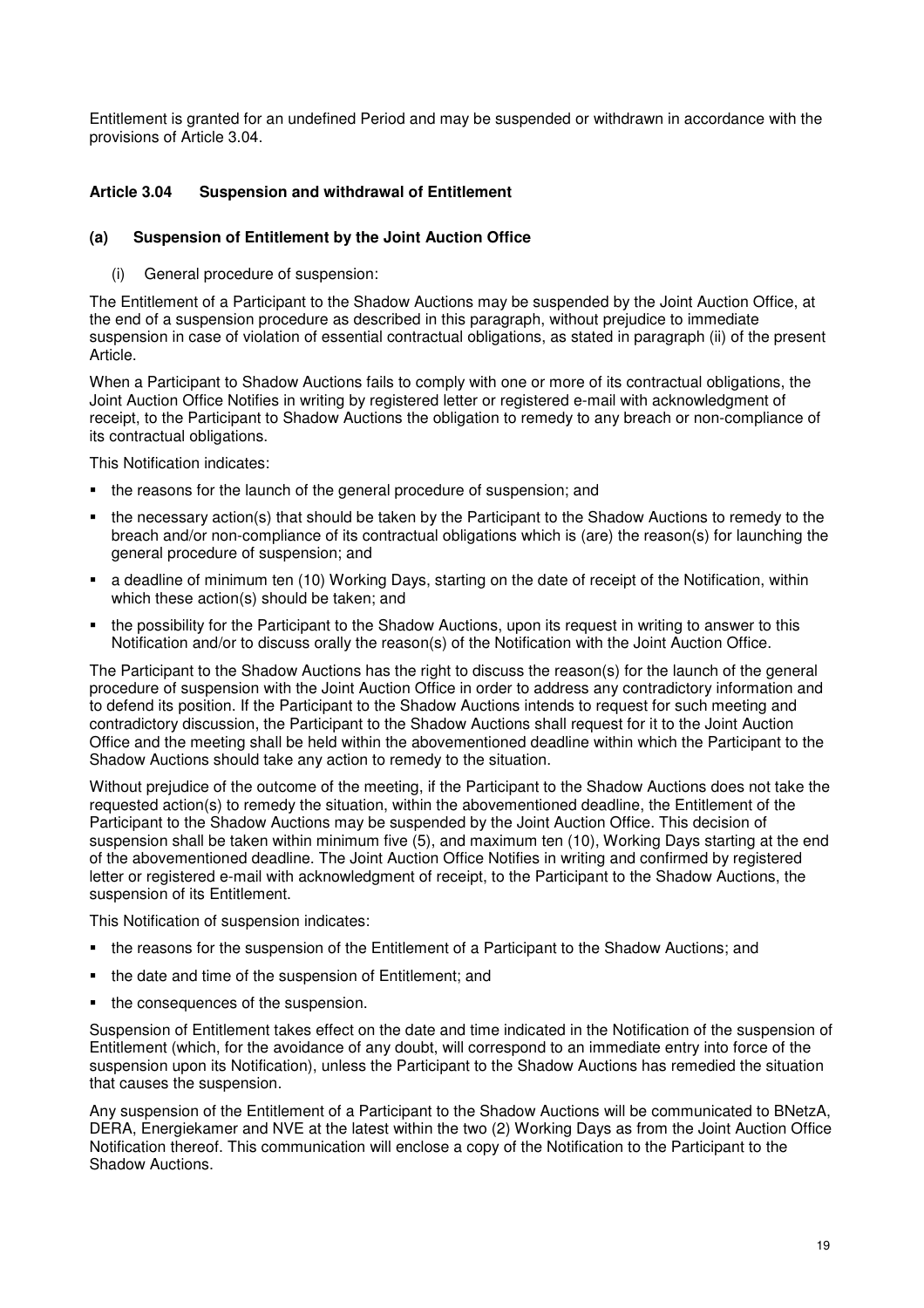Nothing in this article shall preclude the Participant to the Shadow Auctions from applying for injunctive relief in summary proceedings ("procedure en référé") before the Commercial Court in whose jurisdiction the Joint Auction Office is established, in application of Article 5.08.

(ii) Immediate suspension in limited cases:

Notwithstanding the abovementioned suspension procedure, the Entitlement of the Participant to the Shadow Auctions may be immediately suspended by the Joint Auction Office only in the following limitative cases of violation of an essential contractual obligation imposed to the Participant to the Shadow Auctions:

- the Nomination Contract(s) of/for the Participant to the Shadow Auctions is(are) suspended or withdrawn, during the time it is not replaced by another valid Nomination Contract, for at least one Border; and/or
- the Participant to the Shadow Auctions is under a Payment Incident; and/or
- of an urgency, in the course of which the Participant jeopardizes the proper functioning of the Joint Auction Office or in case of any behaviour that can be assimilated to an attack on the Information System.

Such a suspension is Notified by registered letter with acknowledgment of receipt and/or registered e-mail by the Joint Auction Office to the Participant and shall take effect immediately. Any suspension of the Entitlement of a Participant to the Shadow Auctions will be communicated to BNetzA, DERA Energiekamer and NVE at the latest within two (2) Working Days as from the Joint Auction Office Notification thereof. This communication will enclose a copy of the Notification to the Participant to the Shadow Auctions.

(iii) Consequences of suspension

The following provisions are applicable to any suspension decision taken in application of the general procedure of suspension (i) or in application of an immediate suspension (ii).

In case of suspension, the Participant to the Shadow Auctions may no longer take part in Auctions in accordance with the present ITVC Shadow Auction Rules.

### **(b) Withdrawal of Entitlement by the Joint Auction Office**

An Entitlement of the Participant to the Shadow Auctions is withdrawn by the Joint Auction Office

- in the event of the bankruptcy, liquidation or dissolution of the Participant; or
- following receipt by the Joint Auction Office of a decision by the European Commission stating that the Participant to the Shadow Auctions has committed a misusing or fraudulent act with regard to the Allocation of Capacities on one of the Borders between the NE and the CWE Regions and requesting for the withdrawal of Entitlement.

The withdrawal of Entitlement takes effect on the date indicated in the Notification of the withdrawal of Entitlement, which indicates the reasons for the withdrawal.

If the Joint Auction Office withdraws the Entitlement of a Participant to Shadow Auctions, the said Participant may no longer take part in Auctions in accordance with the present ITVC Shadow Auction Rules.

Withdrawal of Entitlement does not exonerate the Participant from its payment obligations in accordance with Section IV. The Participant may not claim any indemnity as a result of the application of the present stipulation. If Entitlement is withdrawn the Declaration of acceptance is automatically terminated.

The Participant which Entitlement has been withdrawn at the initiative of the Joint Auction Office may not claim status as a Participant to Shadow Auctions at a later date.

### **(c) Withdrawal of Entitlement by the Participant to Shadow Auctions**

The Participant to Shadow Auctions may request the withdrawal of Entitlement at any time, in order to terminate its participation in the Auctions in accordance with the present ITVC Shadow Auction Rules.

Any such request must be made by registered mail with acknowledgement of receipt in accordance with APPENDIX 5.

The withdrawal of the Entitlement of the Participant to Shadow Auctions takes effect ten (10) Days after the Joint Auction Office receives Notification of the request for withdrawal by the Participant to Shadow Auctions.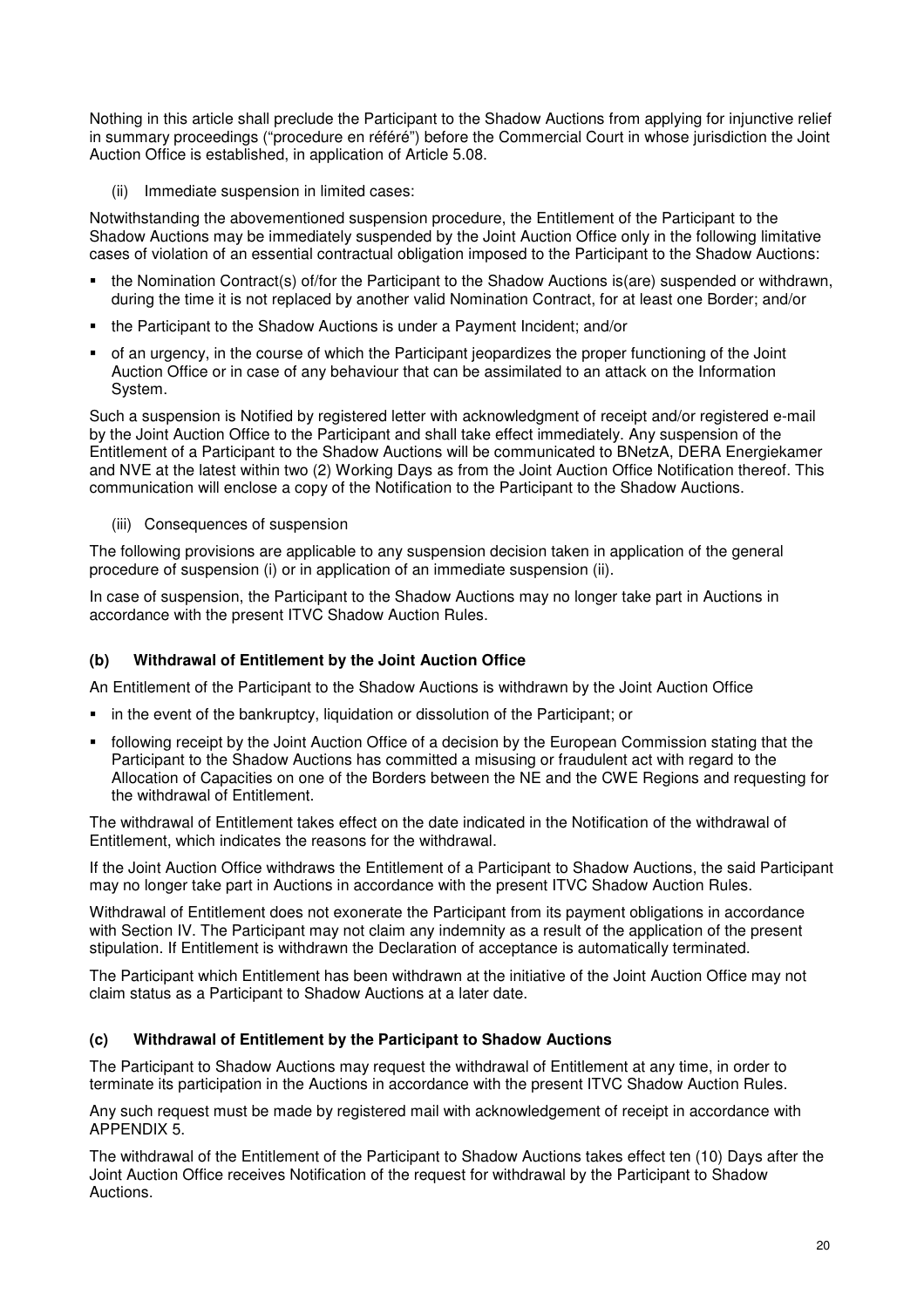If Entitlement is withdrawn at the request of the Participant to Shadow Auctions, he may no longer take part in Auctions in accordance with the present ITVC Shadow Auction Rules..

Withdrawal of Entitlement does not exonerate the Participant to Shadow Auctions from its payment obligations in accordance with Section IV. The Participant to Shadow Auctions may not claim any indemnity as a result of the application of the present stipulation.

However, if the Participant to Shadow Auctions considers that the Joint Auction Office has not fulfilled one or more of its essential contractual obligations and wishes to withdraw its Entitlement:

- he sends a notice of default to the Joint Auction Office by Notification, demanding that the essential contractual obligations are to be fulfilled;
- if there is no response to this notice of default within ten (10) Days, the Participant to Shadow Auctions may request the withdrawal of its Entitlement by Notification with immediate effect from the time of receipt by the Joint Auction Office. This Notification will state the reasons for the request for withdrawal.

If the Joint Auction Office has not fulfilled its essential contractual obligations, the Entitlement is withdrawn and the amount for acquisition of the Capacity is not due from the date of withdrawal of Entitlement onwards.

In either of these cases where Entitlement is withdrawn at the initiative of a Participant to Shadow Auctions, the Declaration of acceptance is automatically terminated.

The Participant to Shadow Auctions which Entitlement has been withdrawn at its own initiative and under the terms of the present Article, may again claim status of Participant to Shadow Auctions by following the ITVC Shadow Auction Rules procedure.

### **Article 3.05 Mandate for Bid submission**

The Participant to Shadow Auctions may give a mandate to a Bid Submitter to send out the Bids on its behalf. The authorising Participant to Shadow Auctions and the Bid Submitter must fulfil the conditions relating to the mandate laid down in APPENDIX 2.

In this event, the Joint Auction Office will grant to the Bid Submitter an access to the Information System by providing a username and password in respect of the modalities defined in the IS Rules.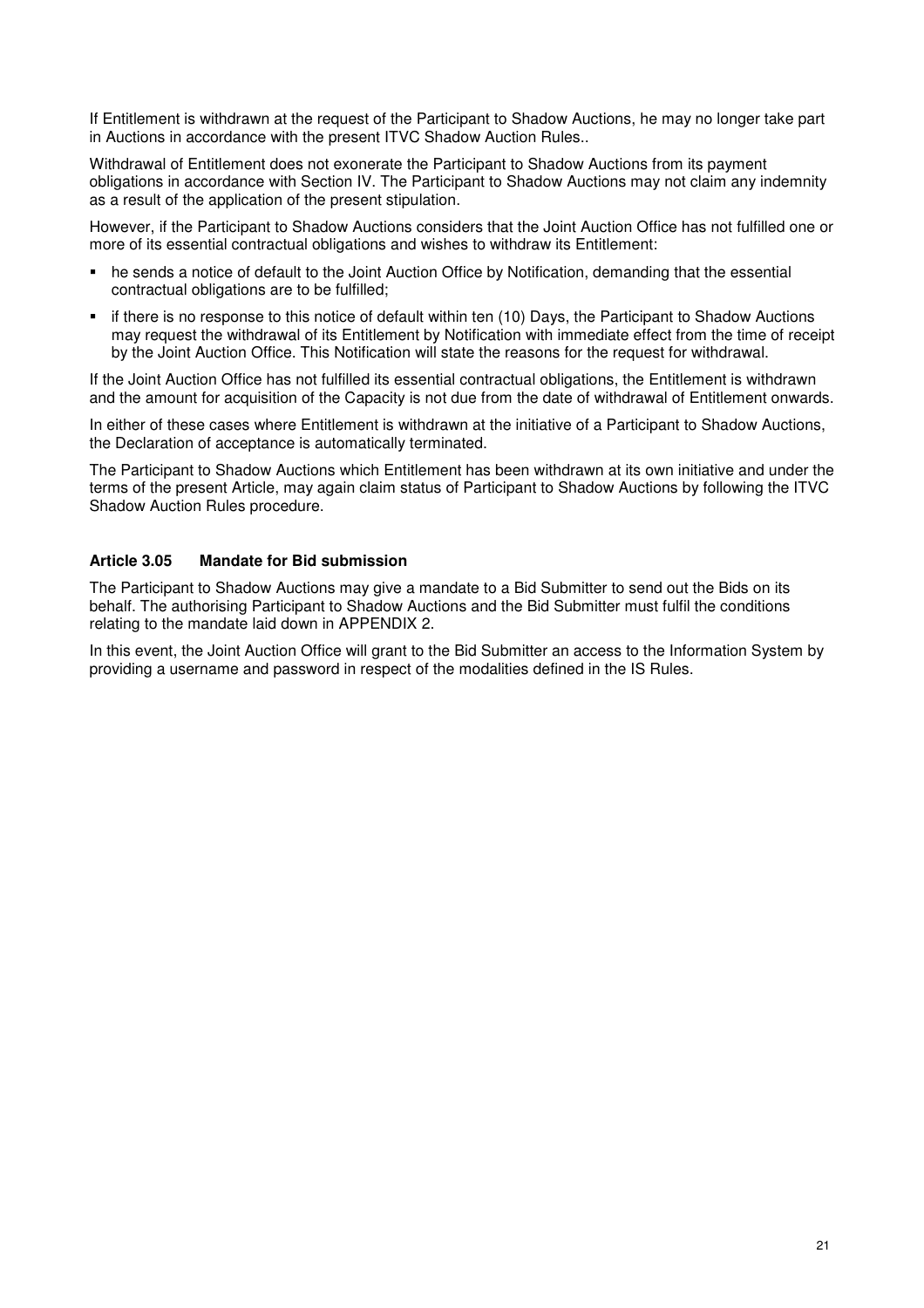# **Section IV. Financial provisions**

#### **Article 4.01 Valuation**

Participants to Shadow Auctions are required to pay the valuation amounts of Allocated Capacities at Auctions to the Joint Auction Office.

The gross pre-tax valuation of an Allocated Capacity at an Auction is equal to the sum, by Hourly Period, of the products of:

- the Auction Marginal Price, published by the Joint Auction Office for that particular hour;
- the duration in Hours:
- the Allocated Capacity as it results from the Auction, i.e. after any fractioning.

The valuation of Allocated Capacities at Auctions is exclusive of tax. It will be increased to include the taxes and levies in force.

### **Article 4.02 Payment deposits**

All amounts referred to in this Article will have to be increased to include the taxes and levies in force.

A Participant to Shadow Auctions having a Business Account shall credit the appropriate amount to the Business Account according to Article 3.02(b).

If Auctions in accordance with the present ITVC Shadow Auction Rules have been performed during Month M-1 and if the Business Account of the Participant to Shadow Auctions contains a negative disposable balance on the first Working Day of Month M, the Joint Auction Office Notifies by registered letter with acknowledgment of receipt and/or registered e-mail the Participant to Shadow Auctions of the lack of credit on the Business Account on the first (1st) Working Day of month M.

If the balance on the Business Account allows the payment of all the debts related to month M-1 for the Capacity already used (including Auctions in the CWE Region and Auctions in accordance with the present ITVC Shadow Auction Rules related to Month M-1), the corresponding amount will be collected according to Article 4.03. The Participant has five (5) Working Days after the Notification to credit the Business Account with the valuation amount of Capacities Allocated by the Joint Auction Office through Auctions in the CWE Region for use during M and M+1. Otherwise, the Joint Auction Office shall Notify the Participant of a Payment Incident pursuant to Article 4.03(d).

If the balance on the Business Account does not allow the payment of all the debts related to month M-1 (including Auctions in the CWE Region and Auctions in accordance with the present ITVC Shadow Auction Rules related to Month M-1), according to Article 4.03, the Participant has five (5) Working Days after the Notification to credit the Business Account to recover a positive disposable balance (including all debts due for Months M-1, M and M+1). Otherwise, the Joint Auction Office Notifies the Participant of a Payment Incident pursuant to Article 4.03(d).

For the Participants to Shadow Auctions who don't have a Business Account, the corresponding amount for the capacity Allocated through Auctions in accordance with the present ITVC Shadow Auction Rules during month M-1 has to be transferred to the Joint Auction Office's Bank Account at the latest on the tenth  $(10^{th})$ Working Day of month M.

If the Joint Auction Office's Bank Account is not credited with the corresponding amount, the Joint Auction Office shall Notify by registered letter with acknowledgment of receipt and/or registered e-mail the Participant to Shadow Auctions of the lack of Credit at the latest on the sixth  $(6^{th})$  Working Day of month M.

The Participant to Shadow Auctions has five (5) working days after the Notification to credit the Joint Auction Office's bank account with the corresponding amount. Otherwise, the Joint Auction Office Notifies the Participant of a Payment Incident pursuant to Article 4.03(d).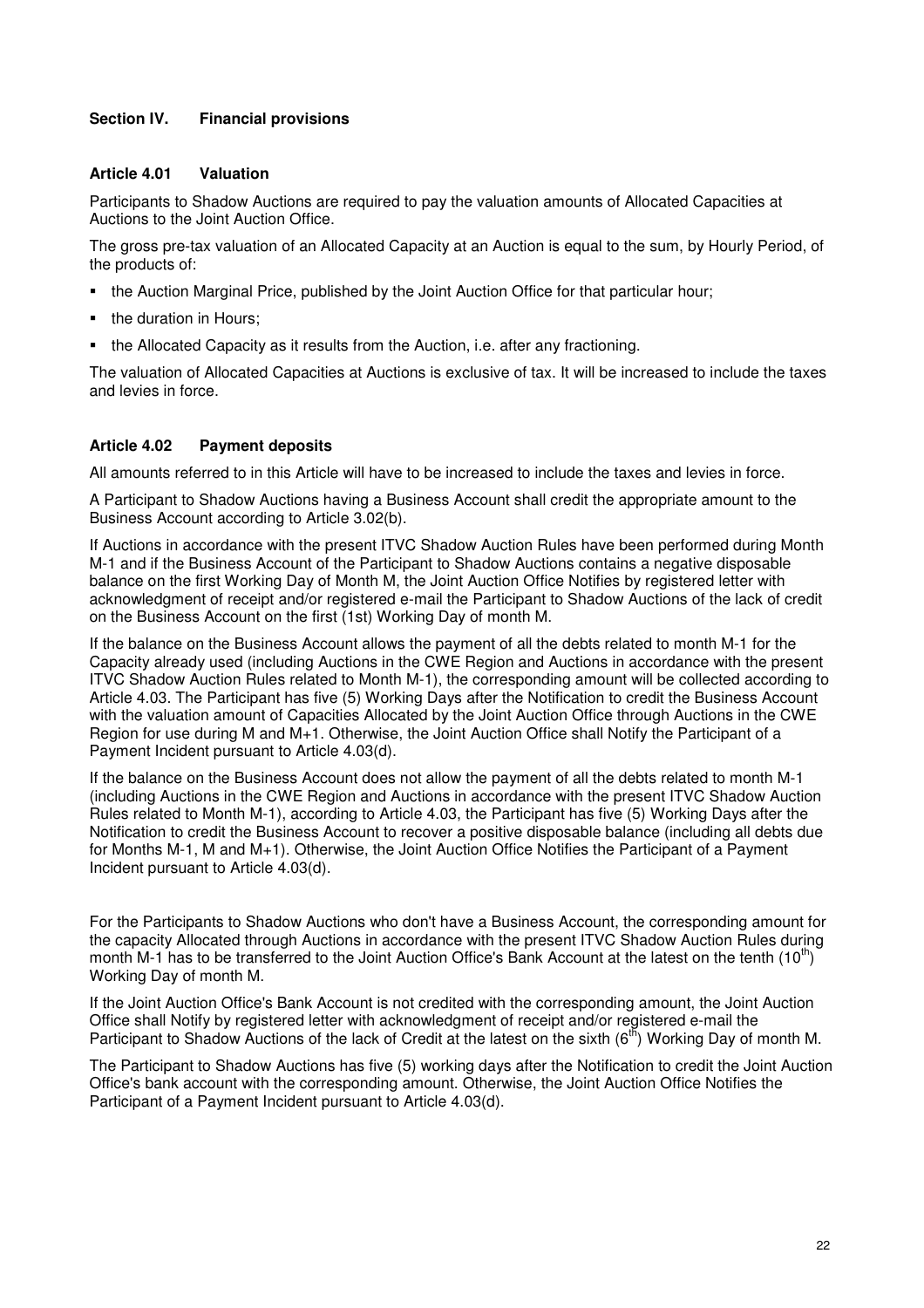# **Article 4.03 Invoicing and payment conditions**

#### **(a) Invoice and payment conditions**

All amounts referred to in this Article will be increased to include the taxes and levies in force.

The valuation amounts of Allocated Capacities in the Auctions for use during the month M will be invoiced to the Participants to Shadow Auctions without a Business Account on a monthly basis no later than on the second (2<sup>nd</sup>) Working Day of month M+1 and must be transferred to the Joint Auction Office's Bank Account no later than the tenth  $(10^{th})$  Working Day of the month M+1.

The valuation amounts of Allocated Capacities in the Auctions for use during the month M will be invoiced to the Participants to Shadow Auctions with a Business Account together with any other invoices regarding auctions in the CWE region conducted by the Joint Auiction Office on a monthly basis no later than on the fifth  $(5<sup>th</sup>)$  Working Day and will be collected automatically from the Business Account on the fifth  $(5<sup>th</sup>)$ Working Day of the month M+1.

Any bank charges relative to the settlement of the invoice are to be borne by the Participant to Shadow Auctions.

#### **(b) Issuance of Invoices and self billing**

No later than the fifth  $(5<sup>th</sup>)$  Working Day of each month M+1, the Joint Auction Office shall send to the Participant to Shadow Auctions a statement of account including the amounts due for:

**Shadow Auctions Allocated Capacities for use during month M;** 

The charges due for the Auctions are all invoiced all at once and grouped together on a single line per Auction.

The Participant to Shadow Auctions Notifies the Joint Auction Office of any changes in its invoicing address. Such change will take effect on the first (1st) Day of month M+1, on condition that Notification of the change has been received at least five (5) Working Days before the end of Month M.

#### **(c) Claim related to an invoice**

To be admissible, any claims made relating to an invoice must be Notified by registered letter with acknowledgement of receipt to the Joint Auction Office, within thirty (30) Days of the invoice's date of issue. Beyond this Period, the invoice will be deemed to have been accepted by the Participant. The abovementioned registered letter must contain a precise and detailed description of the reasons for the objection to the invoice.

A claim in no way relieves the Participant to Shadow Auctions from the obligation to pay the invoice in accordance with the terms of paragraph (a) above.

If the claim proves to be justified, reimbursement will be made, including interest. The rate of interest, determined on the Day on which the invoice is sent, is equal to the interest rate applied by the European Central Bank to its most recent refinancing operation, plus seven (7) percentage points. The interest is applied from the first (1st) Day following the date of payment by the Participant to Shadow Auctions of the unjustified amounts up to the date of payment by the Joint Auction Office of the reimbursement of the unjustified amounts.

This interest will be increased to include any applicable taxes and levies.

### **(d) Payment Incident**

For Participants to Shadow Auctions having a Business Account, on the first  $(1<sup>st</sup>)$  Working Day of the Month M, the balance of the Business Account shall cover all credits due pursuant to Article 4.02 and not collected pursuant to Article 4.03, corresponding to the sum of :

- amounts blocked or payable regarding Capacity Allocated through Auctions in the CWE Region and
- the amount due for Capacity Allocated through Auctions in Month M-1;

Otherwise, the Joint Auction Office Notifies the Participant of the lack of credit in accordance with Article 4.02 on the first  $(1^{st})$  Working Day of the Month M. If the corresponding payment is not done in full within five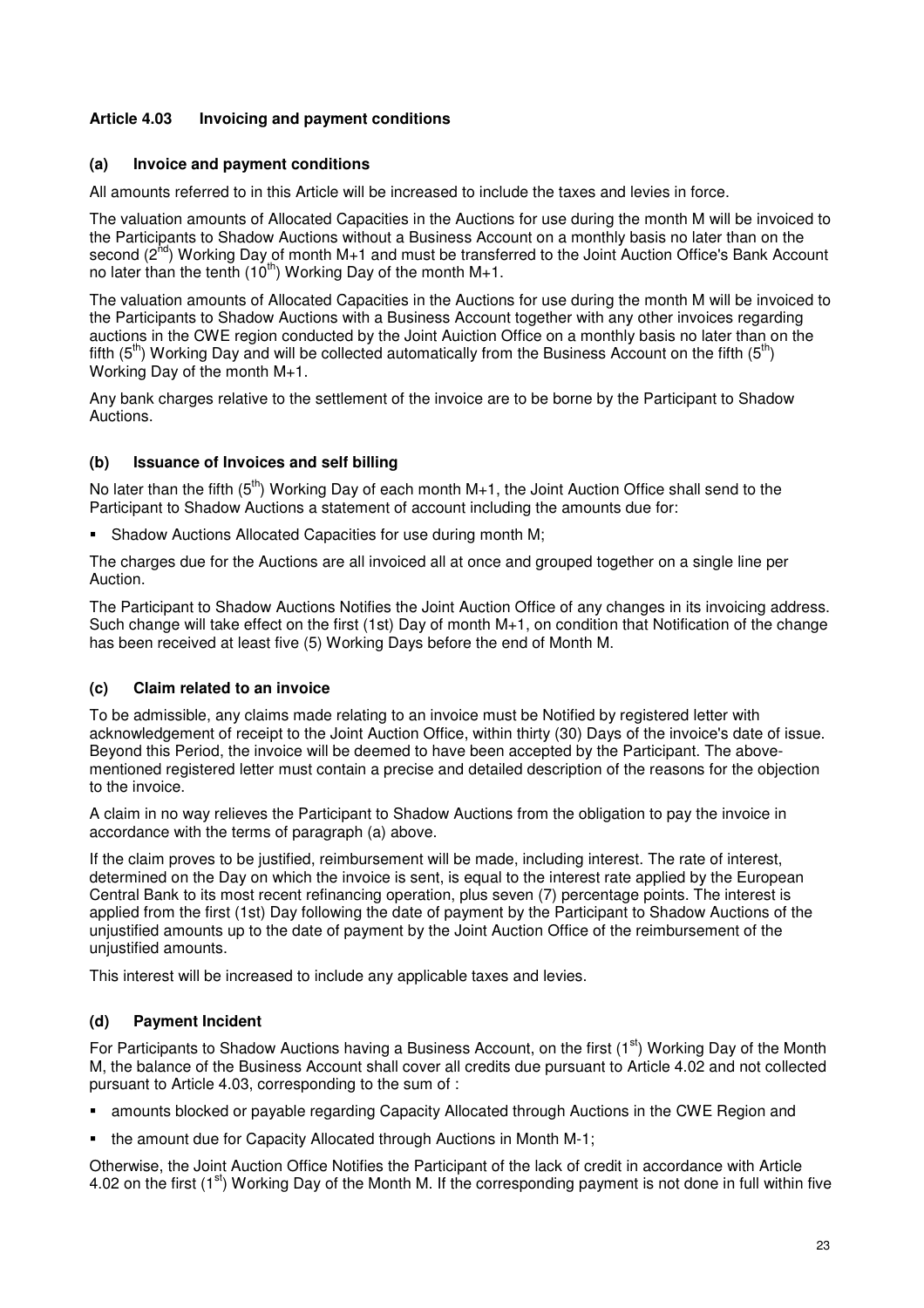(5) Working Days after the Notification, the Joint Auction Office will register this and Notify by registered letter with acknowledgment of receipt and/or registered e-mail the Participant of a Payment Incident.

For Participants to Shadow Auctions who do not have a Business Account, the corresponding amount for the Capacity Allocated at Auctions within month M has to be transferred to the Joint Auction Office's Bank Account on the tenth (10<sup>th</sup>) Working Day of month M+1. If the Joint Auction Office's bank account is not credited with the corresponding amount at this date, the Joint Auction Office Notifies the Participants of the lack of Credit.

The Participant to Shadow Auctions has five (5) Working Days after the Notification to credit the Joint Auction Office's Bank Account with the corresponding full amount. Otherwise, the Joint Auction Office will register this and Notify by registered letter with acknowledgment of receipt and/or registered e-mail the Participant of a Payment Incident.

As a consequence of the Payment Incident, the Entitlement of the Participant to Shadow Auctions will be suspended pursuant to Article 3.04.

In case of Rollback Solution For Foreseen Unavailability Of ITVC, the Bank Guarantee is called until the payment including the interest for late payments has been fully done.

Interest for late payments are charged and invoiced to the Participant without further notice on all amounts due and not paid by it at the due date for payment. Such interest will be at the rate of seven (7) percentage points per annum above the base lending rate of European Central Bank plc, and apply from the date due for payment until the date of actual payment. The minimum amount to be charged for late payment is €140. Interests are increased to include taxes and levies in force.

The Payment Incident will run until the Participant pays on the Joint Auction Office's Bank Account (or the Business Account) all overdue amounts and all interests for late payments pursuant to this Article.

The same disposition applies to the Joint Auction Office in case of late payment.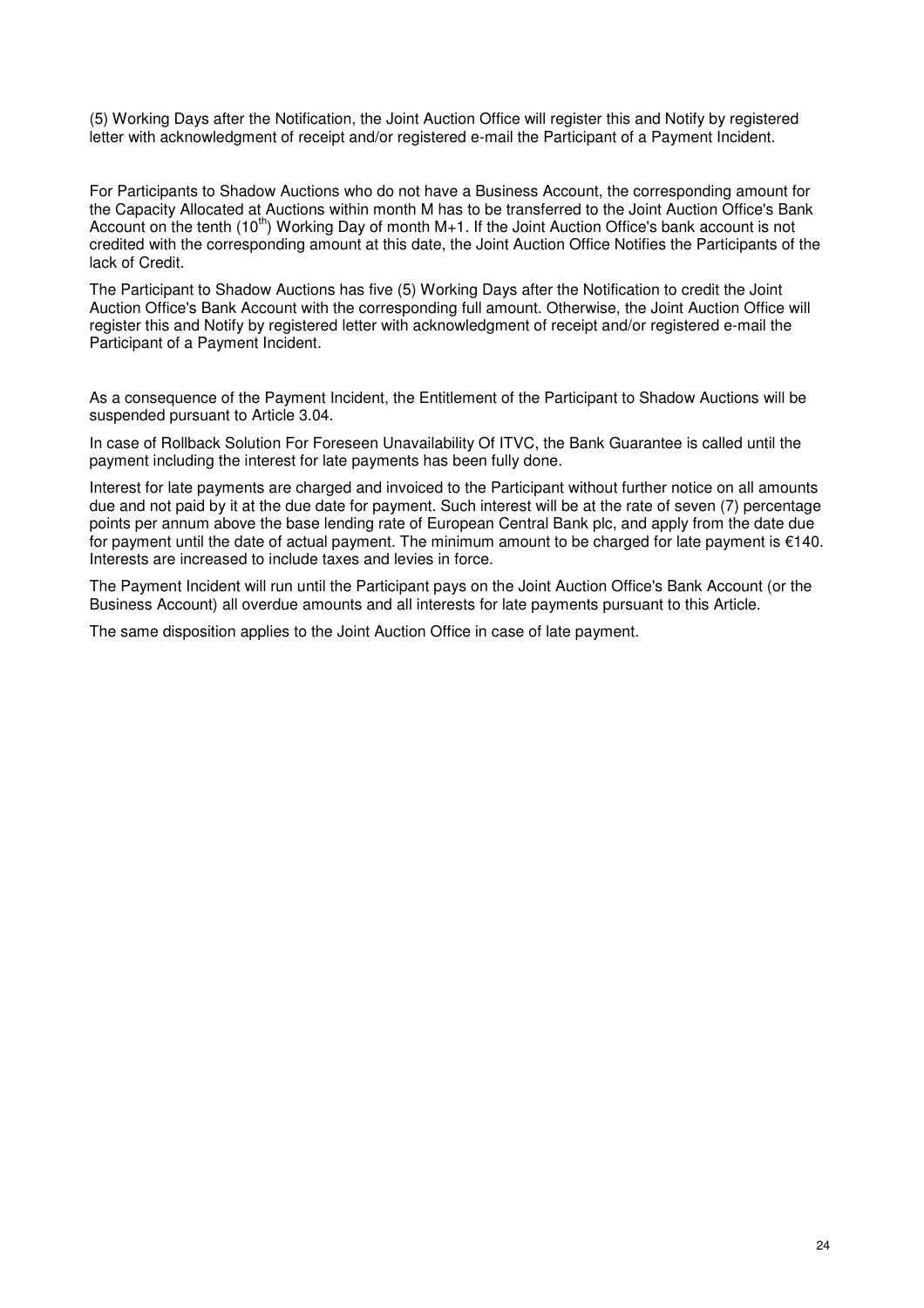# **Section V. General provisions**

#### **Article 5.01 Notifications**

All Notifications made under the ITVC Shadow Auction Rules must be sent to the address specified in the Declaration of acceptance or to any other address specified by one Party to the other Party, subject to the provisions of Article 4.03(b).

All Notifications shall be made by registered mail with acknowledgement of receipt or, if no specific form is required by the ITVC Shadow Auction Rules, by any other means that enables the date of receipt by the receiving Party to be certified.

#### **Article 5.02 Responsibility**

This Article applies to damages resulting from a breach of any provision of the ITVC Shadow Auction Rules.

As a legal consequence of the fact that the Joint Auction Office is, pursuant to Article 2.02, acting on behalf of the TSOs but in its own name under the present ITVC Shadow Auction Rules, the Joint Auction Office bears a contractual liability towards the Participants to Shadow Auctions, whereas TSOs can only be held liable in tort towards the Participants to Shadow Auctions.

Even in the case of Gross Negligence, the liability both contractual and in tort of Parties towards each other is limited to direct damages only. The TSOs liability in tort, even in the case of Gross Negligence, vis-à-vis the Participant to Shadow Auctions is limited to direct damages only.

Except in cases of Gross Negligence, the liability of a Party both contractual and in tort, or of a TSO in tort, is limited to twenty five thousand euros (€ 25.000) per Party per incident. Without prejudice to the maximum of twenty five thousand euros (€ 25.000) per Party per incident, in case several Participants to Shadow Auctions claim to have suffered damages due to the same incident or related incidents, a TSO or the Joint Auction Office's liability either jointly and severally or individually is limited to two hundred fifty thousand euros (€ 250.000). If the total amount of the direct damages of the damaged Participants to Shadow Auctions exceeds this maximum of two hundred fifty thousand euros ( $\epsilon$  250.000), the claims of the respective Participants to Shadow Auctions are reduced proportionally.

No indemnification will be due unless the Party proves specifically that the damage suffered, resulted directly from the breach and that the Party took reasonable steps to mitigate the damages suffered.

Neither the TSOs nor the Joint Auction Office are responsible for the timely arrival of Bids or if the Joint Auction Office is unable to contact the Participants to Shadow Auctions via the channels foreseen in accordance with the ITVC Shadow Auction Rules.

#### **Article 5.03 Transfer of rights and obligations arising from the Declaration of acceptance**

Neither Party may transfer, in any way, any of the rights and obligations arising from the Declaration of acceptance without the prior written consent of the other Party

In the event of a change in the legal status of the Participant to Shadow Auctions, such as a merger or a takeover or a change in the company name, the Participant to Shadow Auctions shall Notify the Joint Auction Office of the change by sending a registered letter with acknowledgement of receipt, as soon as possible, and in any event at least fifteen (15) Days before the date on which the change takes effect.

### **Article 5.04 Intellectual property**

The signature of a Declaration of acceptance does not confer any rights to patents, knowledge or any other form of intellectual property concerning information or tools made available or sent by one Party to the other under the terms of the ITVC Shadow Auction Rules.

### **Article 5.05 Confidentiality**

In compliance with the statutory and regulatory provisions applicable in Denmark, Germany, Luxemburg, the Netherlands and Norway, the Declaration of acceptance and any other information exchanged relating to its preparation and application, are confidential.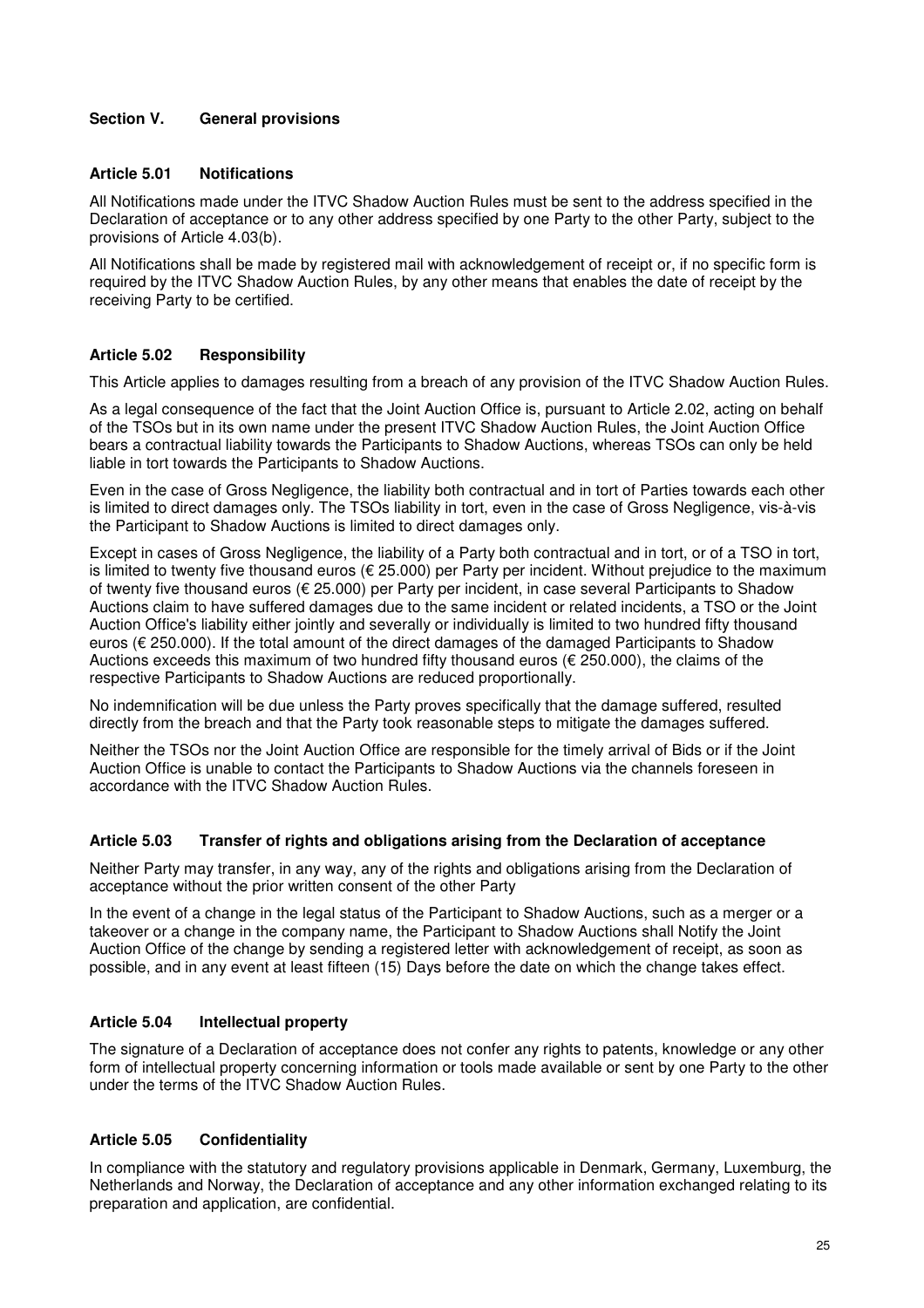Moreover, each Party will determine by all means available any other information of any type or on any support, which it considers confidential, without prejudice to application of the Articles of the present ITVC Shadow Auction Rules concerning publications which are made by the TSOs and/or the Joint Auction Office.

Without prejudice to the aforementioned statutory and regulatory provisions, the Party which receives such confidential information may only use it within the framework of the application of the Declaration of acceptance. The confidential information may not be disclosed to a third party without the other Party's prior and expressed consent and subject to the strict condition that the Party has given assurance that such third party observes the same undertakings of confidentiality as those set out in the present Article.

These conditions shall not prejudice:

- the obligations to communicate to any Regulators, governments and/or other administrative authorities that might request such communication in relation to the exercise of their missions;
- the obligations to communicate to any court of law and arbitrators that might request such communication;
- the transmission by the TSOs and/or the Joint Auction Office of information for the purpose of accomplishing their missions or in relation to the contracts and/or rules with the foreign transmission system operators;
- the transmission by the TSOs and/or the Joint Auction Office of information to consultants (such as, legal, technical or other advisers), so long as they are not producers, suppliers, intermediaries or companies linked or associated therewith and that such consultants do work for the TSOs, the Joint Auction Office and/or one of the institutions mentioned above;
- the communication of information essential for technical or safety reasons;
- the obligation to publish data in accordance to the applicable law or as foreseen in the present ITVC Shadow Auction Rules;
- the fact that the Joint Auction Office is allowed to send via Email the individual Auction results to the Participants to Shadow Auctions

as long as, in each of these circumstances, the Party has given assurance that the recipient of the information observes the same undertakings of confidentiality as those set out in the present Article.

Moreover, the obligations arising from the present Article are not applicable:

- if the Party which receives the information can prove that at the time of disclosure, such information was already publicly available;
- if the receiving Party provides proof that, since the time of disclosure, the said information has been legally received from a third party or has become publicly available;
- to confidential information communicated, in accordance with the legal and regulatory provisions, in an incorporated form from which no item of information specific to a market player can be deduced;
- to information whose publication is explicitly provided for by the present ITVC Shadow Auction Rules.

Each Party undertakes to take all the measures necessary to ensure compliance with the present obligation to confidentiality by its staff.

Each Party shall Notify the other Party without delay of any violation of the obligations arising from the present Article.

The Parties shall comply with the present confidentiality obligation throughout the Entitlement Period and for a Period of five (5) years after Entitlement is withdrawn or suspended for whatever reason.

### **Article 5.06 Force Majeure**

Force Majeure means any unforeseeable event or situation beyond the reasonable control of a Party, and not due to a fault of such Party, which cannot reasonably be avoided or overcome, and which makes it impossible for such Party to fulfil temporarily or definitively, its obligations hereunder in accordance with the terms of the ITVC Shadow Auction Rules.

The Party, which invokes Force Majeure, shall send the other Party Notification describing the nature of Force Majeure and its probable duration.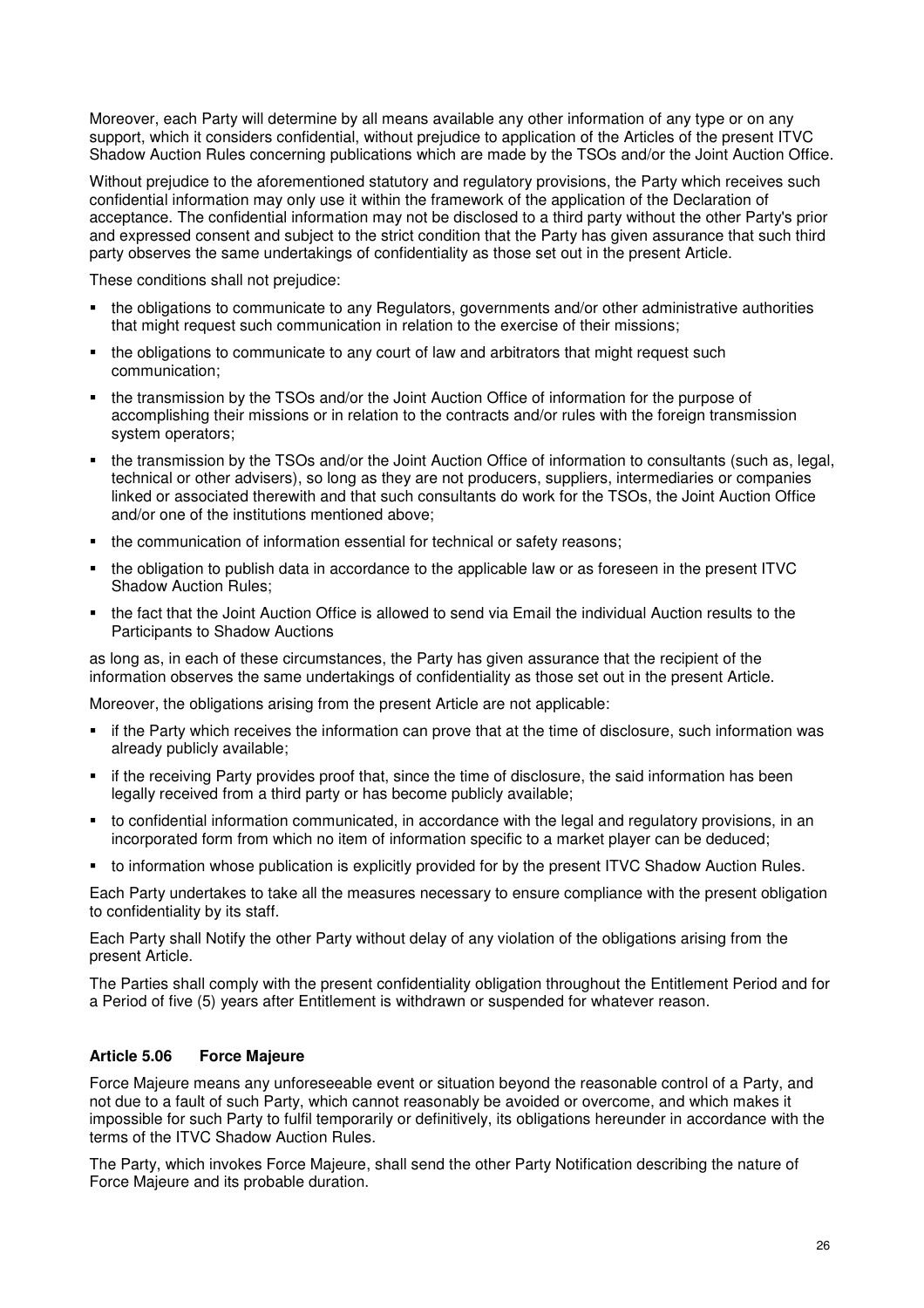The obligations of a Party subject to the Force Majeure, with the exception of confidentiality obligations defined in Article 5.05, shall be suspended from the beginning of the Force Majeure.

Allocated Capacities that have been paid for and which become subject to a Force Majeure are reimbursed for the Period of that Force Majeure.

The Party can in no circumstances be held responsible or held liable to pay any compensation for damage suffered, due to the non-performance or faulty performance of all or part of its obligations, when such nonperformance or faulty performance is due to a Force Majeure.

The Party, which invokes Force Majeure, shall make every possible effort to limit the consequences and duration of the Force Majeure.

If a Force Majeure lasts for more than thirty (30) Days, the Joint Auction Office may suspend Entitlement of the Participant and/or the Participant may request the withdrawal of its Entitlement by sending Notification by registered mail with acknowledgement of receipt, with due explanation, if Force Majeure adversely affects the essential obligations of the Parties under the present ITVC Shadow Auction Rules. The withdrawal or suspension of Entitlement will take effect on the date of receipt of the said Notification.

The withdrawal of Entitlement on grounds of Force Majeure automatically terminates the Declaration of acceptance.

#### **Article 5.07 Applicable law and language**

The ITVC Shadow Auction Rules are governed by Luxembourg law.

Notwithstanding any translations that may be made, whether certified or not, the sole applicable language for questions of interpretation or application of the ITVC Shadow Auction Rules is English.

#### **Article 5.08 Settlement of disputes**

In the event of a dispute regarding the interpretation or execution of the ITVC Shadow Auction Rules, the Parties undertake to meet to look for an amicable solution.

To this end, the requesting Party shall send Notification to the other Party by registered mail with acknowledgement of receipt, indicating:

- the Declaration of acceptance reference; and
- the reason for the dispute; and
- a proposal for a future meeting with a view to settling the dispute amicably.

If no agreement is reached or no response received within a Period of thirty (30) Days from the date of the aforementioned Notification, either Party may refer the matter to the Commercial Court in whose jurisdiction the Joint Auction Office is domiciled.

All disputes in connection with the ITVC Shadow Auction Rules can also be settled by way of arbitration in accordance with the rules of arbitration of the International Chamber of Commerce, by one (1) arbitrator. The arbitration decision is a final decision and, if needed, can be the subject of remedy.

Nothing in this Article shall preclude the Parties from applying for injunctive relief in summary proceedings ("procédure en référé") before the Commercial Court in whose jurisdiction the Joint Auction Office is domiciled.

#### **Article 5.09 ITVC Shadow Auction Rules modification procedure**

The ITVC Shadow Auction Rules are of indefinite duration but may be modified jointly, entirely or by Sections, by the TSOs, with the aim of clarifying them or supplementing them.

These ITVC Shadow Auction Rules are subject to the technical and legal conditions at the time they take effect. In case of material changes in these conditions, particularly following legal requirements, government action or rules jointly imposed by regulatory authorities, or if improvements are made to the Auction process, the ITVC Shadow Auction Rules will be modified at any time as appropriate.

The ITVC Shadow Auction Rules are amended according to the following procedure: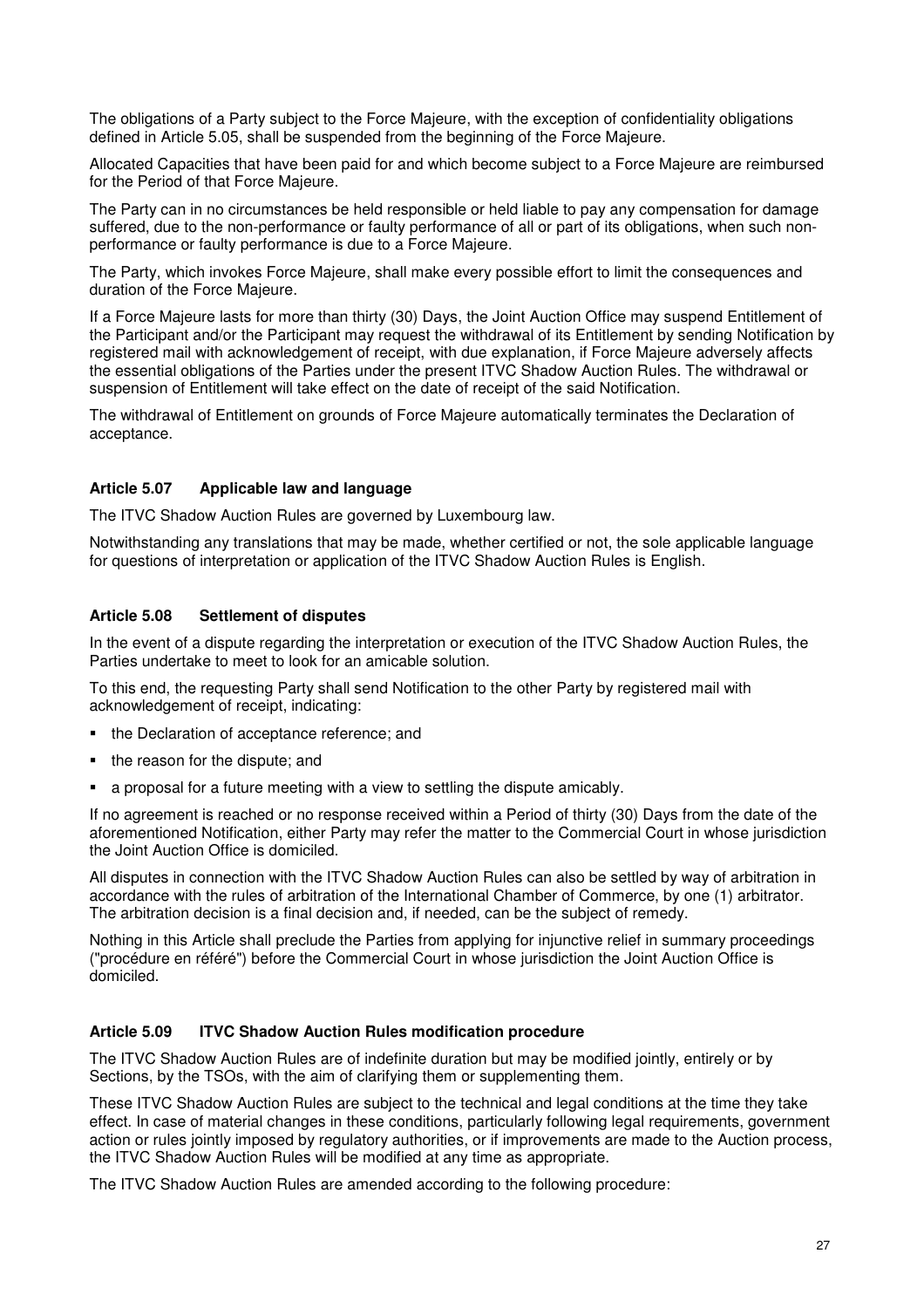(a) TSOs may at any time change the ITVC Shadow Auction Rules and Appendices. The amendments to the ITVC Shadow Auction Rules are subject to the prior approval of the respective national regulatory authorities when needed.

 Participants to Shadow Auctions are entitled to propose amendments to the ITVC Shadow Auction Rules. Every proposal shall be sent to the Joint Auction Office, as a single point of contact for all TSOs, by registered post with acknowledgement of receipt, containing a clear description of the proposed amendment and its motivation. Once a decision is taken about the proposed amendment(s), the TSOs inform both the Participants to Shadow Auctions and the respective national regulatory authorities, about the acceptability of the proposal, providing a justification for the decision taken.

(b) Consultation of Participants to Shadow Auctions:

 Before submitting any significant amendment(s) of the ITVC Shadow Auction Rules to the respective national regulatory authorities, the TSOs will organise for Participants to Shadow Auctions the opportunity, and in any event not less than fifteen (15) Working Days, to review and give written comments on the proposed amendment(s).

 The definitive version of the amendment(s) to the ITVC Shadow Auction Rules takes into account, as much as possible, the results of the consultation of the Participants to Shadow Auctions.

(c) ITVC Shadow Auction Rules approval:

 The amended version of the ITVC Shadow Auction Rules, as well as any relevant information related to the consultation of the Participants to Shadow Auctions and a report of consultation of the Participants to Shadow Auctions are submitted to the relevant national regulatory authorities for approval and/or advise as the case may be.

(d) Amendments of the ITVC Shadow Auction Rules have no impact on the validity of the Declaration of Acceptance signed by the Participant to Shadow Auctions. This Declaration of Acceptance continues to be in force and includes acceptance of the modifications made to the ITVC Shadow Auction Rules, without prejudice to the right of the Participant to Shadow Auctions right to deregistration in accordance with Article 3.04(c).

### **Article 5.10 Invalidity of a clause**

If any stipulation of the present ITVC Shadow Auction Rules is deemed invalid for any reason, it does not affect the validity of the other stipulations of the ITVC Shadow Auction Rules.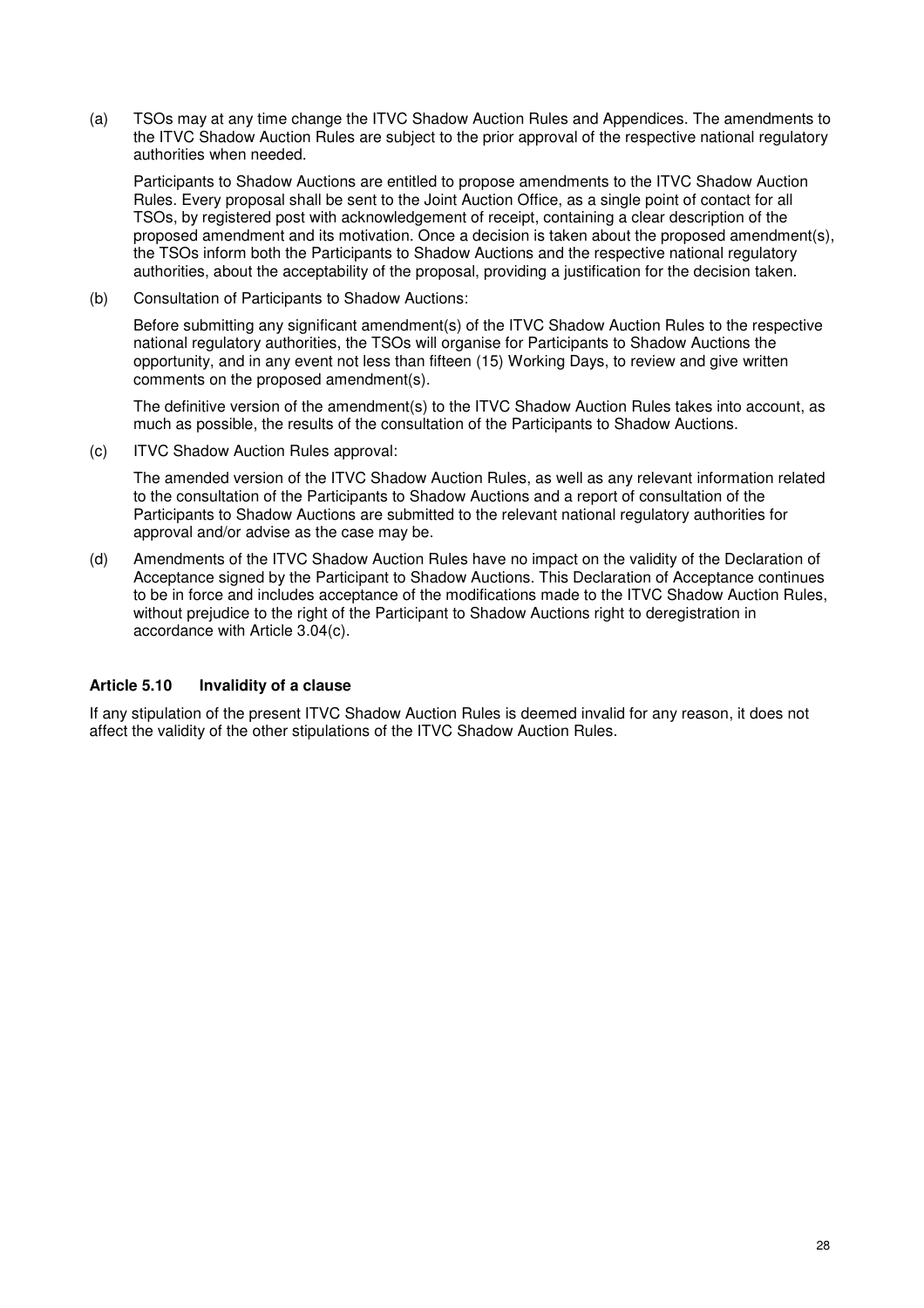# **Section VI. Auction process**

#### **Article 6.01 Auction calendar and process**

The Auctions are explicit Auctions used by the Joint Auction Office to Allocate the daily Capacity on the Borders Between Germany and Eastern Denmark (DK2), Between Germany and Western Denmark (DK1) and Between the Netherlands and Norway, respectively in the following cases:

- Unforeseen Unavailability Of ITVC: Auctions could be decided during the daily session of the ITVC when an unforeseeable incident occurs which makes it impossible to run ITVC properly.
- Foreseen Unavailability Of ITVC: Auctions are operated with a time schedule communicated in advance and published on the Joint Auction Office's website.

The Participants to Shadow Auctions have the possibility to submit default Bids for the Borders for which they are Entitled as stated in the Declaration of Acceptance or in APPENDIX 4.

These Bids are permanent Bids, which means that the Bid Value and Bid Price entered for each Hourly Period are not related to a specific Day: they are valid for every Day, for a specific Border and direction. These Bids can be updated and/or suppressed at any time before the launch of Auctions as Fallback Solution For Unforeseen Unavailability Of ITVC according to the following paragraphs.

In case of Auctions as Rollback Solution For Foreseen Unavailability Of ITVC, the Participants to Shadow Auctions have the possibility to update their bids according to the following dispositions.

Bids submitted by Participants must comply with Article 6.02.

#### **(a) Auctions as Fallback Solution For Unforeseen Unavailability Of ITVC**

In case of Auctions as Fallback Solution For Unforeseen Unavailability Of ITVC, the Joint Auction Office imports the Bids submitted for Auctions and then informs individually, by an electronic message, the Participants to Shadow Auctions that the Auctions are performed as Fallback Solution For Unforeseen Unavailability Of ITVC for the Allocation of daily Capacity. There is no possibility for the Participants to update their Bids once the Auctions as Fallback Solution For Unforeseen Unavailability Of ITVC have been announced.

Each Participant to Shadow Auctions is informed of the Result of its Bids, in accordance with Article 8.01.

Data resulting from the Auction as Fallback Solution For Unforeseen Unavailability Of ITVC are published on the Joint Auction Office's Website.

The Joint Auction Office may under no circumstances be held responsible if it is unable to contact the Participants to Shadow Actions via the channels stated above, or if it is unable to publish an announcement on its Website.

#### **(b) Auctions as Rollback Solution For Foreseen Unavailability Of ITVC**

In case of Auctions as Rollback Solution For Foreseen Unavailability Of ITVC, the Joint Auction Office informs as soon as possible individually, by an electronic message, the Participants to Shadow Auctions that the Auctions are performed Rollback Solution For Foreseen Unavailability Of ITVC for the Allocation of Daily Capacity for the Borders concerned with the corresponding new time schedule.

The Available Capacity for the Auctions as Rollback Solution For Foreseen Unavailability Of ITVC and the information related to the time schedule will be published on the Joint Auction Office's Website in order to give to Participants to Shadow Auctions time to update their Bids accordingly.

Each Participant is informed of the Result of its Bids, in accordance with Article 8.01.

Data resulting from the Auction as Rollback Solution For Foreseen Unavailability Of ITVC are published on the Joint Auction Office's Website.

The Joint Auction Office may under no circumstances be held responsible if it is unable to contact the Participants via the channels stated above, or if it is unable to publish an announcement on its Website.

However, under exceptional circumstances, the Joint Auction Office may announce on its Website Auction practical modalities which deviate from the above for all or some of the Country Borders.

Justification of such modification will be published on the Joint Auction Office's Website.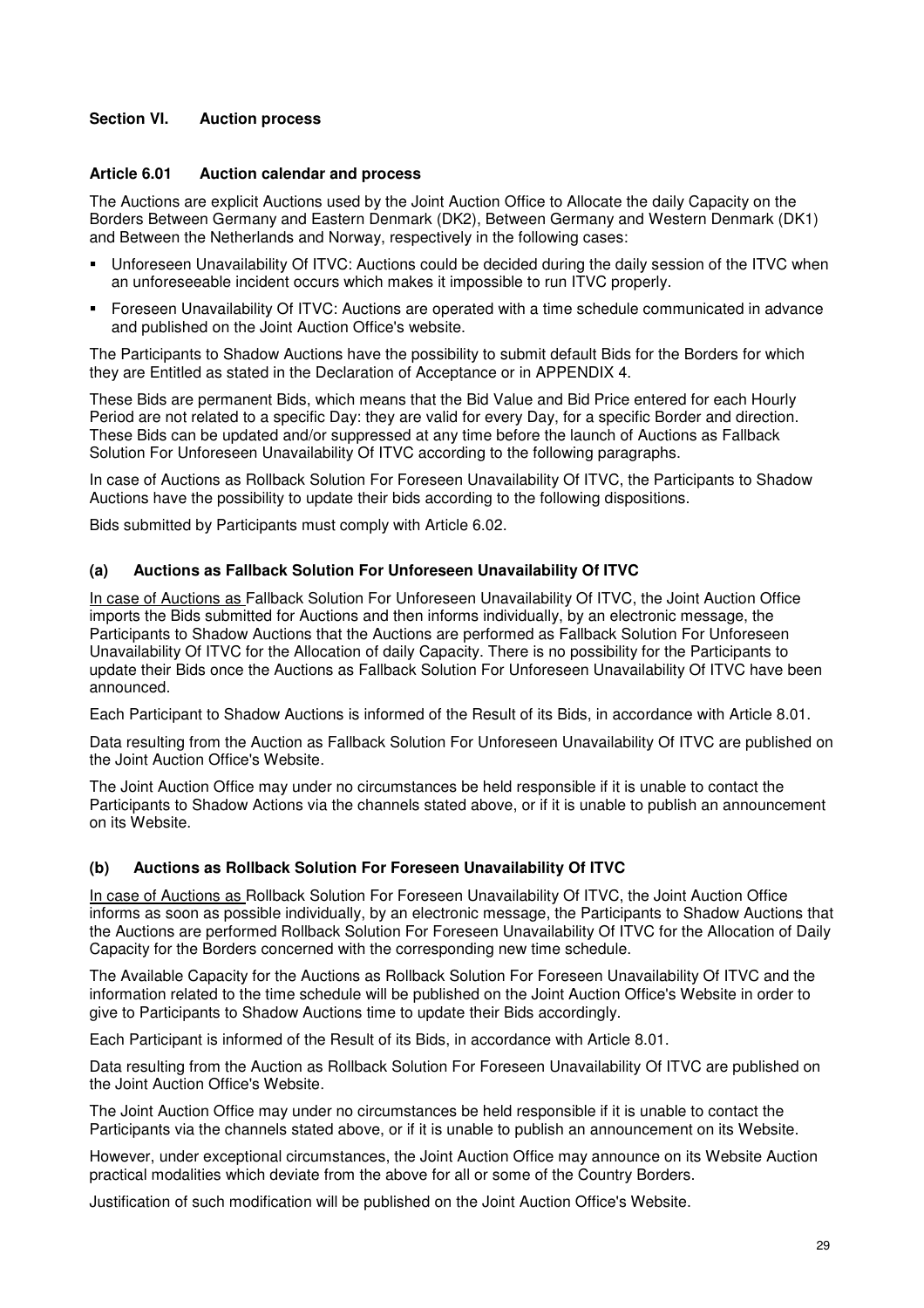# **Article 6.02 Submitting Bids**

### **(a) Format of Bids**

Bids must be submitted in accordance with the formats defined in the documentation available on the Joint Auction Office's Website. Bids not submitted in the required format will not be taken into account.

Bids are subject to Functional Acknowledgement of Receipt. If the Joint Auction Office does not issue a Functional Acknowledgement of Receipt for a Bid, the Bid in question is deemed not to have been submitted. The Functional Acknowledgement of Receipt is delivered once the Auction is run.

Shadow Auctions Bids are permanent bids, which means that the Bid Value and Bid Price entered for each Hourly Period are valid for every Day.

- Bids are considered as unconditional and irrevocable once the Auctions mode has been communicated to the Participants if the full decoupling is only known during the daily session of the ITVC.
- Bids are considered as unconditional and irrevocable once the Joint Auction Office has closed the gate closure for the update of the Bids according to the time schedule communicated by the Joint Auction Office if the decoupling is known in advance.

#### **(b) Auction Tool and Bid Submitters**

The Auction Tool enables Participants to Shadow Auctions to submit Bids for a given border and direction in the case of Auctions. The Participant accesses the Auction Tool according to the conditions set out in the documentation available on the Joint Auction Office's Website.

A Participant may delegate one or more appointed Bid Submitters, in accordance with APPENDIX 2 to put in its offers, it being understood that the Participant may appoint a maximum of five (5) such Bid Submitters.

Bids are sent in the Participant to Shadow Auctions' name and not in the name of the Bid Submitter. The last valid Bids submitted in the Participant to Shadow Auctions' name is taken into account in the Auction algorithm.

### **(c) Limitation on Number of Bids**

Participants to Shadow Auctions submit a maximum of twenty (20) Bids for an Auction.

### **(d) Contents of a Bid**

Bids contain whole MW units, and Bid Prices in Euros per MW expressed to a maximum of two (2) decimal places.

#### **(e) Selection of Bids**

Bid(s) submitted by a Participant to a Shadow Auction are submitted in a priority order according to their Bid Identification (ID). Lowest ID number means the highest priority. When an Auction is run, Bids are created according to the priority order until the sum of the Bids meet the Available Capacity. The last created Bid that exceeds the Available Capacity is reduced so the total of Bids does not exceed the Available Capacity. These Bids are then used when determining the Marginal Price.

#### **Article 6.03 Allocation of available capacities through intraday trading in case Auctions cannot be held under standard conditions**

If the Joint Auction Office is unable to hold Auctions under the standard conditions stipulated, the concerned Auction(s) will be cancelled and the available capacities on the concerned Border(s) will be made available for intraday trading.

In this situation, the Joint Auction Office Notifies the Participant to Shadow Auctions, by an electronic message and on the Joint Auction Office's Website or by fax, of the switch to intraday trading on the concerned Border(s).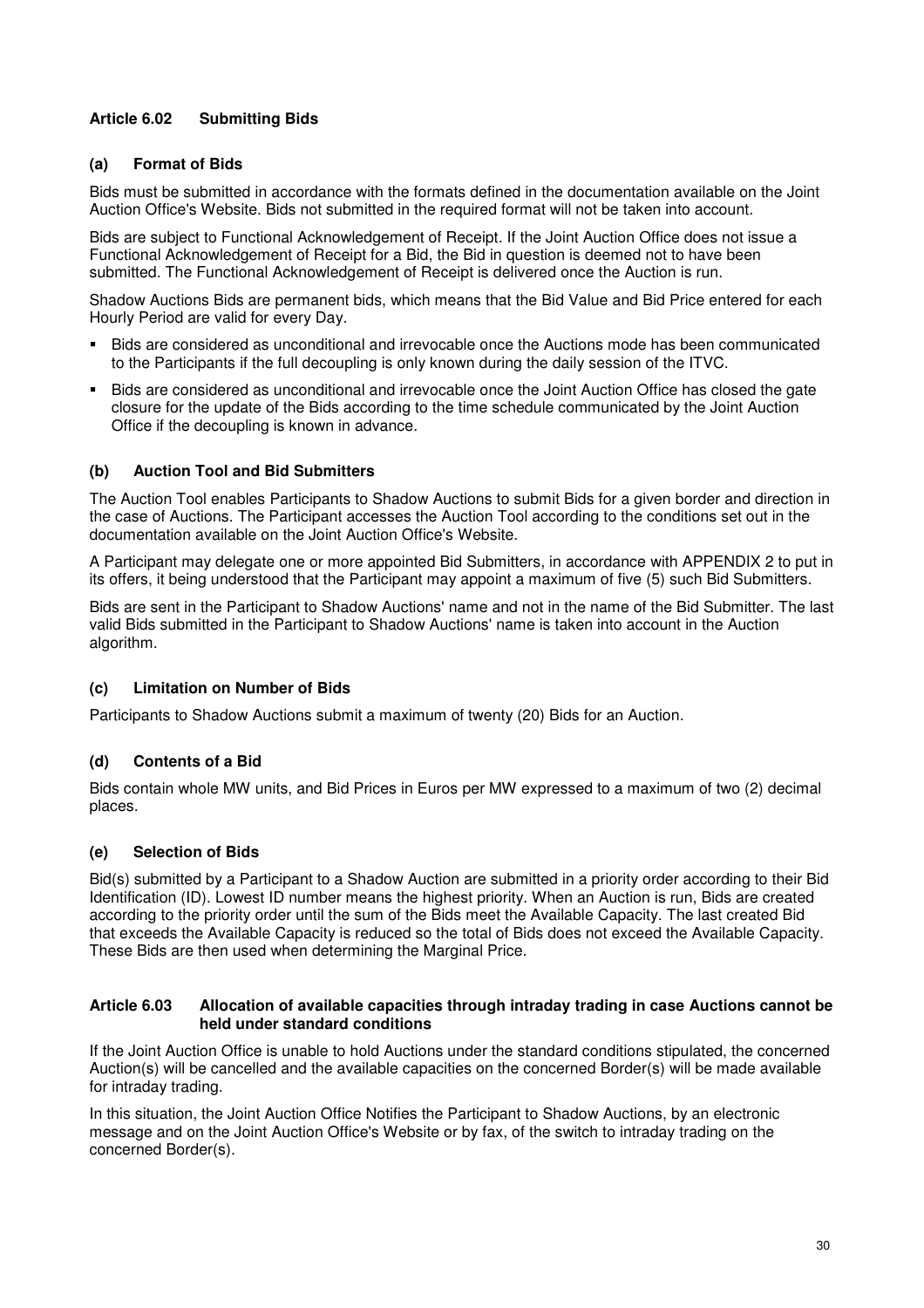The Joint Auction Office may under no circumstances be held responsible if it is unable to contact the Participants to Shadow Auctions via the channels above, or if it is unable to publish an announcement on its Website.

In case an Auction is cancelled, Bids submitted prior to the cancellation of this Auction are automatically cancelled.

# **Article 6.04 Auction cancellation**

In the event of unavailability or technical difficulties with the Auction Tool or the Information System, the Joint Auction Office may be forced to cancel an Auction:

- before and during the course of the Auction itself: Participants and/or Bid Submitters are informed by a message that appears directly on the Auction Tool and also by an electronic message;
- after the Auction Results have been sent, in the event of erroneous Results: Participants to Shadow Auctions and/or Bid Submitters are informed by an electronic message. The Results of the Auction are thereupon cancelled.

The Joint Auction Office Notifies the Participants to Shadow Auctions and/or Bid Submitters as soon as possible of the reasons which caused the Auction cancellation. The Joint Auction Office publishes on its Website, as soon as possible, the reasons which caused the Auction cancellation.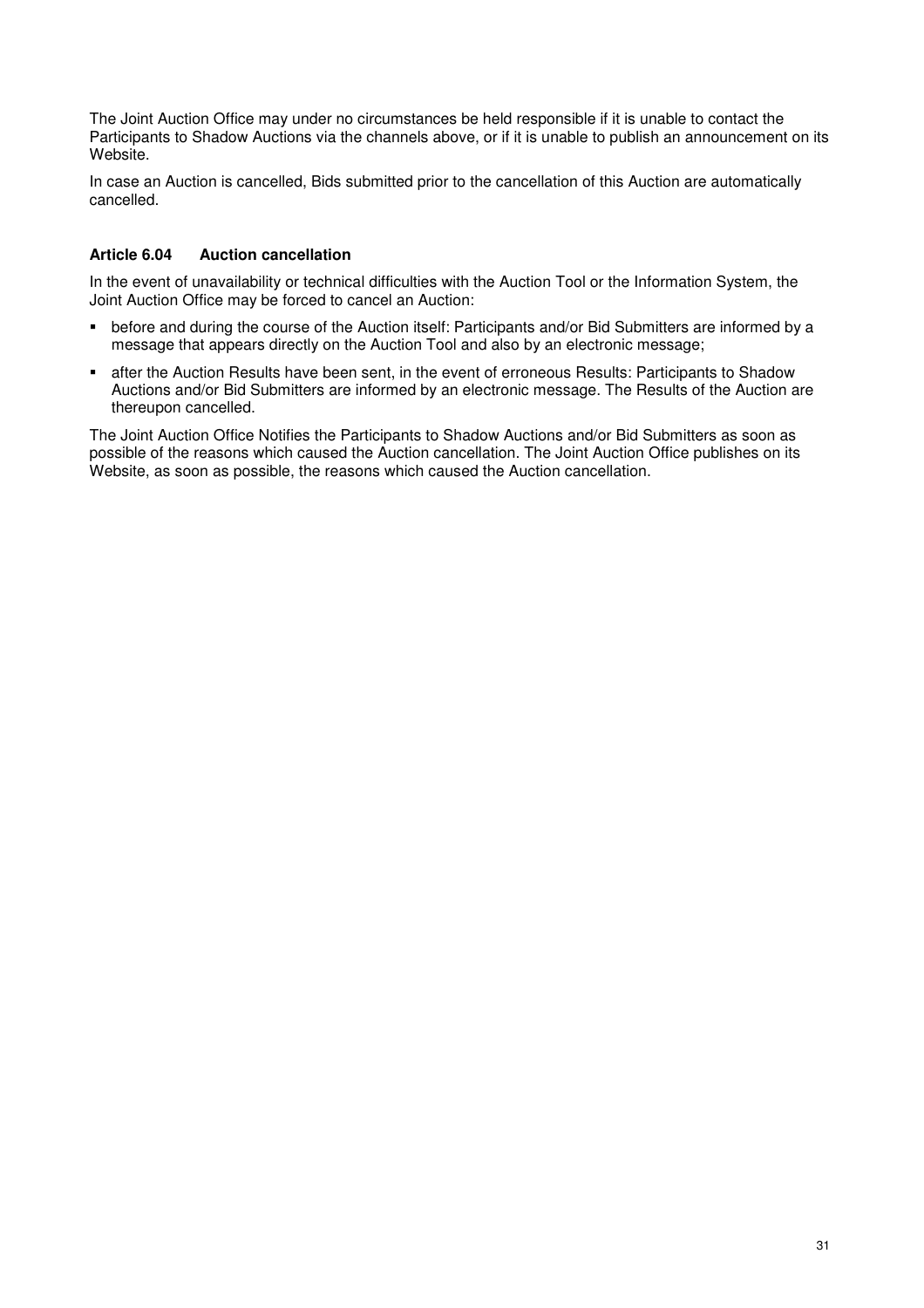### **Section VII. Determining the Auction Results**

#### **Article 7.01 Method for determining the Auction Results**

The Auction Results are determined according to the following principles:

- If the total Capacity for which valid Bids have been submitted is equal to or lower than Available Capacity for the Auction in question, the Marginal Price is nil.
- If the total Capacity for which valid Bids have been submitted exceeds the Available Capacity for the Auction in question, the Marginal Price is equal to the lowest Bid Price selected in full or in part.
- The Auction Results are obtained using the resolution algorithm described below for each Block. This resolution algorithm is the one used by the Auction Tool.
	- 1. First, for each Auction Block, the Joint Auction Office ranks the Bid Prices in decreasing order;
	- 2. Only Bids that comply with the terms of Article 6.02 are taken into account in this ranking;
	- 3. The highest Bid(s) received for a Capacity requested which does(do) not exceed the Available Capacity is (are) selected The residual Available Capacity is then allocated to the Participant(s) to Shadow Auctions which has (have) submitted the next highest Bids Price, if the Capacity requested does not exceed the residual Capacity; this process is then repeated for the rest of the residual Available Capacity;
	- 4. If the Capacity requested under the next highest Bid Price is equal to or greater than the residual Available Capacity, the Bid is selected either in full, or partially up to the limit of the residual Available Capacity. The price of this Bid constitutes the Marginal Price;
	- 5. If two (2) or more Participants to Shadow Auctions have submitted valid Bids with the same Bid Price, for a total requested Capacity which exceeds the residual Available Capacity, the residual Available Capacity is allocated in proportion to the Capacity requested in the Bids by these Participants to Shadow Auctions, in units of at least one (1) MW. The Capacities attributed are rounded down to the nearest Megawatt. The price of these Bids constitutes the Marginal Price.
- For the interconnectors between Germany and Eastern Denmark (DK2) and between the Netherlands and Norway, respectively, there is a ramping constraint in force. That means that the load flow on the respective interconnector cannot change from one hour to the next one by more than 600 MW.

This ramping constraint is handled in the resolution algorithm.

- The Capacity is deemed to have been Allocated to a Participant to Shadow Auctions from the moment when the Participant to Shadow Auctions is informed of this.
- The resolution algorithm may lead to the last Bid selected for the Block being split, so as to ensure that the Block Capacity put up for sale is Allocated in full. Consequently, the Participant to Shadow Auctions acknowledges and accepts that its Bid may be split according to the conditions described above.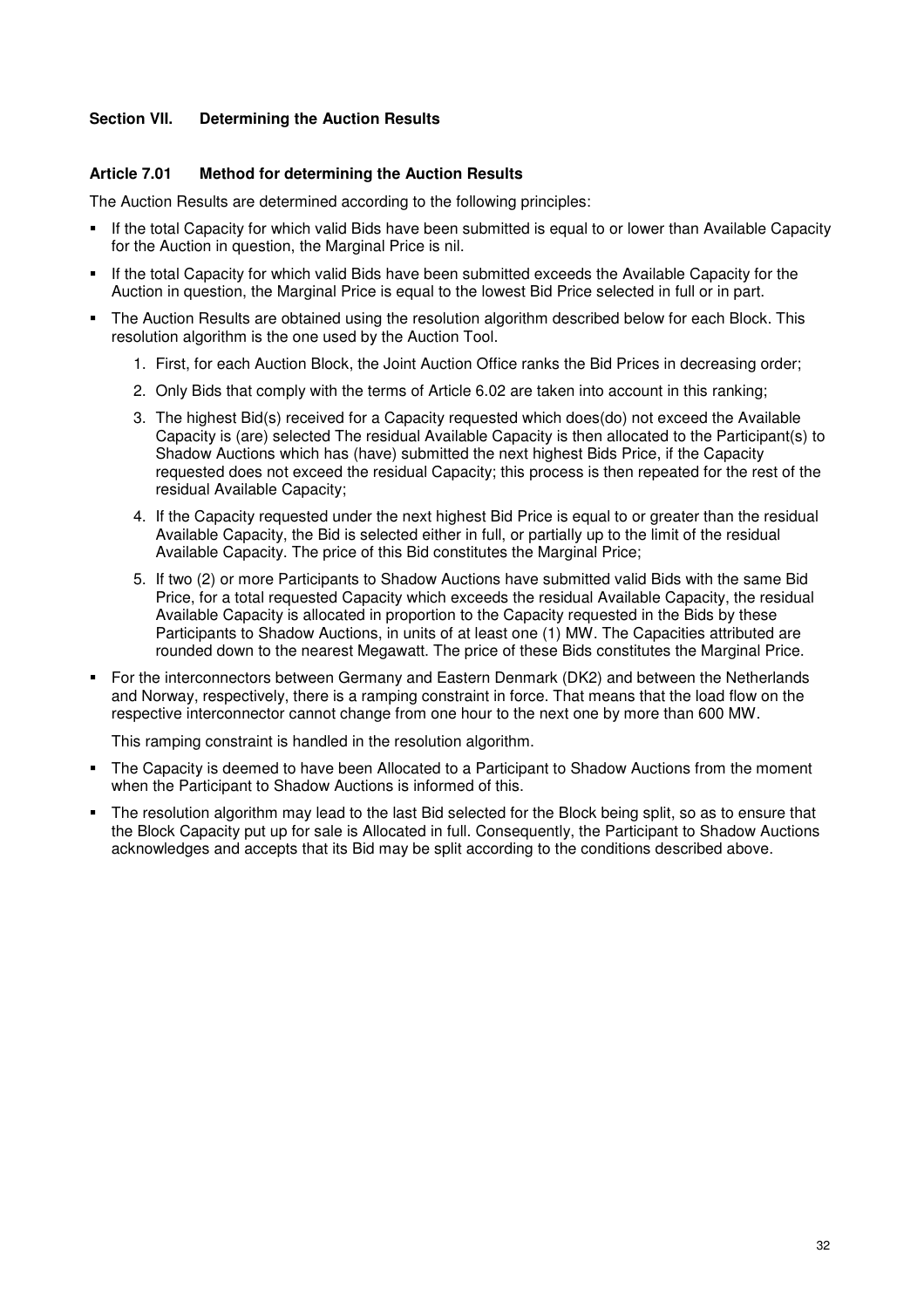# **Section VIII. Rules on the use of Capacity**

### **Article 8.01 Notification of Results**

After each Auction, each Participant to Shadow Auctions is informed of its Results by an electronic message.

The Joint Auction Office Notifies the Results file to the Participant to Shadow Auctions in accordance with Article 6.01, specifying the Capacity selected for each Auctioned Block and the Marginal Price of each Block, according to the format defined in the documentation available on the Joint Auction Office's Website.

If the Information System or the Auction Tool is unavailable, Participants are informed of the Auction Results via other means of communication.

### **Article 8.02 Deadlines for contestation Results**

The Participant to Shadow Auctions may contest the Results within the deadlines indicated below:

- for Auctions, and in case they have been triggered during the daily session of ITVC, there is no contestation gate;
- for Auctions, and in case they have been decided in advance, the deadline for contestation will be communicated with the general time schedule of the Auctions on the Joint Auction Office's Website;

The Joint Auction Office responds to the Participant to Shadow Auctions within the deadline indicated below:

- for Auctions, and in case they have been triggered during the daily session of ITVC, there is no contestation gate;
- for Auctions, and in case they have been decided in advance, the deadline for contestation will be communicated with the general time schedule of the Auctions on the Joint Auction Office's Website.

### **Article 8.03 Nomination Agents**

By default, the Participant to Shadow Auctions is designated as Nomination Agent on both sides of the Borders for all its Products.

On the Border Between the Netherlands and Norway, this designation may however be modified in accordance with the modalities defined here below. Notification is done by an electronic message in accordance with the format defined in the documentation available on the Joint Auction Office's Website. The Notification of the modification of the Nomination Agents to the Joint Auction Office must show, among others the following:

- the Participant, and
- the Nomination Agent on each side.

Designation of the Nomination Agents is subject to Functional Acknowledgement of Receipt. If the Joint Auction Office does not issue a Functional Acknowledgement of Receipt, the designation of the Nomination Agents in question is deemed not to have been submitted.

This designation identifies the Nomination Agents by their EIC Code in respect with the modalities mentioned in Article 9.07(a).

The Notification of the modification of the Nomination Agents must be made to the Joint Auction Office no later than two (2) Working Days before the Day to which the Capacity relates, that is:

- no later than Thursday before 12:00 (noon) for the following Saturday, Sunday or Monday;
- no later than Friday before 12:00 (noon) for the following Tuesday;
- no later than Monday before 12:00 (noon) for the following Wednesday;
- no later than Tuesday before 12:00 (noon) for the following Thursday:
- no later than Wednesday before 12:00 (noon) for the following Friday.

On the Border Between the Netherlands and Norway, any legal entity may be appointed as Nomination Agent on one side of this Country Border for the capacity acquired during the Auctions. The Participant to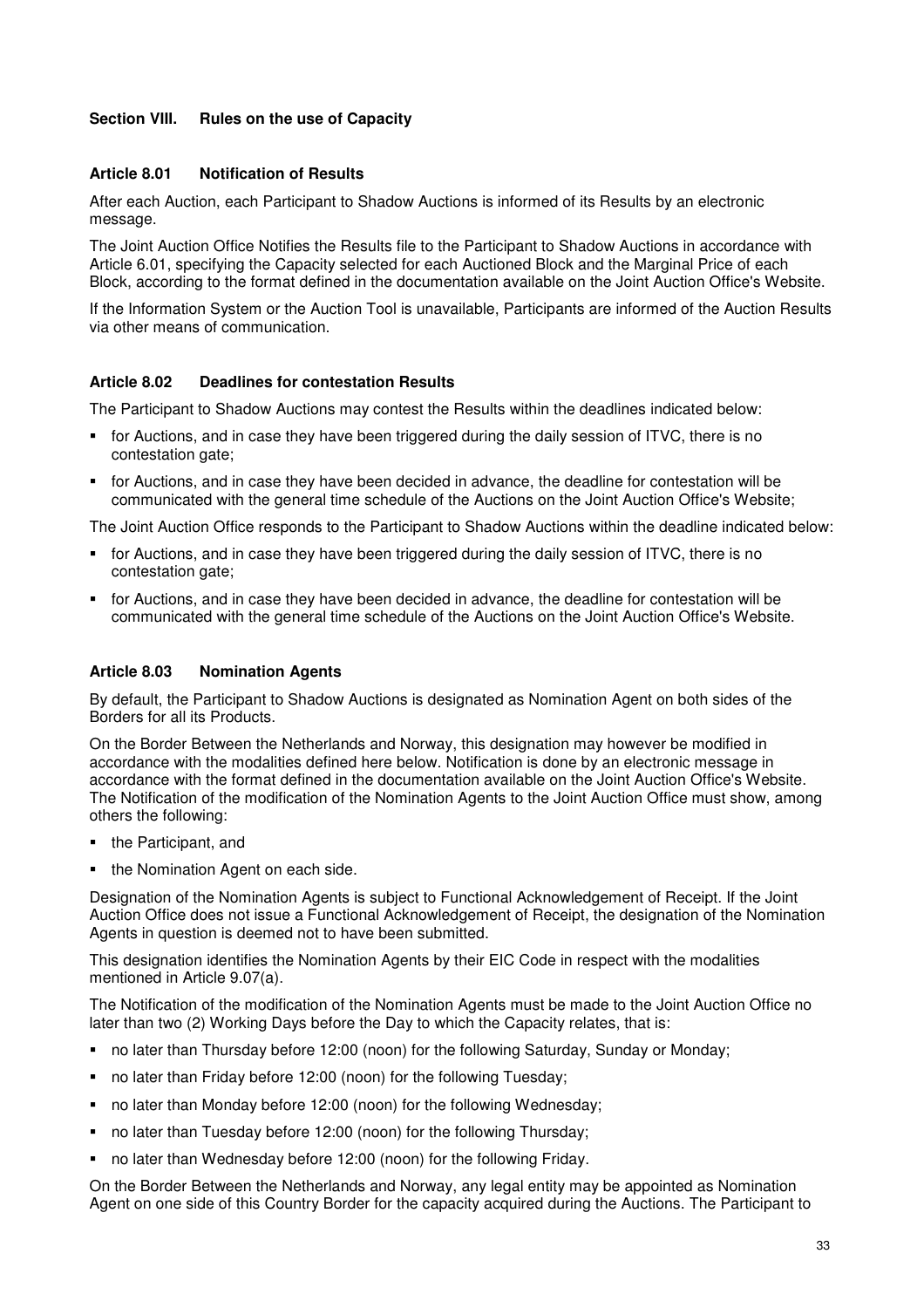Shadow Auction has to remain the Nomination Agent in respect of at least one of either end of the Country Border**.** 

On the Borders Between Germany and Eastern Denmark and Between Germany and Western Denmark, respectively, the Participant to Shadow Auction shall be the Nomination Agent on both sides of the Borders (i.e. shall have signed the Nomination Contract to be entitled to nominate the Daily Capacity Allocated during Auctions).

Pursuant to public law requirements in Norway, all trade of electricity (import or export) to be carried out by the Bidder shall be carried out through Nord Pool Spot. The Bidder shall have a separate portfolio for the trade of electricity related to the NorNed-Cable.

Pursuant to public law requirements in the Netherlands (in particular Section 5.6.12 of the Net Code), all trade of electricity (import only) to be carried out by the Bidder shall be carried out through APX.

# **Article 8.04 Designation of the TSO Border**

As Nomination has to be submitted by TSO Border, acquired in an Auction on a Country Border will be attributed to one (1) of the respective TSO Borders, before the calculation of the Programming Authorisations, in accordance with the TSO Designation.

This TSO Designation is implicit for the Country Border equivalent to one (1) TSO Border:

 Capacity on the Border Between the Netherlands and Norway will be attributed to the TenneT-Statnett Border.

For the other Country Borders, the TSO Designation is defined as follows:

- Capacity on the Border Between Germany And Eastern Denmark will be attributed to the 50Hertz Transmission-Energinet.dk Border;
- Capacity on the Border Between Germany And Western Denmark will be attributed to the transpower-Energinet.dk Border.

### **Article 8.05 Programming Authorisation**

No later than fifteen (15) minutes after the Participant to Shadow Auctions has been informed of the Result of its Bids, on the Day before the Day concerned by the Capacity, the Joint Auction Office Notifies by electronic message the Programming Authorisation to the Participant to Shadow Auctions and the Nomination Agents indicating the Capacities acquired, for each Hourly Block, at Auctions. The Programming Authorisation identifies clearly for each Capacity the Participant to Shadow Auctions and the Nomination Agents.

### **Article 8.06 Exchange Programmes**

Following Auctions, the Nomination Agent(s), as long as it(they) has(have) the appropriate Nomination Contract(s) with the concerned TSO(s), may Nominate their Exchange Programmes in accordance with the Nomination rules described in this (these) Nomination Contract(s).

These Exchange Programmes must, in particular, comply with the Programming Authorisation referred to in Article 8.05, as communicated to the respective TSOs by the Joint Auction Office based on the unique EIC Code of the respective Nomination Agent as mentioned in the Declaration of acceptance or in the designation file of the Nomination Agents.

The Joint Auction Office will at no moment verify during the whole process that the Nomination Agents designated for each Product have signed the appropriate Nomination Contracts.

### **Article 8.07 Access to the Information System**

To receive Results and Programming Authorisations and to send Bids, Transfer and Resale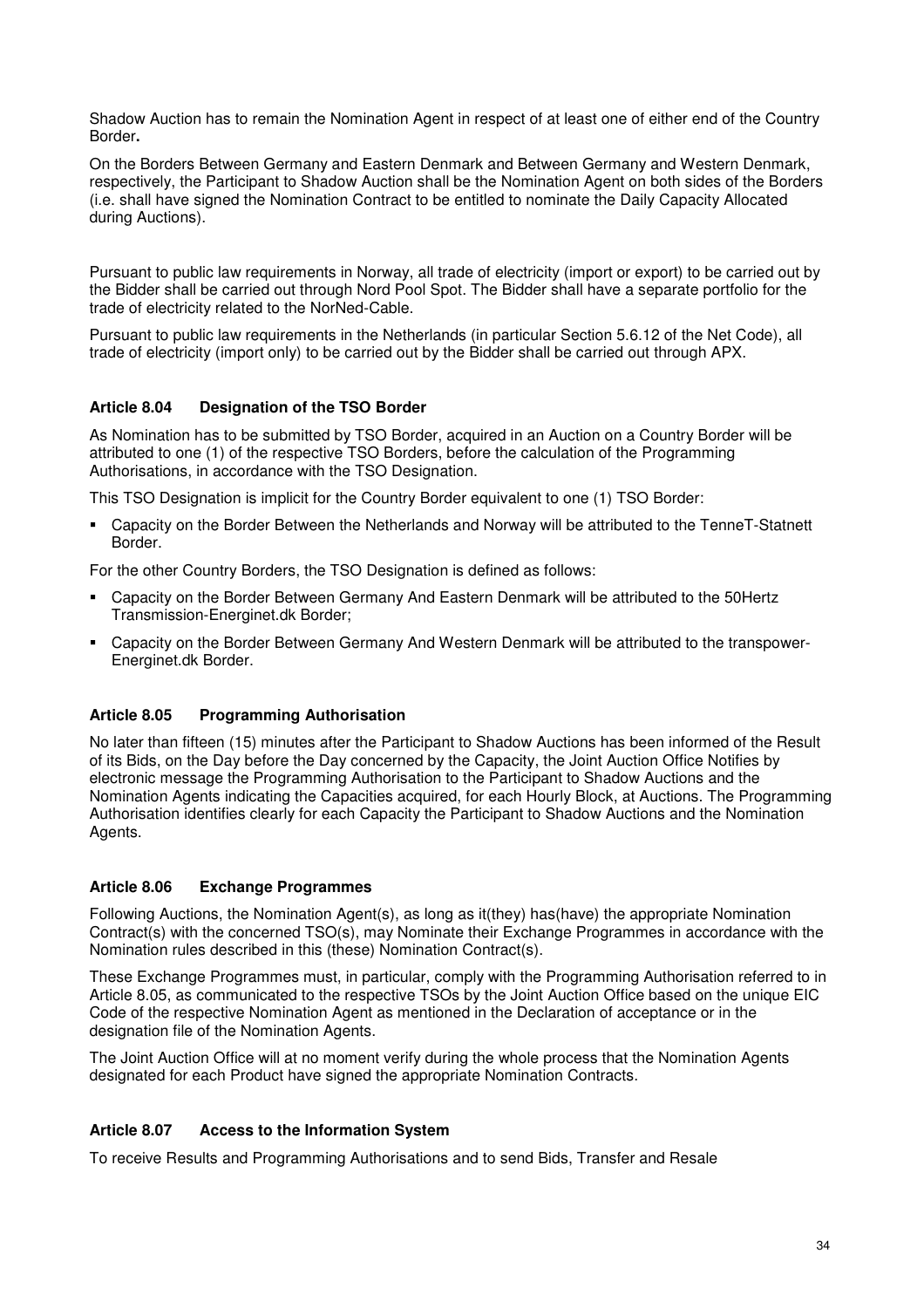Notifications and the designation of the Nomination Agents, the Participant to Shadow Auctions accesses the Information System and uses the applications made available in accordance with the conditions defined by the Joint Auction Office in the IS Rules.

The Participant to Shadow Auctions will designate in the "User Representatives Identification Sheet", of which a specimen is supplied in the IS Rules, all persons authorised to act in its name and on its behalf in each application to which it has access. The Joint Auction Office will grant an access to the Information System by providing username and password in respect of the modalities defined in the IS Rules.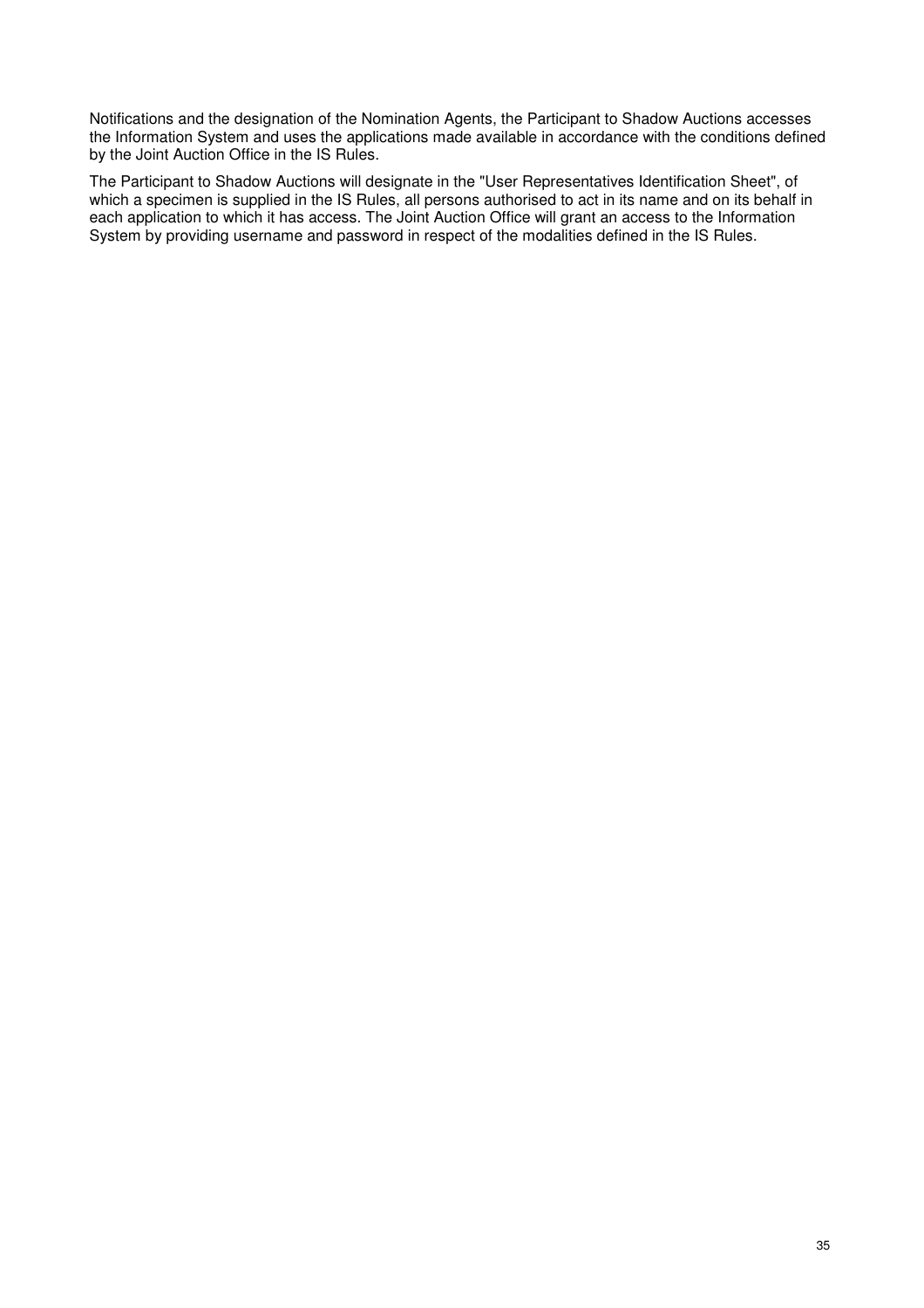#### **APPENDIX 1 Declaration of acceptance of the Rules for Capacity Allocation by Auctions on the border between the NE and the CWE Regions (ITVC Shadow Auction Rules)**

| <b>DECLARATION OF ACCEPTANCE N°</b> |
|-------------------------------------|
|-------------------------------------|

FOR

| XXX, a company [give company form], with capital of       | $\epsilon$ , having its registered offices at |
|-----------------------------------------------------------|-----------------------------------------------|
| [give full address], registered under the number          | <b>Trade and Business</b>                     |
| Register n° and Town] and with the intra-community VAT n° | represented by                                |
| acting in the capacity of                                 |                                               |

Hereafter referred to as "Participant to Shadow Auctions",

### **ARTICLE 1. Definitions**

All the words or groups of words used in the present Declaration of acceptance, whose first letter is a capital letter, have the meaning that has been given to them in the ITVC Shadow Auction Rules, as published on the Joint Auction Office's Website.

### **ARTICLE 2. Object**

By signing this Declaration of acceptance, the Participant to Shadow Auctions declares that it is aware of and commits to abide by the ITVC Shadow Auction Rules, including any subsequent version thereof enacted in accordance with their Article 5.09.

# **ARTICLE 3. Prerequisites**

By signing this Declaration of acceptance, the Participant to Shadow Auctions declares that it has signed the following contractual document (tick the appropriate box(es)):

- □ a Bilanzkreisvertrag with 50Hertz Transmission; and/or
- □ a Balance responsible agreement with Energinet.dk; and/or
- □ a Balance Responsible agreement with Statnett; and/or
- □ a PV Contract with TenneT; and/or
- □ a Bilanzkreisvertrag with transpower.

### **ARTICLE 4. Access to the Information System**

By signing this Declaration of acceptance, the Participant to Shadow Auctions acknowledges that it has read and understood the IS Rules and undertakes to abide by them.

#### **ARTICLE 5. Designation of the Border(s) on which the Participant to Shadow Auctions shall be registered for Auctions as Fallback Solution For Unforeseen Unavailability Of ITVC**

- □ Border between Germany and Eastern Denmark; and/or
- □ Border between Germany and Western Denmark; and/or
- □ Border between the Netherlands and Norway.

 $\overline{a}$ 1 Completed by the Joint Auction Office upon confirmation of Entitlement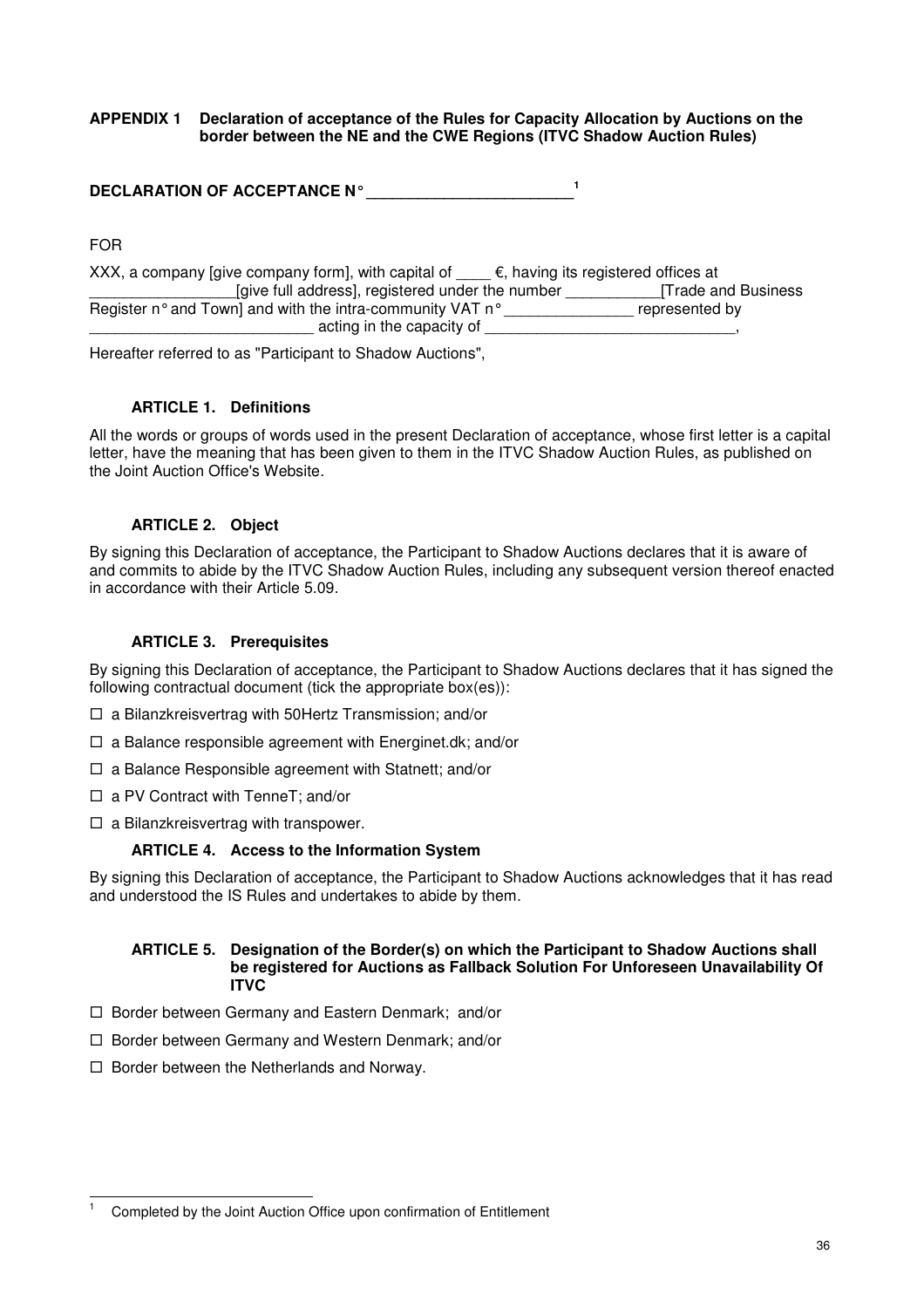#### **ARTICLE 6. Designation of the Border(s) on which the Participant to Shadow Auctions shall be registered for Auctions as Rollback Solution For Foreseen Unavailability Of ITVC**

- □ Border between Germany and Eastern Denmark; and/or
- □ Border between Germany and Western Denmark; and/or

□ Border between the Netherlands and Norway.

### **ARTICLE 7. Contact details of the Participant to Shadow Auctions**

#### EIC CODE:

The present EIC Code identifies in particular the Participant to Shadow Auctions, as the case may be, in respect with the modalities mentioned in the Article of the ITVC Shadow Auction Rules relative to the use of Programming Authorisations.

Invoicing and credit notes

(Please indicate a single invoicing telephone number, fax number and e-mail)

Contact:

Address:

Telephone number:

Fax number:

E-mail:

Operational contact

(Please indicate a single operational telephone number, fax number and e-mail)

Contact:

Address:

Telephone number:

Fax number:

E-mail:

All correspondence Contact: Address:

Telephone number: Fax number:

E-mail: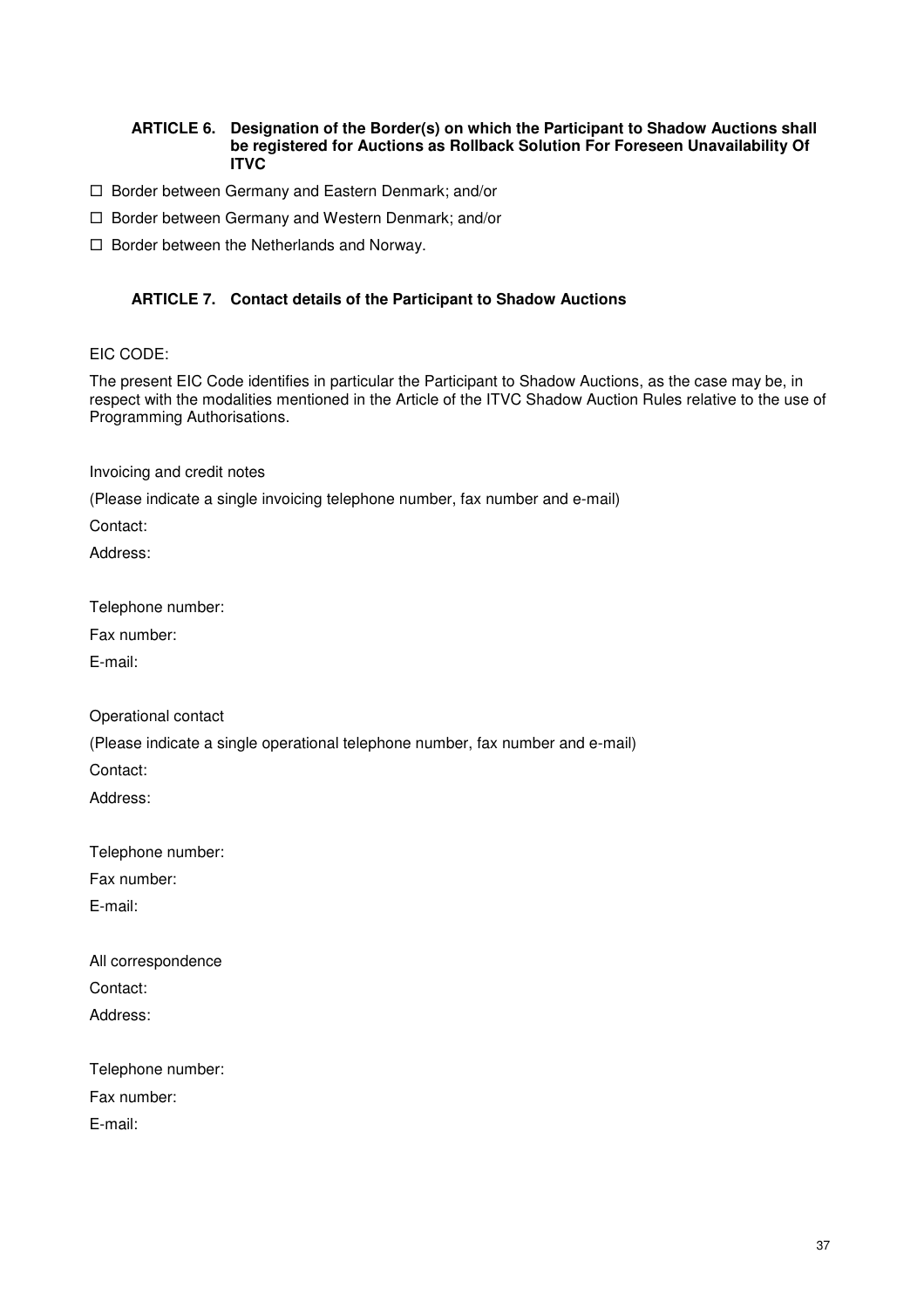| <b>ARTICLE 8.</b> | Joint Auction Office's contact details |
|-------------------|----------------------------------------|
| Contact:          | to be completed                        |
| Address:          | to be completed                        |
|                   |                                        |
| Telephone number: | to be completed                        |
| Fax number:       | to be completed                        |
| $E$ -mail:        | to be completed                        |
|                   |                                        |

# **ARTICLE 9. Bank details**

All payments made by the Joint Auction Office to the Participant to Shadow Auctions will be made to the following Payment

| Account:           |  |
|--------------------|--|
| Bank:              |  |
| Agency:            |  |
| Account Holder:    |  |
| Account N°:        |  |
| <b>SWIFT Code:</b> |  |
| <b>IBAN Code:</b>  |  |

### **ARTICLE 10. Changes to information**

The Participant to Shadow Auctions undertakes to Notify the Joint Auction Office of any changes in the information provided by the Participant to Shadow Auctions in the present Declaration of acceptance, no later than five (5) Working Days before such changes take effect.

### **ARTICLE 11. Effective date**

| The present Declaration of acceptance will be effective as from                             |  |
|---------------------------------------------------------------------------------------------|--|
| The Declaration of acceptance will expire in accordance with the ITVC Shadow Auction Rules. |  |

| For the Participant:                           | For the Joint Auction Office:                  |
|------------------------------------------------|------------------------------------------------|
| Name and position of the legal representative: | Name and position of the legal representative: |
| Date:                                          | Date:                                          |
| Signature:                                     | Signature:                                     |

 $\sqrt{2}$ <sup>2</sup>Completed by the Joint Auction Office upon confirmation of Entitlement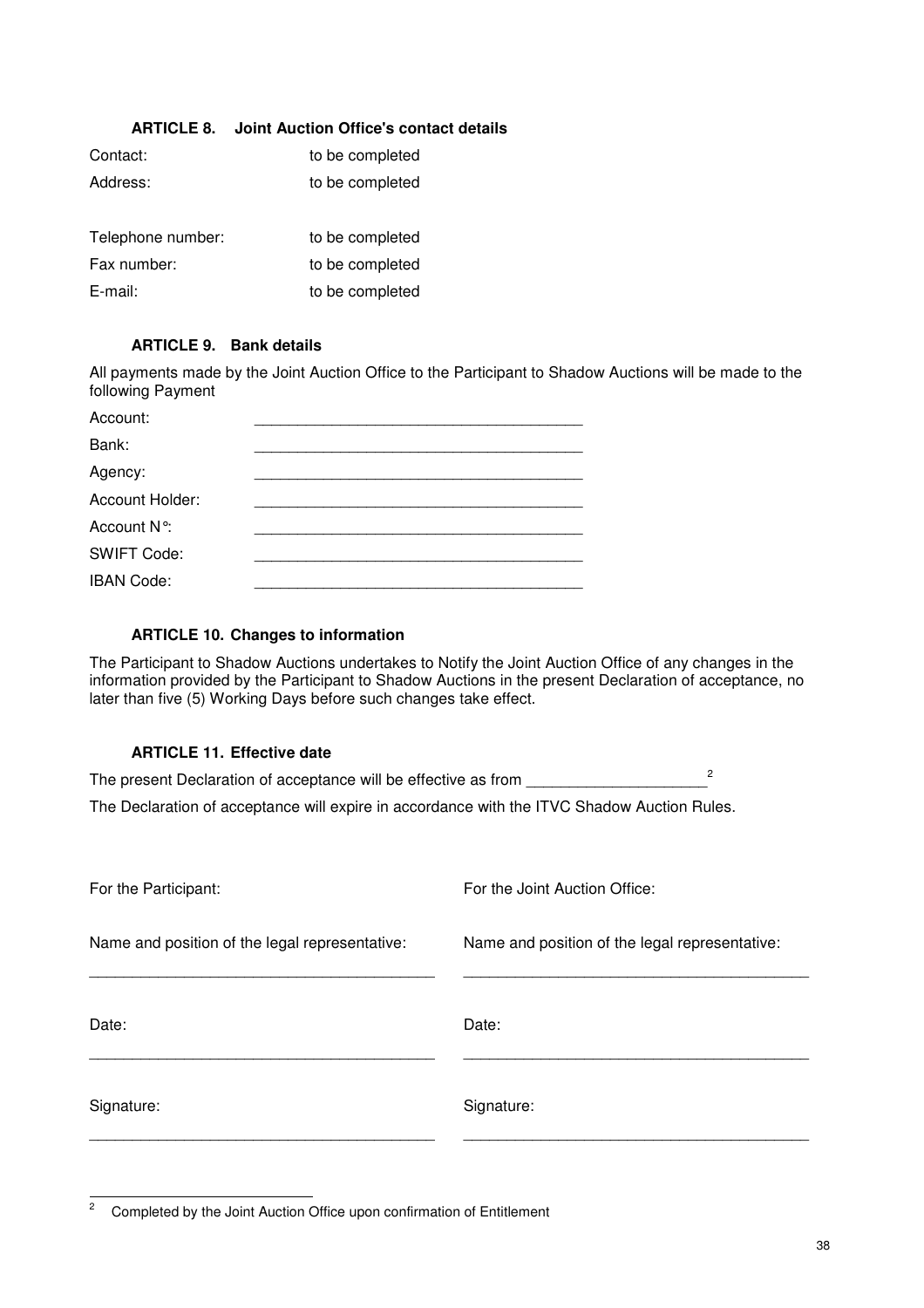#### **APPENDIX 2 Conditions pertaining to the mandate given by one Participant to Shadow Auctions to its Bid Submitter(s)**

A Participant to Shadow Auctions may give a mandate to a Bid Submitter to send out on its behalf the Bids. In this case, the Participant to Shadow Auctions may still submit Bids. Bids are sent in the name of the Participant to Shadow Auctions and not in the name of the Bid Submitter. The last valid Bids submitted in the name of the Participant to Shadow Auctions are taken into account in the Auction algorithm.

In such a case, the Participant to Shadow Auctions must send the followings to the Joint Auction Office:

- a copy of the mandate he is giving to the Bid Submitter; or
- an attestation signed by himself and the authorised Bid Submitter testifying that a mandate has been given from the former to the latter for the Bid submission.

In order to be accepted by the Joint Auction Office, the mandate or attestation must contain at least the following information and principles:

- the name and company name of the authorising Participant to Shadow Auctions and of the authorised Bid Submitter and the signature by their duly entitled respective representatives;
- the Bid submission purpose of the mandate;
- the duration and the conditions for cancelling the mandate;
- the principle by which this mandate under no circumstances absolves the Participant to Shadow Auctions from the obligations he has with regard to the Joint Auction Office under its Declaration of acceptance.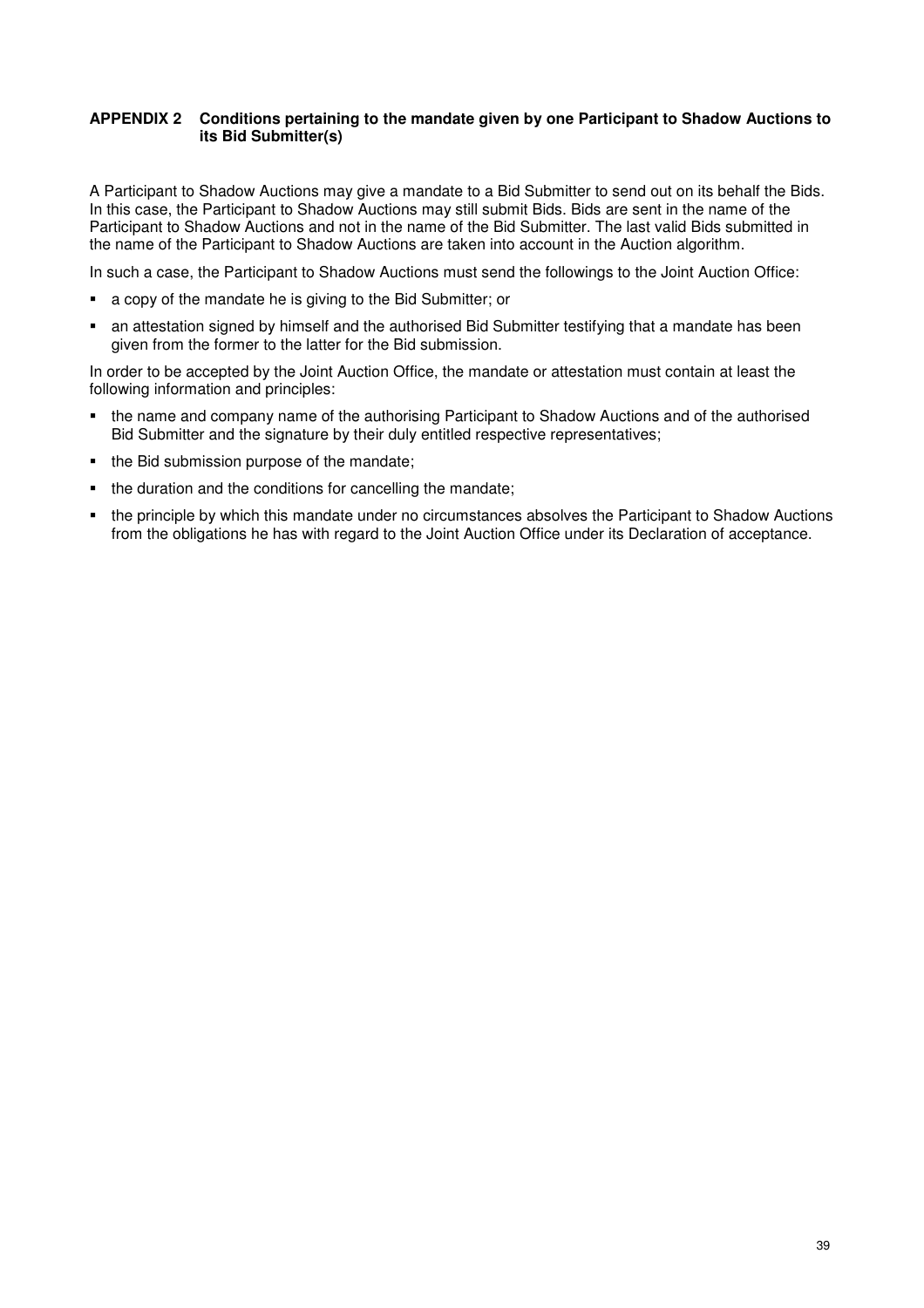#### **APPENDIX 3 Modification of the Borders on which the Participant to Shadow Auctions shall be registered for Auctions as Fallback Solution For Unforeseen Unavailability Of ITVC**

Form to be sent to the Joint Auction Office:

Address:

Fax number:

Declaration of acceptance n°:

Under the terms of the ITVC Shadow Auction Rules, example 20 and the Voint Auction Informs the Joint Auction Office of the modification of its registration for Auctions as Fallback Solution For Unforeseen Unavailability Of ITVC, from  $\frac{3}{3}$  on, as follows (tick the appropriate box(es)):

□ Border between Germany and Eastern Denmark; and/or

□ Border between Germany and Western Denmark; and/or

□ Border between the Netherlands and Norway.

Name and capacity of signatory:

Signature:

\_\_\_\_\_\_\_\_\_\_\_\_\_\_\_\_\_\_\_\_\_\_\_\_\_\_\_\_\_\_\_\_\_\_\_\_\_\_\_\_

\_\_\_\_\_\_\_\_\_\_\_\_\_\_\_\_\_\_\_\_\_\_\_\_\_\_\_\_\_\_\_\_\_\_\_\_\_\_\_\_

 3 The Notification of the modification of the registration as Fallback Participant must be made to the Joint Auction Office at the latest seven (7) Working Days before the Day to which the Capacity relates.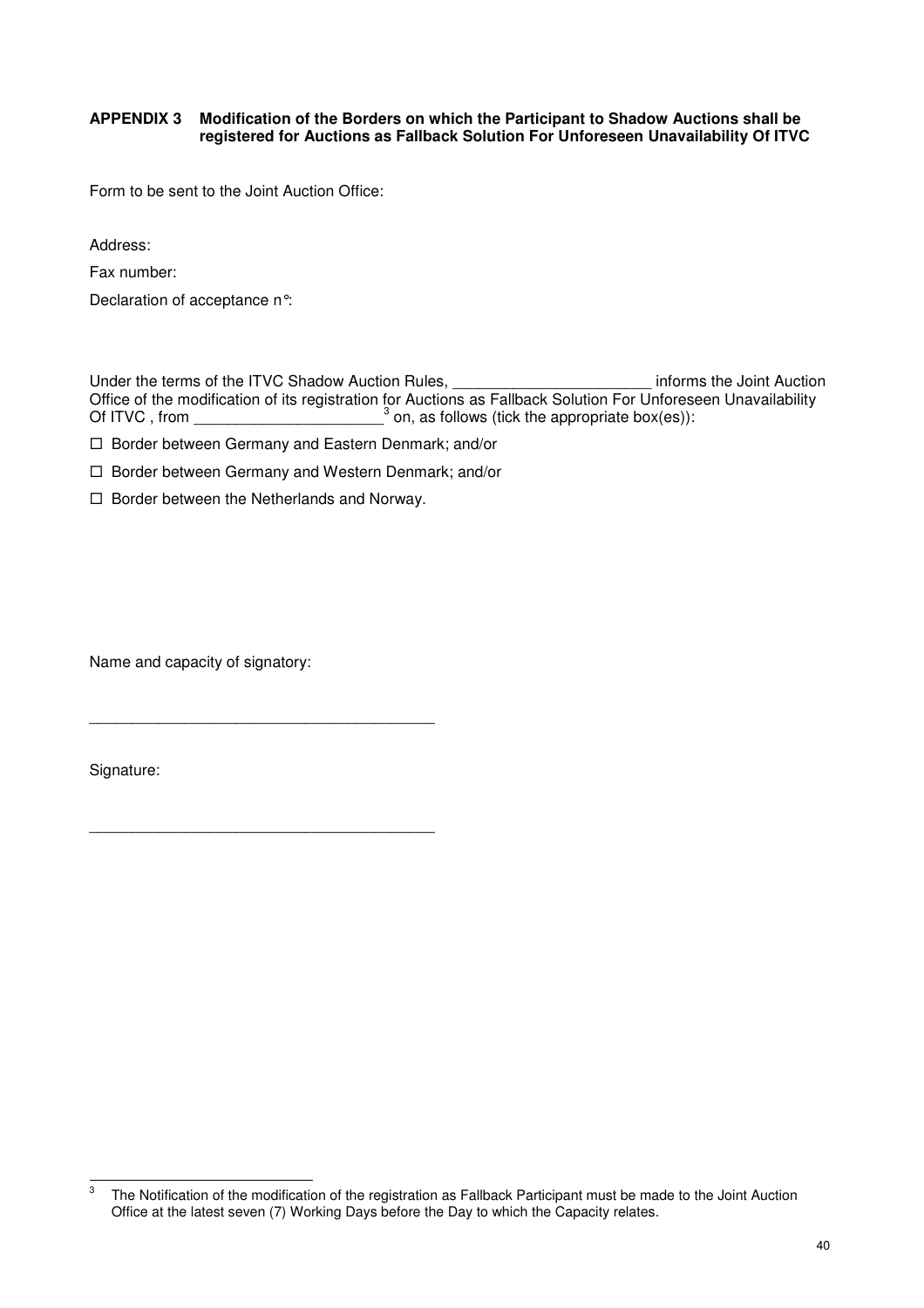#### **APPENDIX 4 Modification of the Borders on which the Participant to Shadow Auctions shall be registered for Auctions as Fallback Solution For Unforeseen Unavailability Of ITVC and/or Rollback Solution For Foreseen Unavailability Of ITVC**

Form to be sent to the Joint Auction Office:

Address:

Fax number:

Declaration of acceptance n°:

Under the terms of the ITVC Shadow Auction Rules, \_\_\_\_\_\_\_\_\_\_\_\_\_\_\_\_\_\_\_\_\_\_\_\_\_\_\_\_\_ informs the Joint Auction Office of the modification of its designation of the Borders on which he shall participate to Auctions as Fallback Solution For Unforeseen Unavailability Of ITVC, from

on, as follows (tick the appropriate box(es)):

- □ Border between Germany and Eastern Denmark; and/or
- □ Border between Germany and Western Denmark; and/or
- □ Border between the Netherlands and Norway.

Under the terms of the ITVC Shadow Auction Rules, the manufacture of the Solid Auction Unit Auction Office of the modification of its designation of the Borders on which he shall participate to Auctions as Rollback Solution For Foreseen Unavailability Of ITVC, from

on, as follows (tick the appropriate box(es)):

- □ Border between Germany and Eastern Denmark; and/or
- □ Border between Germany and Western Denmark; and/or
- □ Border between the Netherlands and Norway.

 $\frac{1}{4}$  The Notification of the modification must be made to the Joint Auction Office at the latest seven (7) Working Days before the Day to which the Capacity relates.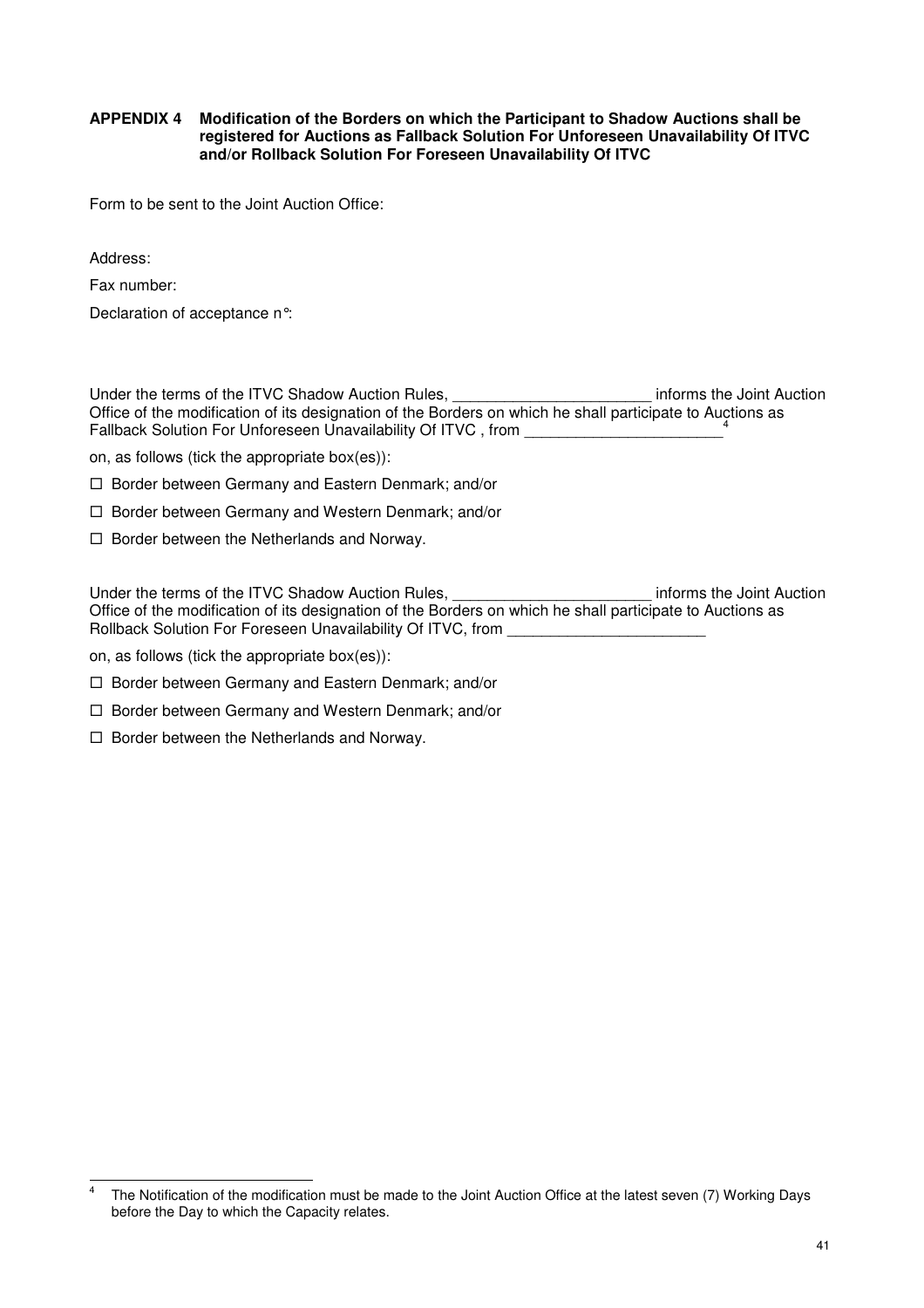# **APPENDIX 5 Request for withdrawal of Entitlement**

|                      | Number of pages: 1+                            |
|----------------------|------------------------------------------------|
|                      | Please let us know immediately if you have not |
|                      | received every page.                           |
| FROM:                | TO:                                            |
| <b>COMPANY NAME:</b> | FOR:                                           |
|                      | to be completed                                |
| ADDRESS:             |                                                |
|                      | FAX: to be completed                           |
| PHONE:               |                                                |
| FAX:                 |                                                |

DECLARATION OF ACCEPTANCE N°:

Under the terms of the ITVC Shadow Auction Rules, \_\_\_\_\_\_\_\_\_\_\_\_\_\_\_\_\_\_\_\_\_wishes to withdraw its Entitlement.

Name and capacity of signatory:

\_\_\_\_\_\_\_\_\_\_\_\_\_\_\_\_\_\_\_\_\_\_\_\_\_\_\_\_\_\_\_\_\_\_\_\_\_\_\_\_

Signature: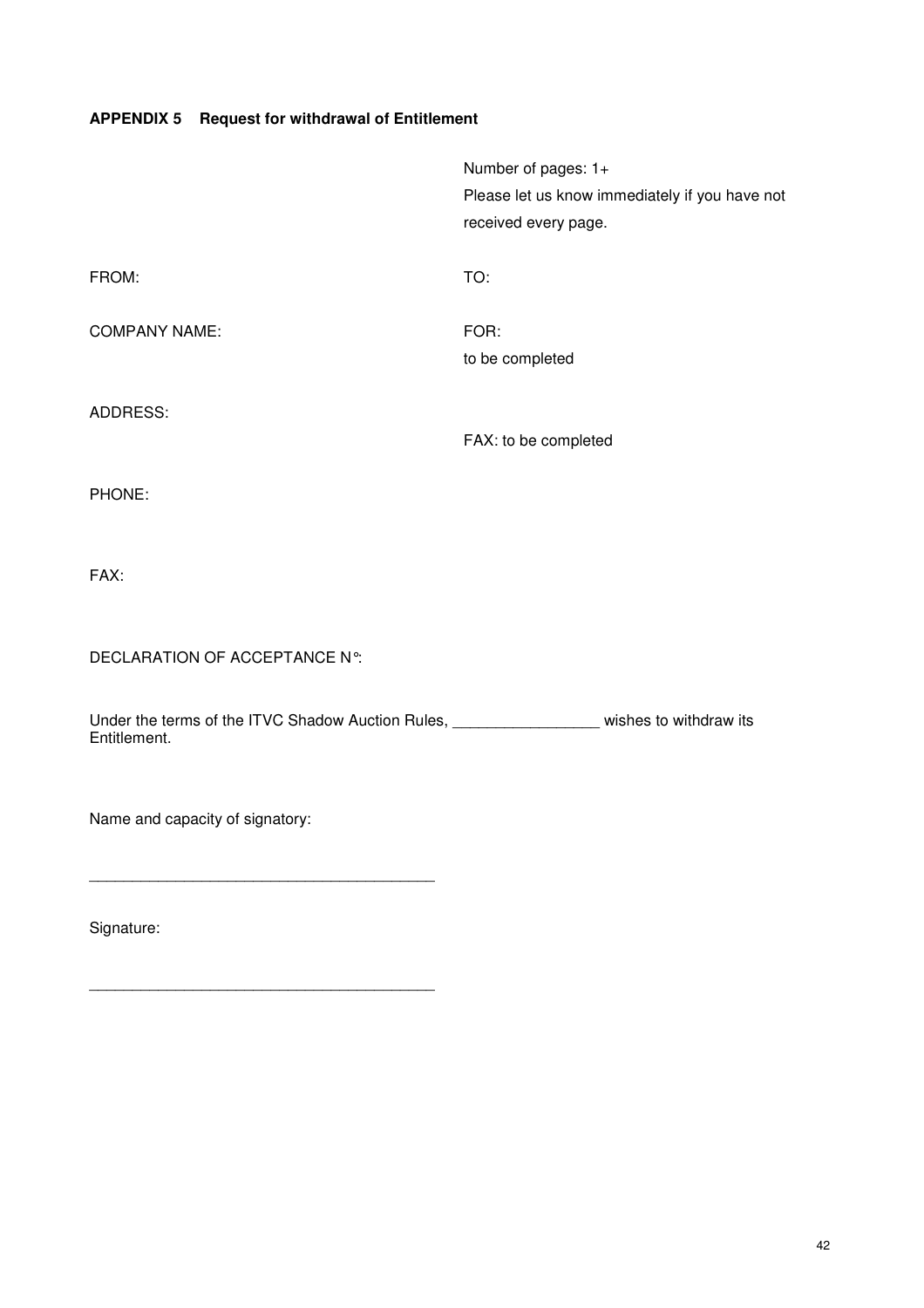#### **APPENDIX 6 Model of Bank Guarantee**

#### **Bank Guarantee upon first request**

**(the "Guarantee")** 

# **Bank Guarantee No.:**

To be returned to the following address:

### **CASC**

2, rue de Bitbourg

L-1273 Luxembourg-Hamm

LUXEMBOURG

 $\left[\begin{array}{ccc} 0 & 0 \end{array}\right]^{5}$  a company incorporated under  $\left[\begin{array}{ccc} 0 & 0 \end{array}\right]^{6}$  $\Box^6$  law, its registered offices being located at **Example 2**, represented by  $\begin{bmatrix} 1 & 0 \\ 0 & 1 \end{bmatrix}^7$  (hereafter the "**Guarantor**") undertakes, by virtue of the present document, irrevocably and unconditionally, to pay, in accordance with the conditions below, Capacity Allocation Service Company CWE S.A., a public limited company (société anonyme) incorporated under the laws of Luxembourg, having its registered office at 2, rue de Bitbourg, L-1273 Luxembourg-Hamm, Luxembourg, registered with the Luxembourg Register of Commerce and Companies under number B142.282 (the "**Beneficiary**"), upon first demand of the Beneficiary any sum up to a maximum amount of: [\_\_\_\_\_\_\_\_\_\_] Euros (EUR [\_\_\_\_\_\_\_\_\_\_])<sup>8</sup> (the "**Guarantee Amount**") to be called upon by the Beneficiary on one or several occasions, each payment made by the Guarantor under this Guarantee reducing the Guarantee Amount accordingly.

This Guarantee may be invoked from the date of its signature. It will terminate on the day on which all obligations or debts due by  $\int^9$  company incorporated under  $\int^{10}$  (registration obligations or debts due by  $\lfloor$ number  $\lceil$  (the "O  $l^9$  company incorporated under [ 1) (the "**Originator**") to the Beneficiary pursuant to the Rules for Capacity Allocation by Explicit Auctions within Central Western Europe Region (the "CWE Auction Rules") have been fulfilled (the "**Expiry Date**") irrespective of whether it has been returned to us or not by this date.

The request for payment must be sent to the Guarantor by registered letter (the "**Letter of Invocation of Guarantee**"). The Guarantor must receive the Letter of Invocation of Guarantee no later than the Expiry Date.

Any payment by the Guarantor must be made within the ten (10) working days (being every day which is not a Saturday, Sunday or an official public holiday in Belgium, France, Germany, Luxembourg or The Netherlands as published on the Joint Auction Office's Website) following reception of the Letter of Invocation of Guarantee. The Guarantor will carry out this payment in compliance with the instructions contained in the Letter of Invocation of Guarantee.

The Guarantor may only be dispensed from the obligations incumbent upon him under the terms of the Guarantee before the Expiry Date, if the Beneficiary gives its written consent.

This Guarantee is absolute, independent and autonomous and granted by the Guarantor independently of the validity of the legal effects of the Declaration of Acceptance (as defined in the CWE Auction Rules) signed by the Originator in accordance with the CWE Auction Rules and without asserting any exception or objection resulting from the CWE Auction Rules. None of the obligations of the Guarantor under this Guarantee shall be discharged, impaired or otherwise affected by the inexistence, invalidity, unenforceability or non-performance (or, to the extent relevant, performance) of the obligations of the Originator arising from its business relation with the Beneficiary, or any other defences, rights of set-off or other rights to payment which the Originator or any other third party would be entitled to raise against the Beneficiary.

<sup>-</sup>5 Company name of the banking establishment issuing the Bank Guarantee

<sup>6</sup> Nationality of applicable law of the banking establishment

<sup>7</sup> Name of the authorised representative of the banking establishment

<sup>8</sup> Contract amount, which is of one hundred thousand euros (100 000  $\epsilon$ ) per border, to be written by hand in figures and letters

<sup>9</sup> Company name of the Participant to Shadow Auctions for Rollback

<sup>10</sup> Nationality of applicable law of the Participant to Shadow Auctions for Rollback